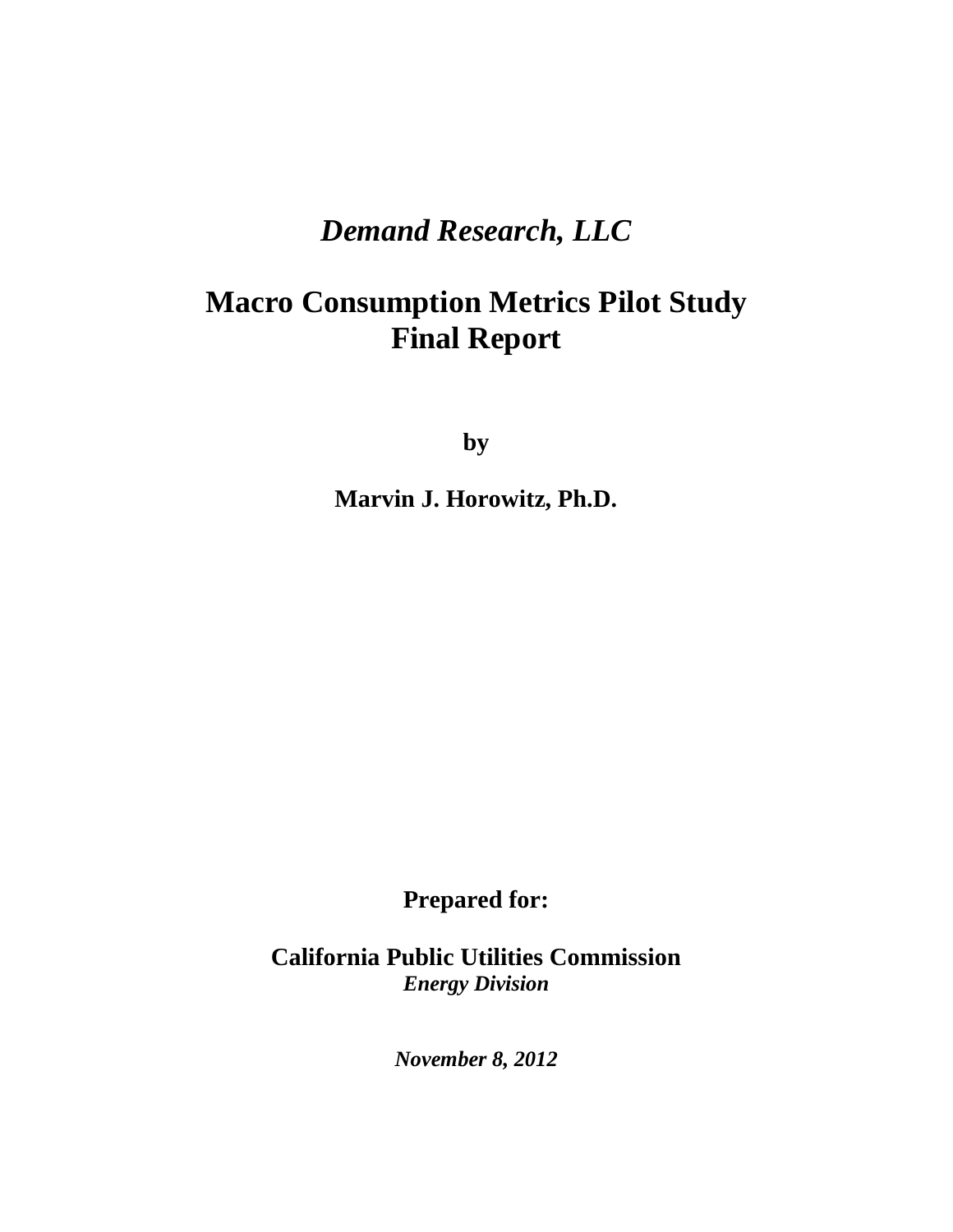# **Table of Contents**

| 1.  |                                                                       |  |
|-----|-----------------------------------------------------------------------|--|
| 2.  |                                                                       |  |
| 2.1 |                                                                       |  |
| 2.2 |                                                                       |  |
| 2.3 |                                                                       |  |
| 2.4 |                                                                       |  |
| 3.  |                                                                       |  |
| 3.1 |                                                                       |  |
| 3.2 |                                                                       |  |
| 3.3 |                                                                       |  |
| 3.4 |                                                                       |  |
| 4.  |                                                                       |  |
|     | APPENDIX A: Publically-Available Data Sources and Data Development 40 |  |
| A1. |                                                                       |  |
| A2. |                                                                       |  |
| A3. |                                                                       |  |
|     |                                                                       |  |
|     |                                                                       |  |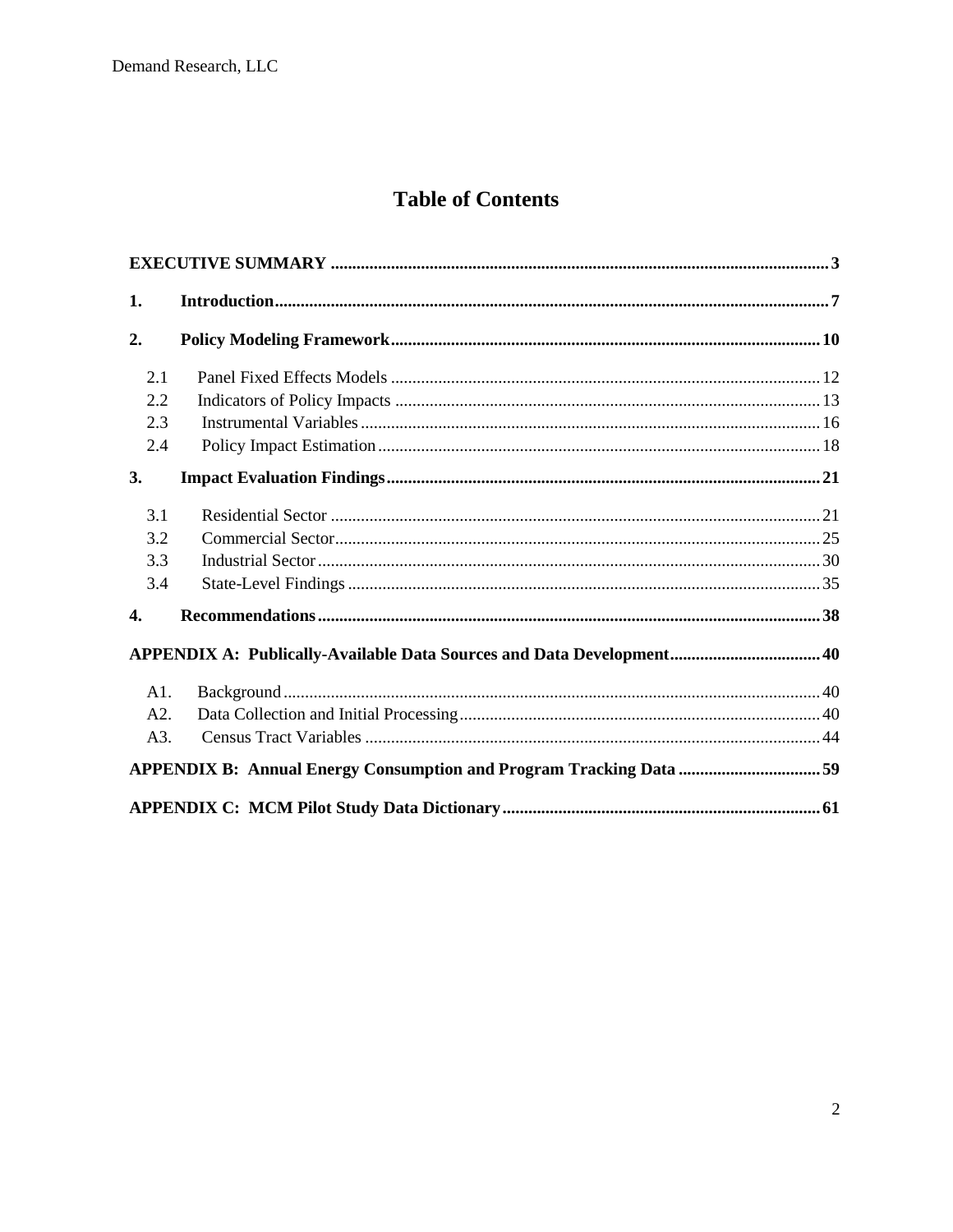## **EXECUTIVE SUMMARY**

<span id="page-2-0"></span>This report describes the findings of the *Demand Research* Macro Consumption Metric Pilot Study. These findings focus on the reductions in energy use attributable to the energy efficiency policy (the combined collection of energy efficiency programs, building codes, appliance standards, and other public initiatives) in California in between 2006 and 2010. The data used for this study encompass over 6,000 California census tracts that make up the service territories of PG&E, SDG&E, and SCE. The source of the energy consumption data are the IOU's monthly customer billing data that are annualized, address-normalized, and merged by 2010 census tracts. The data span 2006 through 2010.

Using econometric models designed with the same basic structure, policy impacts are estimated for the PG&E and SDG&E residential sector both for electricity and natural gas consumption (residential sector data for SCE and SCG were not available for this study but will be included in the study database for use in future analyses). For the commercial and industrial sectors, electricity policy impacts are estimated for PG&E, SDG&E, and SCE collectively at the county level. Natural gas policy impacts for these sectors are estimated for PG&E and SDG&E. Also, the impacts of residential building codes on housing units built between 2000 and 2004 are estimated both for electricity and natural gas consumption.

The upper panel of Table ES1 contains the electricity efficiency policy impact findings for the four year period from 2006-2009; the lower panel contains the findings for the five year period from 2006-2010. Table ES2 is in the identical format and displays the findings for natural gas efficiency policy.

Based on the collected findings of the eight electricity consumption econometric models estimated for this study, in 2009 the total cumulative impact of electricity efficiency policy in all sectors between 2006 and 2009, including residential building code impacts for housing units built between 2000 and 2004, is a reduction in total electricity use of 8,355 GWh. This is a 5.4 percent decline relative to the average, total energy consumption per year in the 2006-2009 period. The relative standard error of the impact estimate is 28.6 percent; this translates to a 90 percent confidence interval of between 4,489 and 12,282 GWh of electricity savings. By comparison with the econometrically-derived savings estimate, in 2009 the cumulative ex ante

3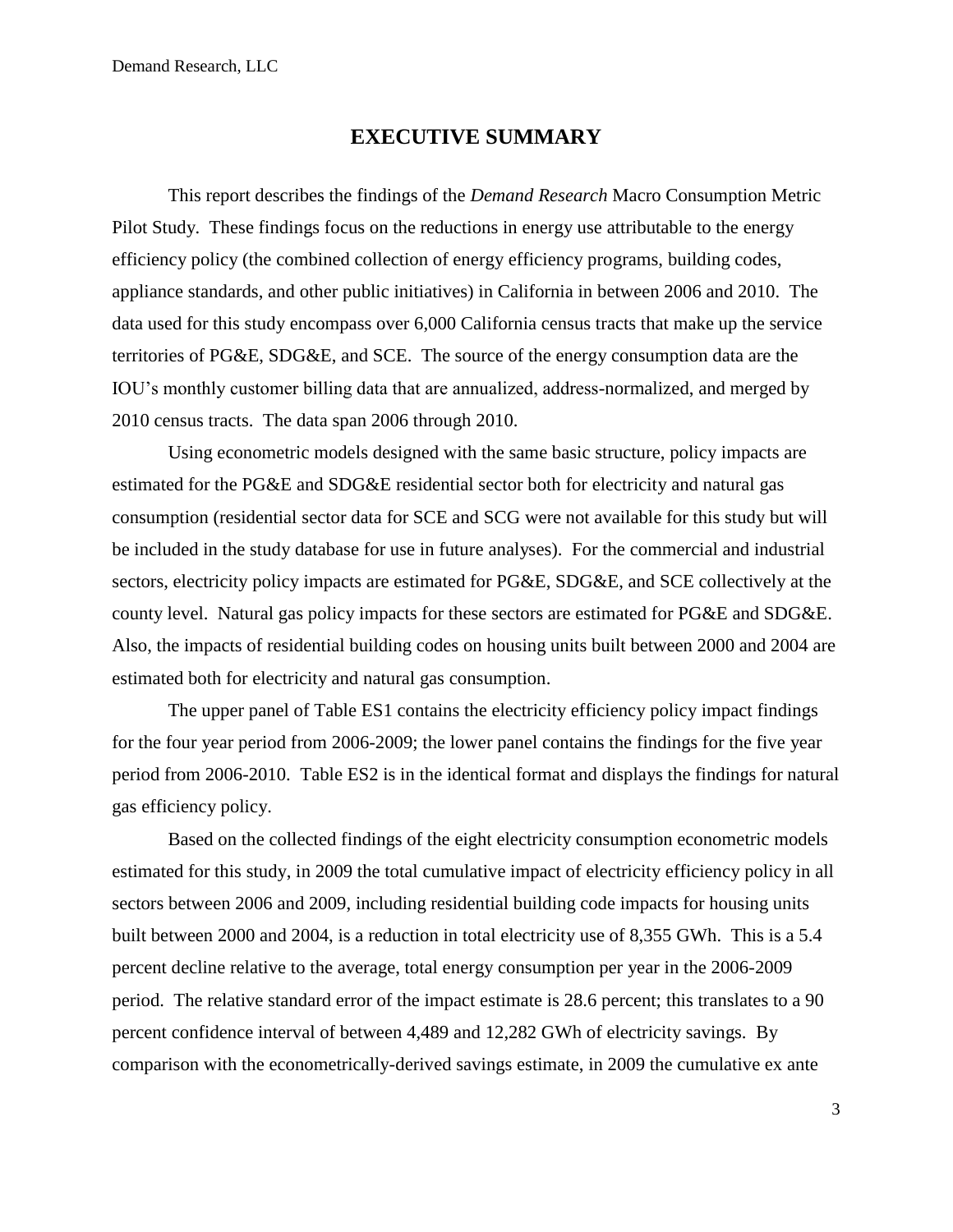estimate of electricity reductions for the 2006-2009 period due to downstream, IOUimplemented energy efficiency programs is 3.9 percent. It is not the purpose of this study to speculate as to why there are differences in the ex ante and econometric model-based energy consumption reduction estimates. Suffice it to say that the cumulative ex ante estimates of energy reductions due to downstream, IOU-implemented energy efficiency programs are used in this study as *indicators* of the impacts of the broader set of public initiatives that comprise *de facto* state-wide energy efficiency *policy*.

|                             | Avg. Ann.             | Last Yr. Cum.          | Pct. Est. | <b>Annual</b>      |
|-----------------------------|-----------------------|------------------------|-----------|--------------------|
| kWh: 2006-2009 Period       | <b>Energy Consum.</b> | <b>Ex Ante Savings</b> | Impact    | <b>Est.</b> Impact |
| Ind. (PG&E, SDG&E, SCE)     | 41,554,138,628        | 2,048,456,628          | 13.6%     | 5,668,443,641      |
| Com. (PG&E, SGG&E, SCE)     | 76,735,020,087        | 3,403,092,575          | 1.2%      | 916,539,984        |
| Res. (PG&E)                 | 30,132,043,300        | 480,430,254            | 4.7%      | 1,408,088,335      |
| Res. (SDG&E)                | 7,483,267,512         | 105,504,485            | 3.9%      | 289,567,961        |
| Res. Codes $(PG\&E)^{1}$    | 2,571,722,287         |                        | 1.9%      | 48,775,285         |
| Res. Code $(SDG\&E)^1$      | 742,521,437           |                        | 3.2%      | 23,700,542         |
| Total                       | 155,904,469,527       | 6,037,483,943          |           | 8, 355, 115, 748   |
| Percent Impact              |                       | 3.9%                   |           | 5.4%               |
| Pct. Standard Error $(+/-)$ |                       |                        |           | 28.6%              |
| kWh: 2006-2010 Period       |                       |                        |           |                    |
| Ind. (PG&E, SDG&E, SCE)     | 41,879,937,508        | 2,512,486,691          | 17.8%     | 7,471,169,145      |
| Com. (PG&E, SGG&E, SCE)     | 76,829,480,556        | 4,412,722,613          | 2.1%      | 1,611,926,492      |
| Res. (PG&E)                 | 30, 207, 548, 725     | 526, 324, 700          | 6.4%      | 1,923,104,970      |
| Res. (SDG&E)                | 7,432,945,519         | 129, 427, 756          | 4.2%      | 313,568,580        |
| Res. Codes $(PG\&E)^1$      | 2,552,293,975         |                        | 2.0%      | 51,114,791         |
| Res. Code $(SDG\&E)^1$      | 729,653,042           |                        | 2.9%      | 21,086,973         |
| Avg. Total. Ann. Consum.    | 156,349,912,308       | 7,580,961,761          |           | 11,391,970,952     |
| Percent Impact              |                       | 4.8%                   |           | 7.3%               |
| Pct. Standard Error $(+/-)$ |                       |                        |           | 18.9%              |

**Table ES1: State-Level Policy Impact Findings, Electricity**

<sup>1</sup> Average annual energy consumption for census tracts with  $>30\%$  houses built 2000-2004.

Cumulative policy impacts for the 2006-2010 period are 7.3 percent. The relative standard error of this estimate is plus or minus 18.9 percent, or 31 percent at the 90 percent confidence level. The cumulative IOU energy efficiency program ex ante energy reduction estimate is 4.8 percent of average total energy consumption over the five year period.

Table ES2 indicates that the eight natural gas consumption econometric models yield findings of 1.9 percent policy impacts over the four year estimation period.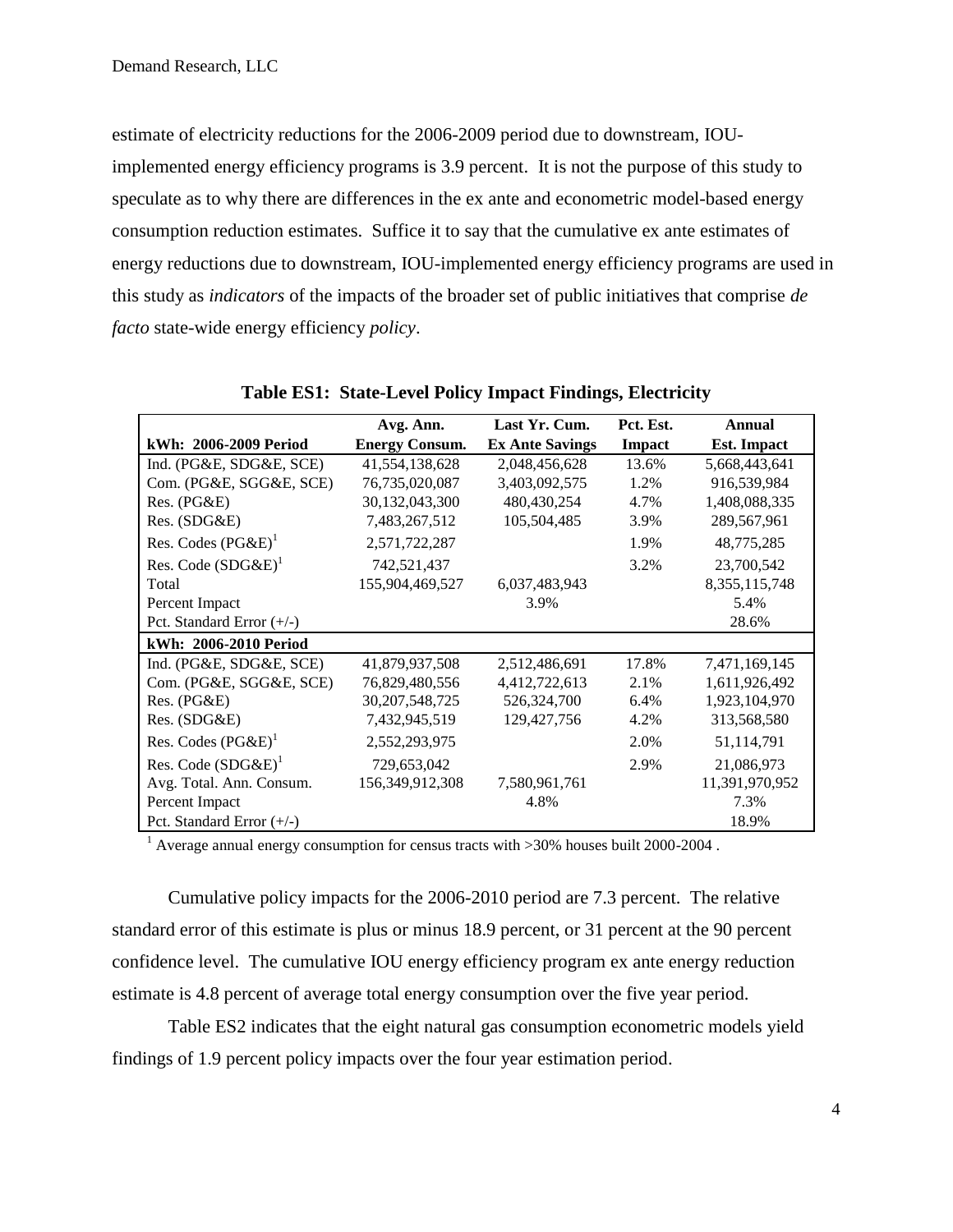|                                 | Avg. Ann.             | Last Yr. Cum.          | Pct. Est. | Annual             |
|---------------------------------|-----------------------|------------------------|-----------|--------------------|
| <b>Therms: 2006-2009 Period</b> | <b>Energy Consum.</b> | <b>Ex Ante Savings</b> | Impact    | <b>Est. Impact</b> |
| Ind. (PG&E,SDG&E)               | 5,124,383,847         | 87, 353, 504           | 1.1%      | 56,171,929         |
| Com. (PG&E, SDG&E)              | 1,198,857,181         | 17, 121, 520           | 18.6%     | 222,477,711        |
| Res. (PG&E)                     | 2,012,166,142         | 10,406,303             | 1.2%      | 23,976,294         |
| Res. (SDG&E)                    | 297, 293, 772         | 2,039,215              | $-51.3%$  | $-152,541,395$     |
| Res. Codes $(PG\&E)^1$          | 152,939,950           |                        | 9.2%      | 13,873,030         |
| Res. Code $(SDG\&E)^1$          | 25,880,855            |                        | 5.1%      | 1,328,257          |
| Total                           | 8,632,700,942         | 116,920,542            |           | 165,285,826        |
| Percent Impact                  |                       | 1.4%                   |           | 1.9%               |
| Pct. Standard Error $(+/-)$     |                       |                        |           | 175%               |
| <b>Therms: 2006-2010 Period</b> |                       |                        |           |                    |
| Ind. (PG&E,SDG&E)               | 5,143,530,663         | 111,485,401            | 1.4%      | 72,730,412         |
| Com. (PG&E, SDG&E)              | 1,200,231,263         | 23,026,253             | 19.5%     | 234,511,830        |
| Res. (PG&E)                     | 2,018,224,763         | 13,930,364             | 3.3%      | 65,597,381         |
| Res. (SDG&E)                    | 308,983,896           | 2,778,731              | $-64.3\%$ | $-198,590,214$     |
| Res. Codes $(PG\&E)^{1}$        | 152,601,314           |                        | 9.6%      | 14,650,642         |
| Res. Code $(SDG\&E)^1$          | 25,675,625            |                        | 4.1%      | 1,045,537          |
| Total                           | 8,670,970,586         | 151,220,748            |           | 189,945,588        |
| Percent Impact                  |                       | 1.7%                   |           | 2.2%               |
| Pct. Standard Error $(+/-)$     |                       |                        |           | 244%               |

**Table ES2: State-Level Policy Impact Findings, Natural Gas**

<sup>1</sup> Average annual energy consumption for census tracts with  $>30\%$  houses built 2000-2004.

The relative standard error of this estimate is 175 percent. The IOU energy efficiency program ex ante estimate of natural gas reductions for the four year period is 1.4 percent relative to average total electricity consumption. In the five year period, the impact estimate for natural gas consumption energy efficiency policy rises to 2.2 percent, again with a large relative standard error.

This study achieves the two main goals of this pilot study articulated by Commission Decision (D.)10.10.33 (October 28, 2010). Both are related to the creation of an evaluation framework that is scientifically defensible and applicable for the foreseeable future. First, it demonstrates that a well-founded econometric framework, coupled with an appropriate, largesample database, can be developed to evaluate the aggregate impact of the 2006-2008 energy efficiency programs on energy consumption. Second, it demonstrates that aggregate econometric models employing large samples are capable of accurately measuring the impact of the Commission's energy efficiency efforts on overall electricity and natural gas consumption in California in the context of post-2012 EM&V activities. The potential for accurate measurement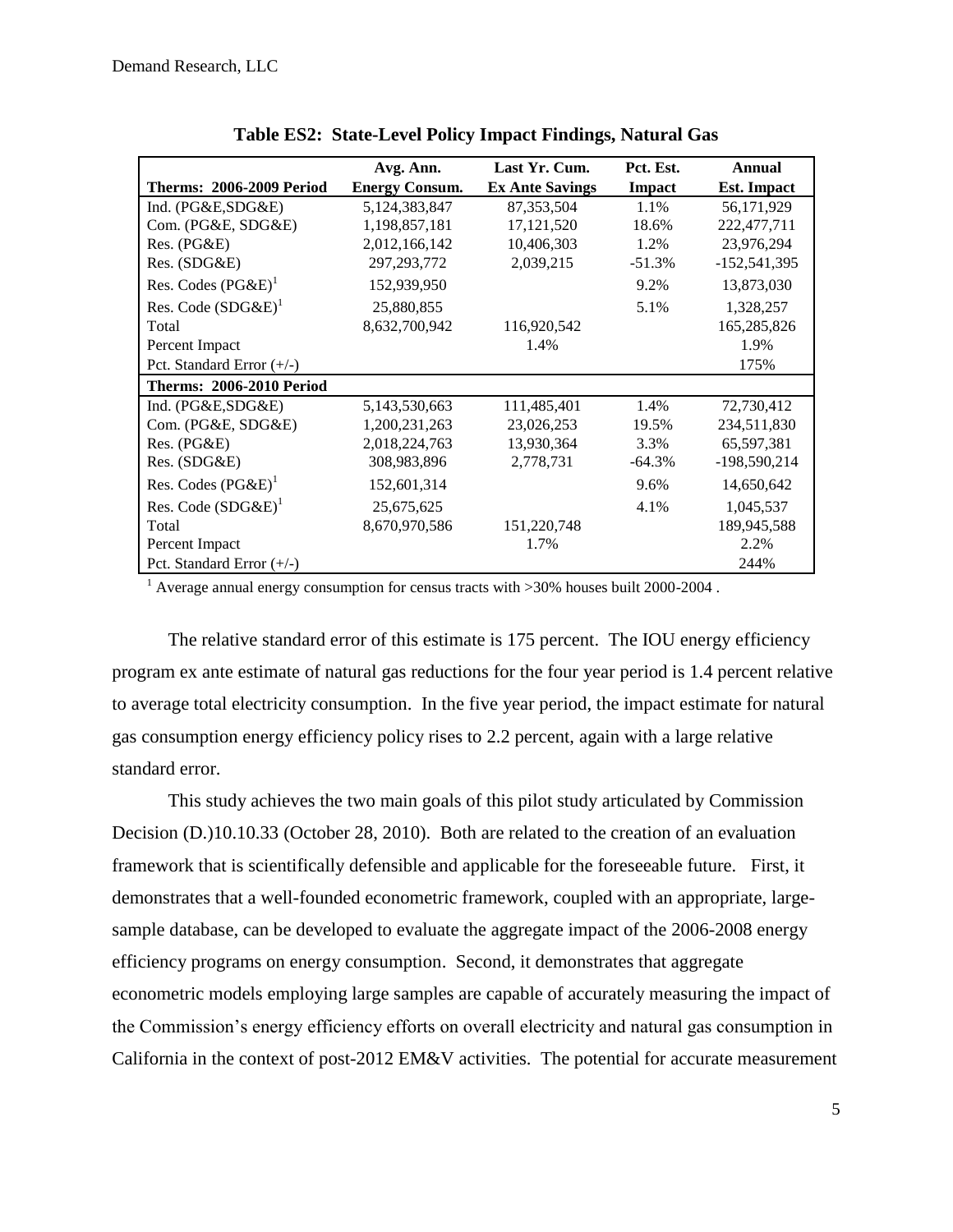is demonstrated by the standard errors that accompany the estimated electricity policy impacts for the 2006-2010 period. No other type of evaluation study can produce a relative error bound of 31 percent (at the 90 percent confidence level) around a state-level policy impact estimate that embraces all three non-transportation sectors of the economy and incorporates the uncertainties due to free ridership, spillover, rebound, measure interaction and retention, behavioral changes, and general economic conditions.

This study also supports discussion of the two additional goals articulated by Decision (D.) 10.10.33. This detailed, small-geographic area, sector and industry-level approach to policy evaluation shows that such studies are likely to be valuable for improving estimates of aggregate reductions in Greenhouse Gases (GHG) emissions from efficiency programs as required in AB32. Also, it is likely that they can prove valuable for more directly aligning and integrating energy efficiency program findings into the California Energy Commission's (CEC) demand forecasts, and ultimately, the CPUC's resource procurement process. In any event, detailed discussions of these goals are not the purpose of this pilot study; the Commission has contract with another party to examine these goals.

General recommendations for integrating this evaluation approach into the permanent portfolio of post-2012 EM&V activities fall into two categories, database development and econometric analysis. They include:

- Expand the database with additional variables and upgrade the database for easier access.
- Develop standardized routines for data cleaning and checking.
- Develop and evaluation-oriented geographic information system.
- Explore the properties of different types of econometric impact estimators.
- Experiment with customized models for different fuels, sectors, utility service territories, market segments and customer grouping.
- Develop econometric models that target specific programs and public initiatives.
- Experiment with analyzing census tract-level end use load shapes derived from smart meter equipment.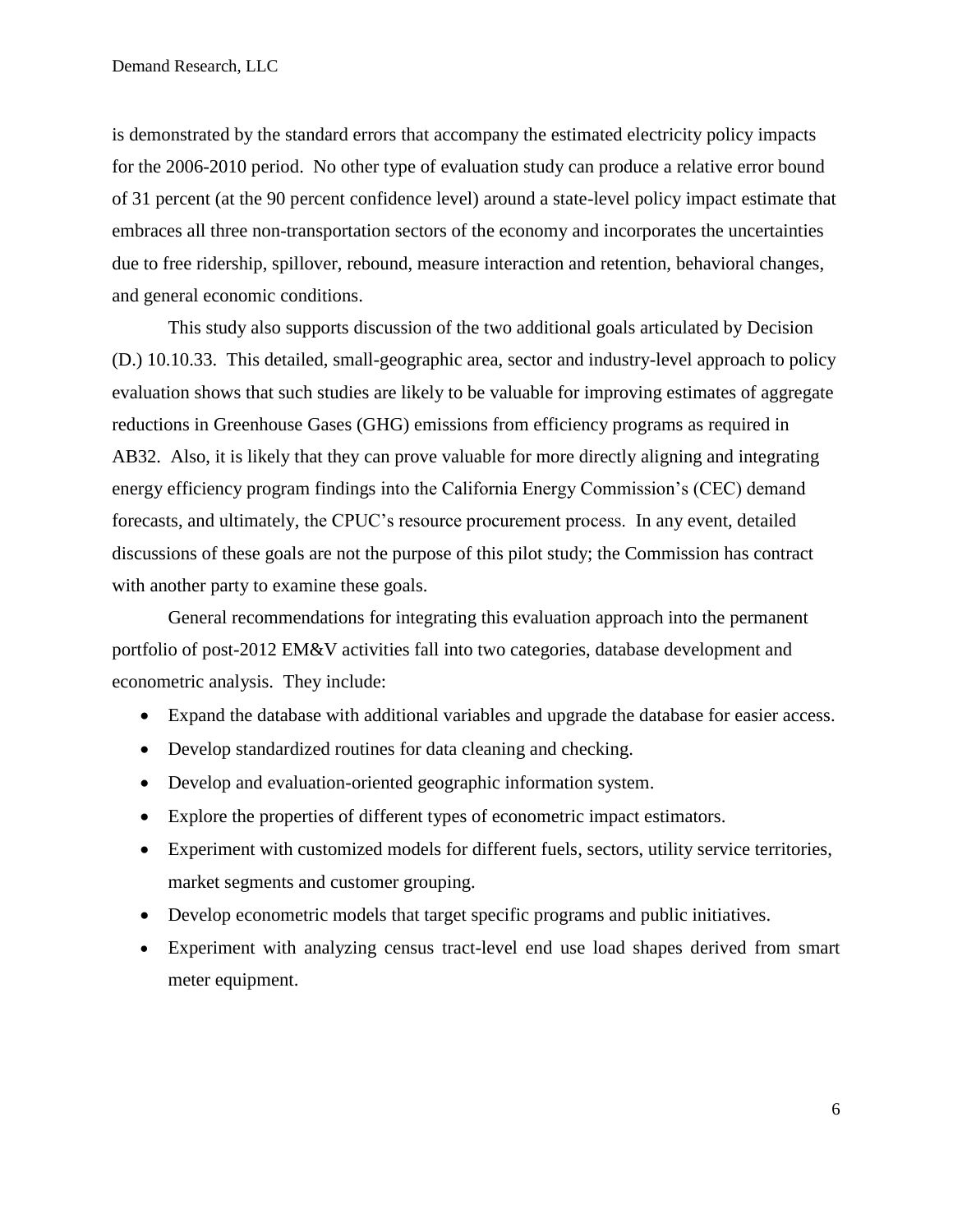## <span id="page-6-0"></span>**1. Introduction**

This report describes the findings of the *Demand Research* Macro Consumption Metric Pilot Study. These findings focus on the reductions in energy use attributable to the energy efficiency policy (the combined collection of energy efficiency programs, building codes, appliance standards, and other public initiatives) in California in between 2006 and 2010. The data used for this study encompass over 6,000 California census tracts that make up the service territories of PG&E, SDG&E, and SCE. The source of the energy consumption data are the IOU's monthly customer billing data that are annualized, address-normalized, and merged by 2010 census tracts. The data span 2006 through 2010.

Using econometric models designed with the same basic structure, policy impacts are estimated for the PG&E and SDG&E residential sector both for electricity and natural gas consumption (residential sector data for SCE and SCG were not available for this study but will be included in the study database for use in future analyses). For the commercial and industrial sectors, electricity policy impacts are estimated for PG&E, SDG&E, and SCE collectively at the county level. Natural gas policy impacts for these sectors are estimated for PG&E and SDG&E. Also, the impacts of residential building codes on housing units built between 2000 and 2004 are estimated both for electricity and natural gas consumption. As articulated in Commission Decision (D.) 10.10.33 (October 28, 2010), there are five primary goals to the overall Macro Consumption Metrics project:

- 1) To assess the ability of total energy consumption approaches to accurately measure the aggregate impact of the 2006-2008 energy efficiency programs on energy consumption.
- 2) To assess the ability of total energy consumption approaches to accurately measure the impact of the Commission's energy efficiency efforts on the overall electric energy and natural gas consumption in California in the context of post-2012 EM&V activities.
- 3) To examine the ability of total energy consumption approaches to improve estimates of aggregate reductions in Greenhouse Gases (GHG) emissions from efficiency programs as required in AB32.
- 4) To examine the ability of total energy consumption approaches to more directly align and integrate the study results into the California Energy Commission's (CEC) demand forecasts and ultimately the CPUC's resource procurement process.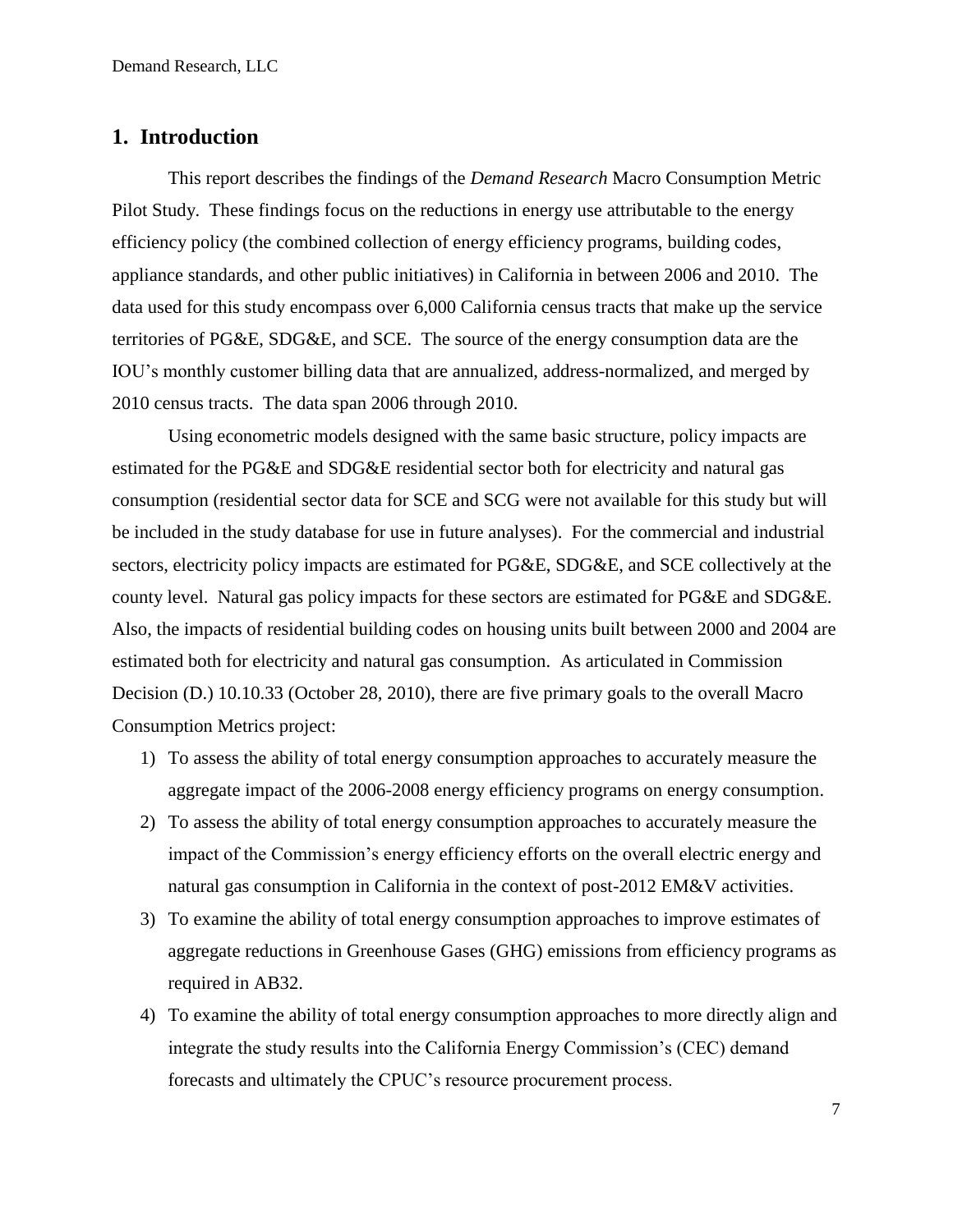5) To provide recommendations as to the specific data needs, analytical frameworks, and systems required to integrate total energy consumption approaches into the permanent portfolio of post-2012 EM&V activities.

*Demand Research*'s pilot study explicitly addresses the Commission's first goal and thereby implicitly addresses the second one, the value in carrying this evaluation approach into the future. Assuming no major changes in the direction of the Commission's energy efficiency program efforts, the findings of this study speak for themselves regarding the value in continued development and refinement of the project database and methodology. This leads addressing the fifth Commission goal by providing, at the end of this report, a list of specific improvements in data and modeling that would help to integrate this evaluation approach into the permanent portfolio of post-2012 EM&V activities. The Commission contacted with a party other than *Demand Research* to address goals three and four of the Macro Consumption Metric project.

In many respects, the present modeling effort is similar to past econometric studies of aggregate energy consumption, most of which have been cited in three independent white papers on this subject produced in 2011 for the Commission. Like most prior studies, the econometric models used to analyze aggregate energy use are populated with cross section, location-specific observations whose variables are measured at two or more equal time intervals. Yet, the present study introduces many new research design features with the potential for greater development. These begin with an innovative approach to inexpensive data collection. The key features of the database created for this study are:

- Census tract-level aggregated electricity and natural gas consumption data for the five years from 2006 to 2010. In addition to census tract level electricity and natural gas consumption data, downstream (end user) IOU-implemented energy efficiency program data are available for key variables such as ex ante energy reductions, total measure costs, and IOU incentive costs per measure.
- Commercial and industrial sector energy consumption data disaggregated into NAICS-based industry categories at the county level.
- Annual small-area climate data, population and housing data for each census tract, and county, state, and national economic data.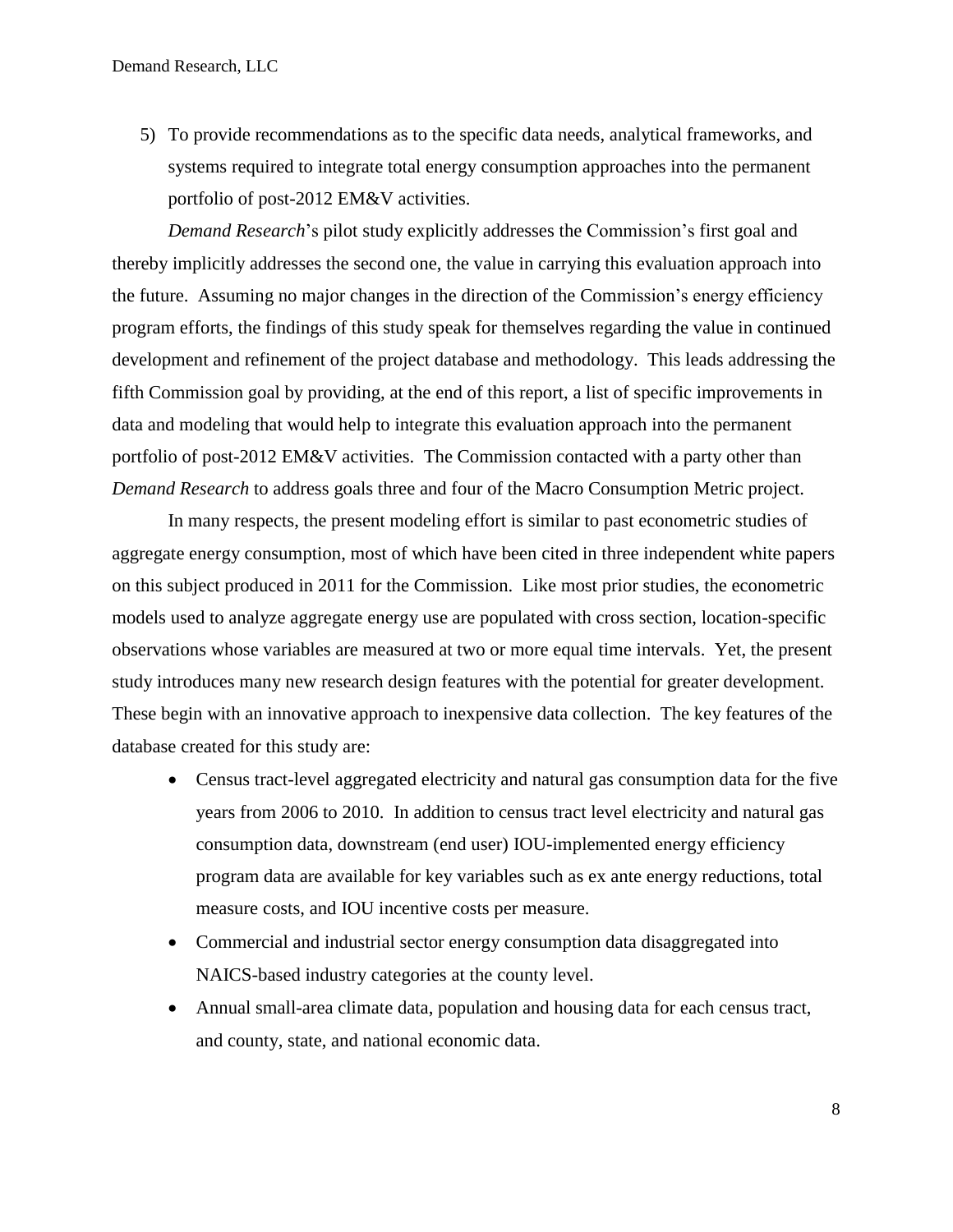The richness of this database permits certain types of statistical analyses to be performed for the very first time. These demonstrate that this evaluation methodology can enhance future energy efficiency policy development and evaluation efforts, energy forecasting and resource planning efforts, and environmental monitoring efforts. The following are definitions of key concepts and terminology used in this pilot study:

- a) *Energy consumption*: Electricity and natural gas consumption are represented in the estimated models by utility billing data and does not include self-generation. The expression "energy use" is used synonymously with energy consumption.
- b) *Ex-ante reductions in energy consumption:* The gross energy reductions reported in IOU energy efficiency program databases that are assumed to be realized from energy efficiency measures installed via IOU-run energy efficiency programs.
- *c) Energy efficiency policy:* Policy is an umbrella term that refers to the full collection of sector-specific energy efficiency programs and public initiative that operate simultaneously in a given location. These initiative may or may not be coordinated with each other. Energy efficiency building codes and standards are one element of energy efficiency policy.
- d) *Cross section, time series,* and *panel studies:* Cross section studies are made up of subjects, such as households, companies, or groups of subjects, for whom data are collected for one or two time periods. Time series or longitudinal studies are made up of data collected for multiple, equally-spaced time periods for a single subject or single group of subjects. Panel or pooled studies combine the two. They are made up of multiple subjects or multiple groups of subjects for whom data are collected for multiple time periods. The advantage of a panel study is that by combining information on how energy consumption changes from year to year (the time series component), with information on how energy consumption differs from subject to subject (the cross section component) it offers more comprehensive insights into long-term changes in energy consumption than any other type of study.
- e) *Policy Impacts*: In the context of this study, policy impacts are econometric-based estimates of the reductions in consumption attributed to energy efficiency policy. Although statistics derived from IOU program tracking systems of downstream programs

9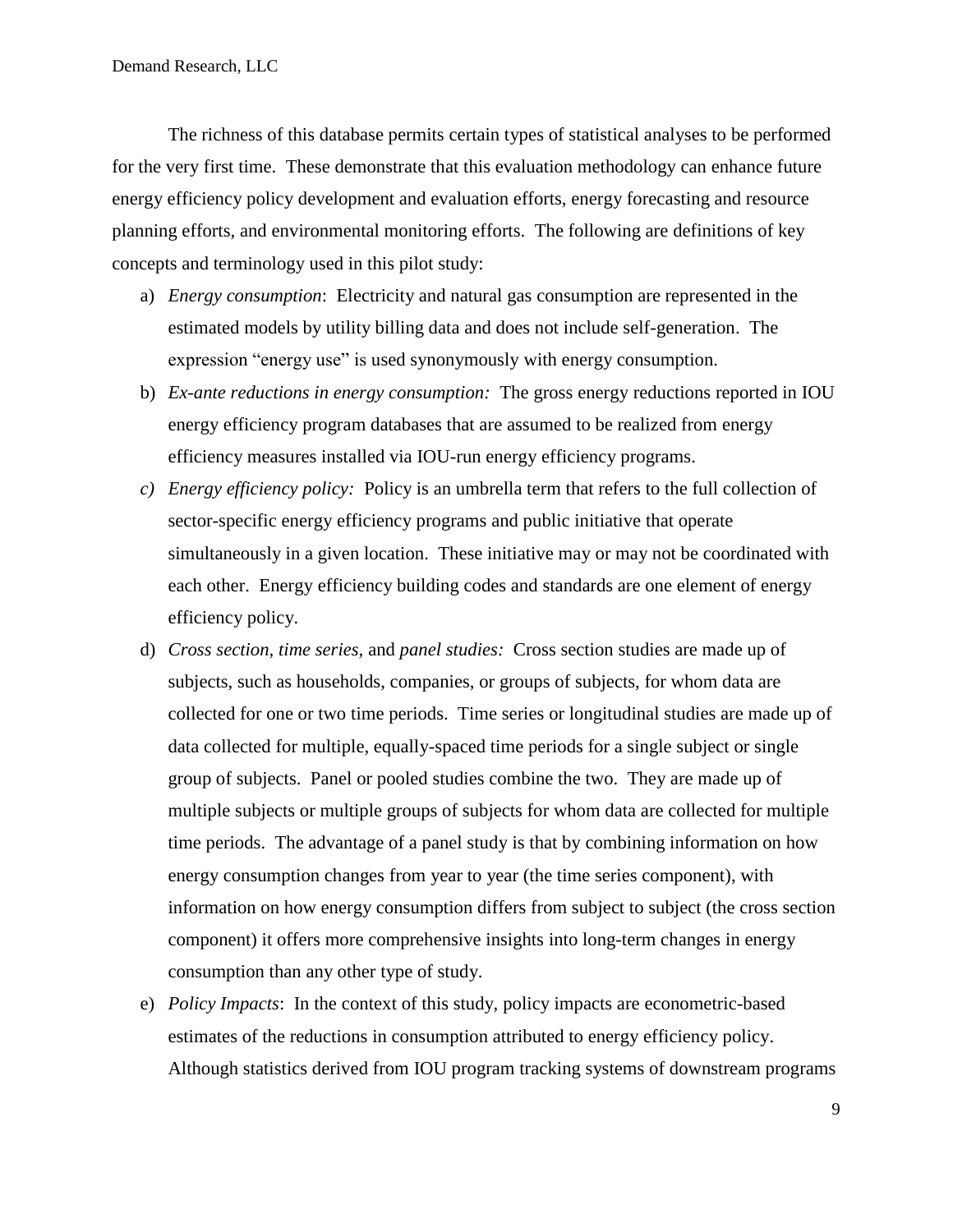are used in the econometric models, they are interpreted broadly as indicators of policy impacts, not as indicators of the impacts of downstream programs alone. Since the econometric models of energy consumption control for market factors such as incomes, prices, and weather, and since the models are estimated over four or five years periods, the policy impacts are interpreted as long-term energy consumption changes that exclude free ridership and include spillover, rebound, measure interactions, or other externalities. As such, they may be considered *net* savings in the truest sense of the word.

A concept that is not broached in this study is that of *total market gross energy savings.* This concept, used by the CPUC for program planning and goal setting, is defined as the sum of projected naturally-occurring efficiency plus the sum of savings from all programs targeted to a specific population. There is no analog to this concept in the econometric models estimated in this study. By their nature, econometric models use historical data to provide estimates of how one or more variables influenced energy consumption.

Section 2 of this study describes the econometric modeling framework and the construction of relevant variables, Section 3 describes the policy impact findings for each sector and fuel, and Section 4 concludes with general recommendations for continuing to collect data, develop analytical frameworks, and develop the kind of system required to integrate total energy consumption approaches into the permanent portfolio of post-2012 EM&V activities.

# <span id="page-9-0"></span>**2. Policy Modeling Framework**

As this pilot study explores the use of aggregate energy consumption data to evaluate sector-level, fuel-specific, energy efficiency policy impacts on an annual, ongoing basis, the strategy of this study is to demonstrate the capability, and value, of developing a basic econometric modeling and research design framework. This approach differs from many econometric studies that are geared towards analyzing narrow technical issues using specialized tools that cannot be universally applied. The mission here is to develop a policy impact measurement approach that is relatively constant from year to year and subject to subject, thereby allowing policymakers and resource planners to be continuously informed of program accomplishments.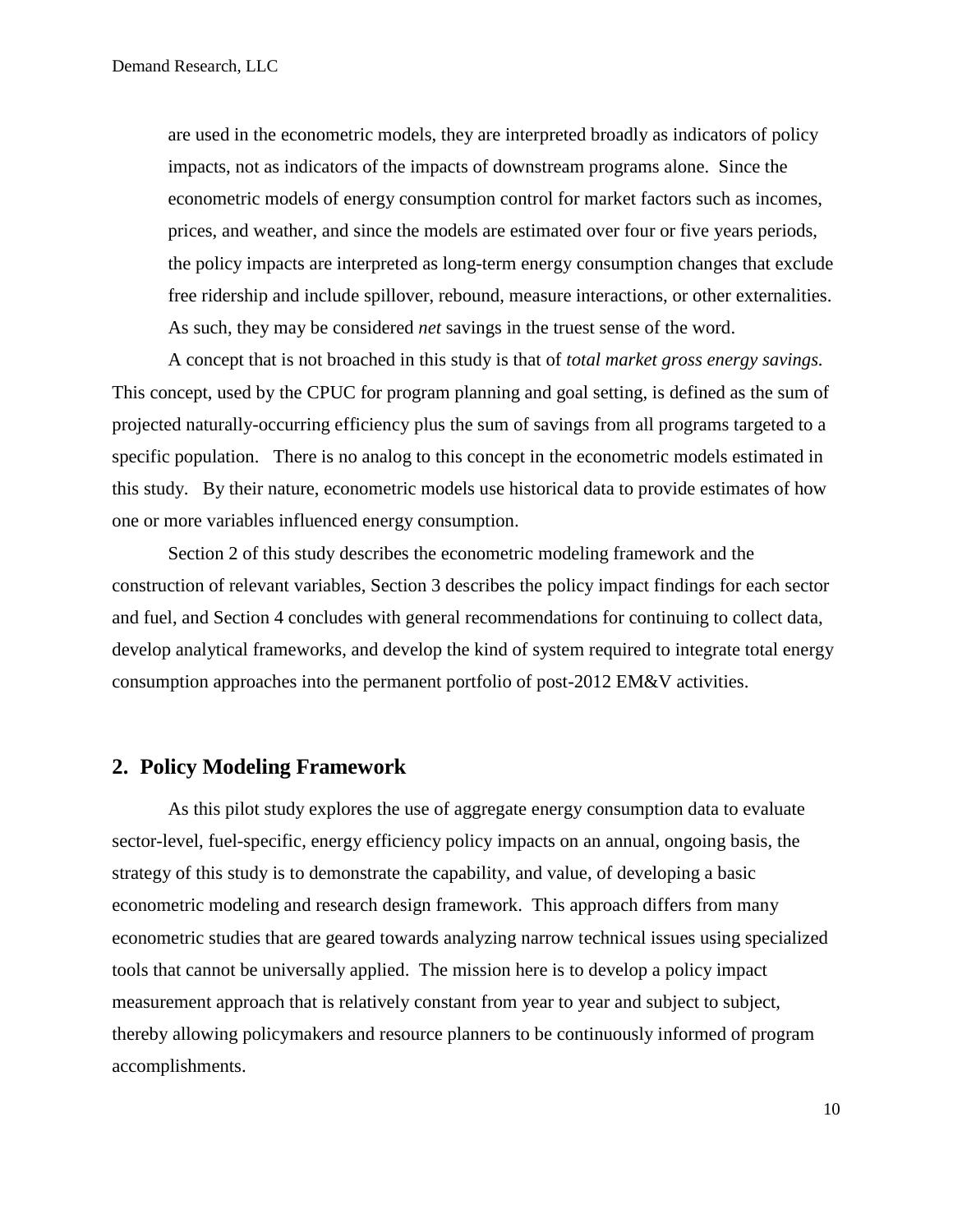Toward this end, several major principles are followed throughout this study. For one, the analyses of electricity use and natural gas use are, for the most part, treated identically. This principle has its pros and cons. On the one hand it demonstrates the practicality and the validity of the approach, but on the other it sacrifices precision. For example, the same scheme that is used for the electricity consumption analysis for combining 24 industries into 13 industry categories is also used for the natural gas consumption analysis. Although different industry categories might lead to more accurate findings for both fuels, it might also lead to findings that are tied to the peculiarities of the data and will change over time. Therefore, to best assess the future potential of this evaluation approach, standardization is imposed whenever possible.

A second, related principle is that the impact estimator and basic model specifications be similar across the three economic sectors. The word *similar* is used purposefully, because it is impossible, not to mention unwise, to apply the same models to all sectors. Different variables are available for different sectors, and different variables drive the energy use and policy impacts in different sectors. Moreover, unexpected data issues arise, such as sector-level differences in the availability and accuracy of IOU-run energy efficiency program data. Thus, while the basic framework for modeling and analysis can be similar, the details necessarily vary.

The third and last major principle followed in this study follows from the two above. In plain language, it is to not lose site of the forest for the trees. At present, 16 models are estimated for this study for the purposes of learning more about what this new evaluation method, and these data, are capable of offering. Judging the merits of an individual model based on a single statistic or diagnostic test is beside the point, as is exploring why the coefficient of a variable such as "years of schooling" might have the expected sign and be statistically significant in three residential sector models with identical specifications, but not a fourth. Fine-tuning a single model is always possible. What is more important, and far more difficult, is to create an evaluation framework that is scientifically defensible and will be broadly applicable for the foreseeable future.

The following sub-sections describe the kind of model that is propagated throughout this study, the theory behind it, how the major variables in the models are constructed, and how policy impacts are estimated.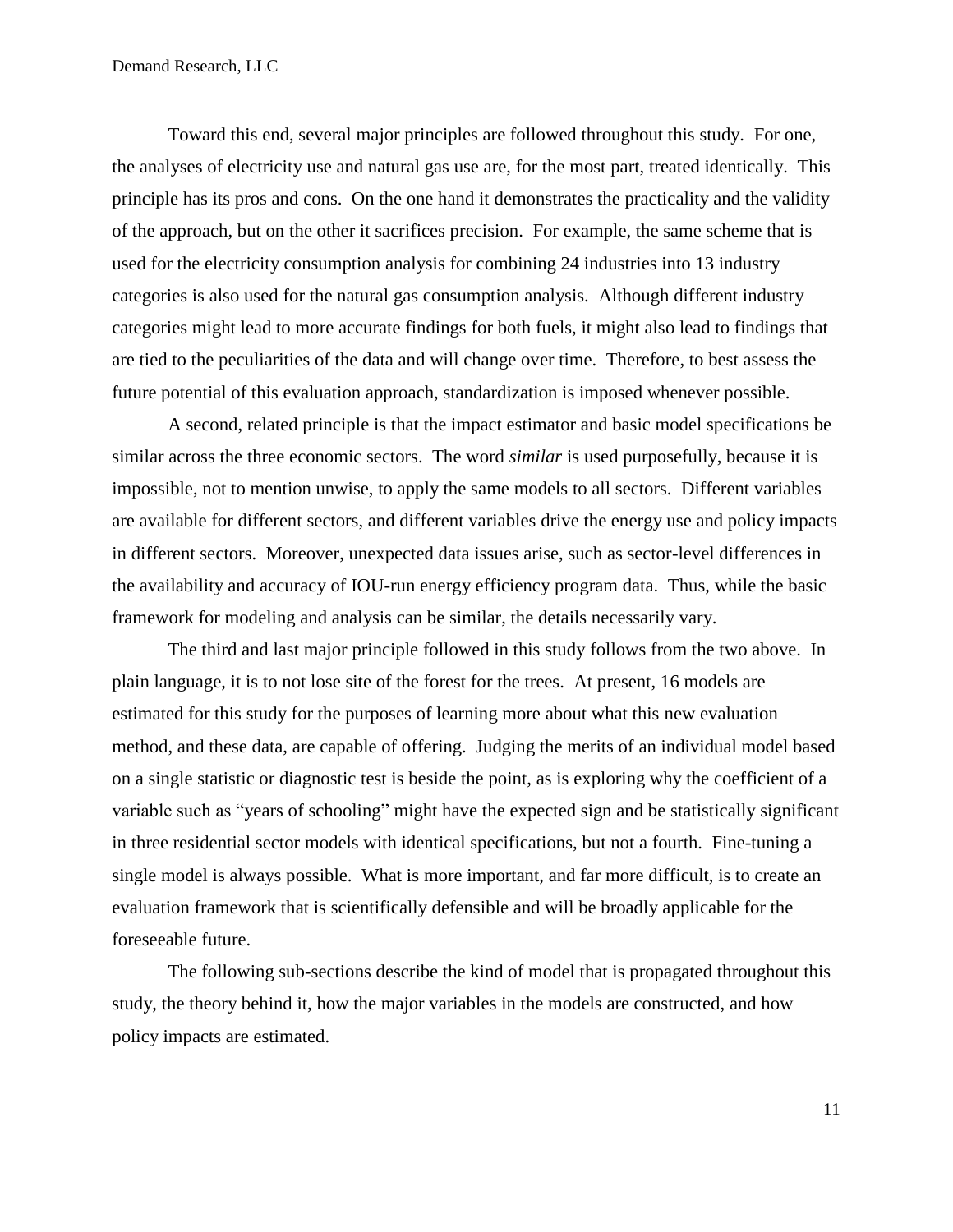#### <span id="page-11-0"></span>**2.1 Panel Fixed Effects Models**

All of the models estimated for this study are panel, fixed effects models. Panel models are those in which for each individual cross section unit there are data for two or more time periods. The time periods in this study are measured in years, and the maximum number or years of data that are available are five, from 2006 to 2010. The cross sections differ based on the sector that is being modeled. In the residential sector the cross section units are census tracts, and in the commercial and industrial sectors the cross section units are industries by county and by IOU.

Fixed time effects are implemented in panel models as dummy variables that differentiate each year from every other year, and fixed cross section effects are implemented as dummy variables that differentiate each cross section from every other cross section. These variables produce coefficients that are model intercept shifters; that is, they change the values of the coefficients that reflect all of the unobserved but systematic factors that affect the dependent variable. In particular, fixed time effects coefficients reflect idiosyncratic factors that are specific to a particular year but affect all cross sections. Conversely, fixed cross section effects, are specific to each cross section but not specific to any one year. Because fixed effects gather up the influences of all the variables that are unobserved (and are thus left out of the model) they are general corrections for model misspecification due to omitted variable bias. This is important to note because variables related to electricity and natural gas prices are not sufficiently disaggregated at the census and county levels to be incorporated into the models.

Besides the fixed effects variables, each panel model contains a number of continuous variables that are typically considered determinants of energy use, such as weather and income. The dependent variable in all of these models is *energy use per site*. It is important to note that utility customers can be counted in one of two ways; either by the officially listed *premises* being served, or by customer *accounts*. As publically-available independent variables are geared towards explaining the energy use per building or per location, the former is chosen to represent customers. It more accurately reflects the number of unique buildings being served by a utility than does the number of accounts being billed.

The choice of independent variables in each model is first determined by which variables are available. In the commercial and industrial sectors, not only are there few economic

12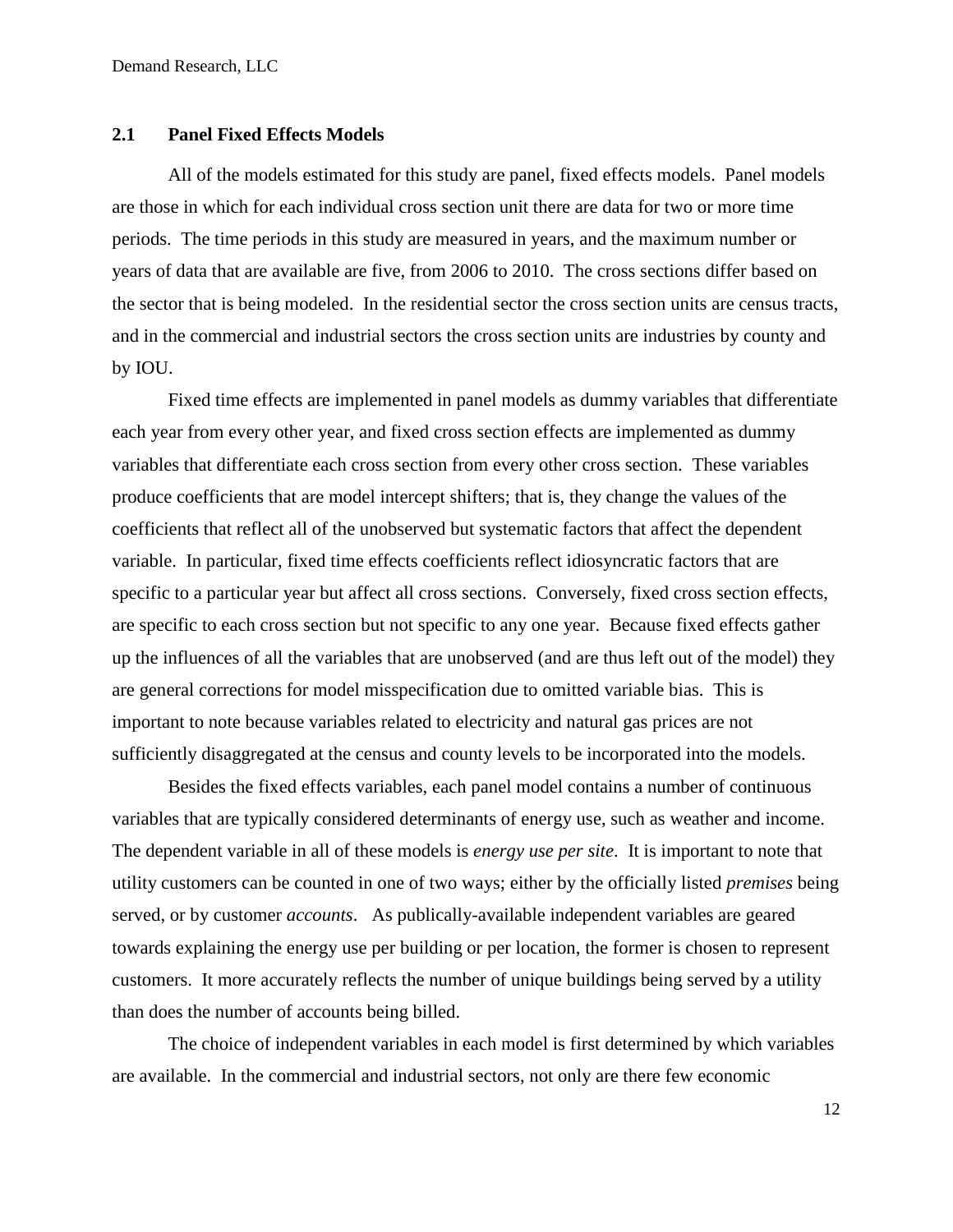variables in publically-available databases, but the types of variables differ. For example, in the same U.S. Bureau of Economic Analysis local area personal income database, county-level number of employees is available annually for disaggregated commercial sector NAICS but not for disaggregated manufacturing sector NAICS. However, county-level industry employee earnings is available at a disaggregate level for both sectors.

A second criteria for choosing independent variables in each model is more complex and contextual. It has to do with the appropriateness of the variable, its explanatory power, and its overlap with similar variables. For example, including a variable representing the number of room in a housing unit in a model of single family home electricity consumption is appropriate and may have reasonably good explanatory power. However, it may also be correlated with household income. On top of that, household income may be correlated with years of schooling. The choice of including one, two, or all three variables in the model is judgmental and ultimately depends on the performance of each variable alone and together, and most importantly, on the goal of the analysis. If the income effect is the primary phenomenon of interest, perhaps the other two variables should be excluded from the model. On the other hand, if the focus is on the energy consumption attributable to extra rooms and extra years of schooling, perhaps it is the income variable that should be excluded.

For each sector, the goal in modeling and analysis is to maintain the same functional form and the same variables. In keeping with model standardization rather than customization, the semi-log functional form is used for all models. This is a conventional form. In practice it means that the dependent variable, *energy use per site*, is transformed into natural logarithms while one or more of the independent variables is left in its original, linear form. The semi-log form works especially well for estimating energy efficiency policy impacts. Later on in this section the method for calculating policy impacts with an linear independent variable will be described.

## <span id="page-12-0"></span>**2.2 Indicators of Policy Impacts**

The datasets provided for this project by the IOUs contain census tract-level information on customer energy use. In addition, they contain census tract-level information on energy efficiency products purchased through each IOU's downstream energy efficiency programs. For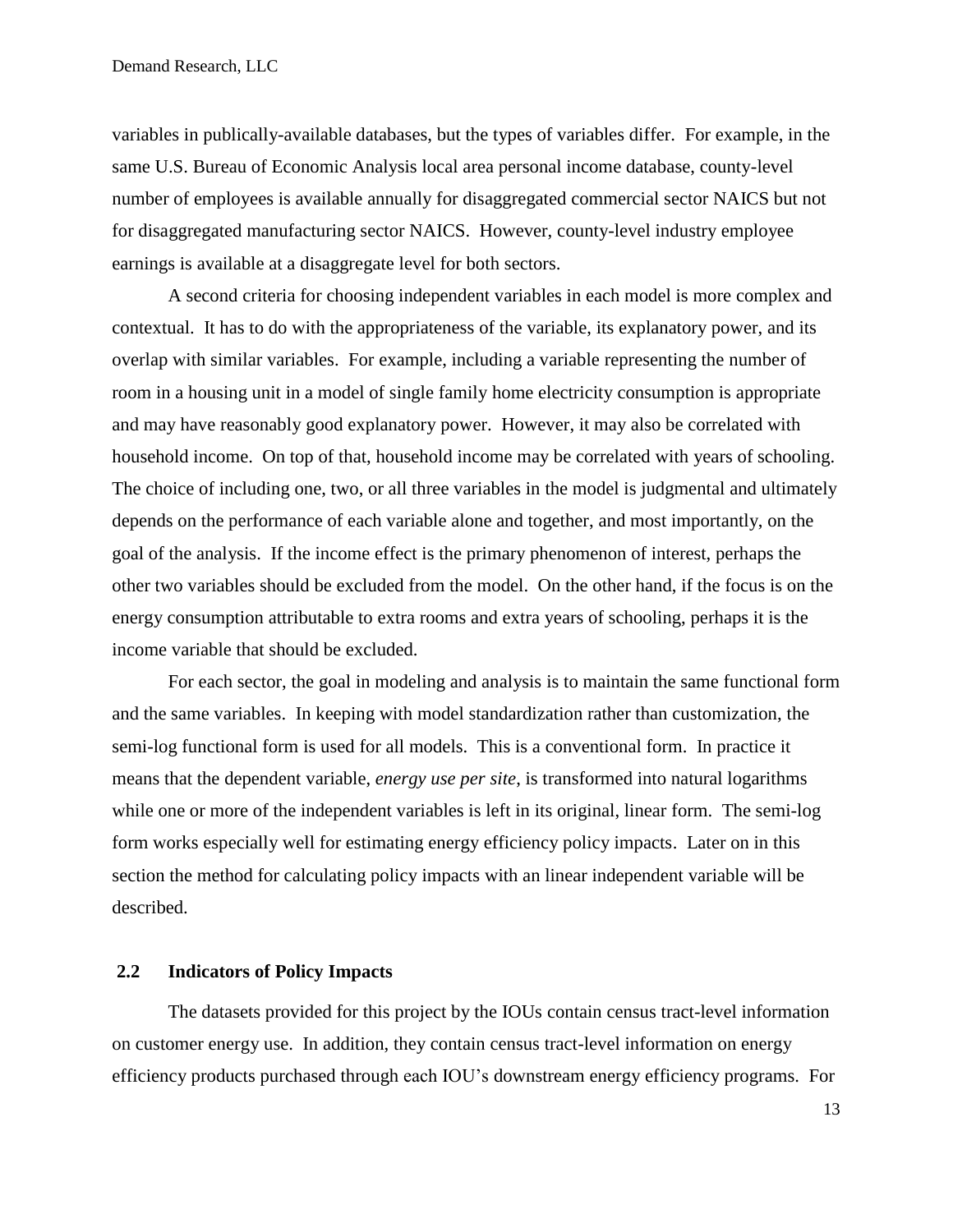all three economic sectors, this information includes ex ante energy reduction estimates and the total costs of the energy efficient products. For the commercial and industrial sectors, the data also include the incentives paid by the IOUs to consumers purchasing the energy efficient products. All three of these variables come in to play in one model or another in estimating policy impacts. Ex ante energy consumption reductions and incentive costs are used as policy impact indicators, and total measure costs are used as instruments for these two variables, a subject to be discussed further on.

IOU energy efficiency program estimates of ex ante energy reductions and incentive costs are used as policy impact indicators because their levels tend to be highly correlated with the full scope of energy efficiency policy, and hence policy-related energy reductions. In this study, these values are cumulated year-over-year to produce monotonically increasing values that represent the current year, and all prior year, policy impacts. Letting *s* be the ex ante annual energy reductions from every individual measure purchased through a downstream program, total energy reduction per cross section and time period, *S*, is:

(1) 
$$
S_{it} = \text{Total Annual Ex Ante Energy Reduction}_{it} = \sum s_{it}
$$

where *i* represents a cross section and *t* represents a time period. Letting *IMC* represent incentive costs and *TMC* represent total measure costs, cumulative ex ante energy consumption reductions (*SAVCUM)*, cumulative incentive costs (*INCCUM),* and cumulative total measure costs, (*MEACUM)*, are calculated as:

(2) 
$$
SAVCUM_{it} = S_{i,t} + S_{i,t-1} + ... + S_{i,t-n}
$$

(3) 
$$
INCCUM_{ii} = IMC_{i,t} + IMC_{i,t-1} + ... + IMC_{i,t-n}
$$

(4) 
$$
MEACUM_{ii} = TMC_{i,t} + TMC_{i,t-1} + ... + TMC_{i,t-n}
$$

The two monetary values, as well as all the monetary values analyzed in this study, are transformed into constant 2010 dollars using the most recent GDP implicit price deflator.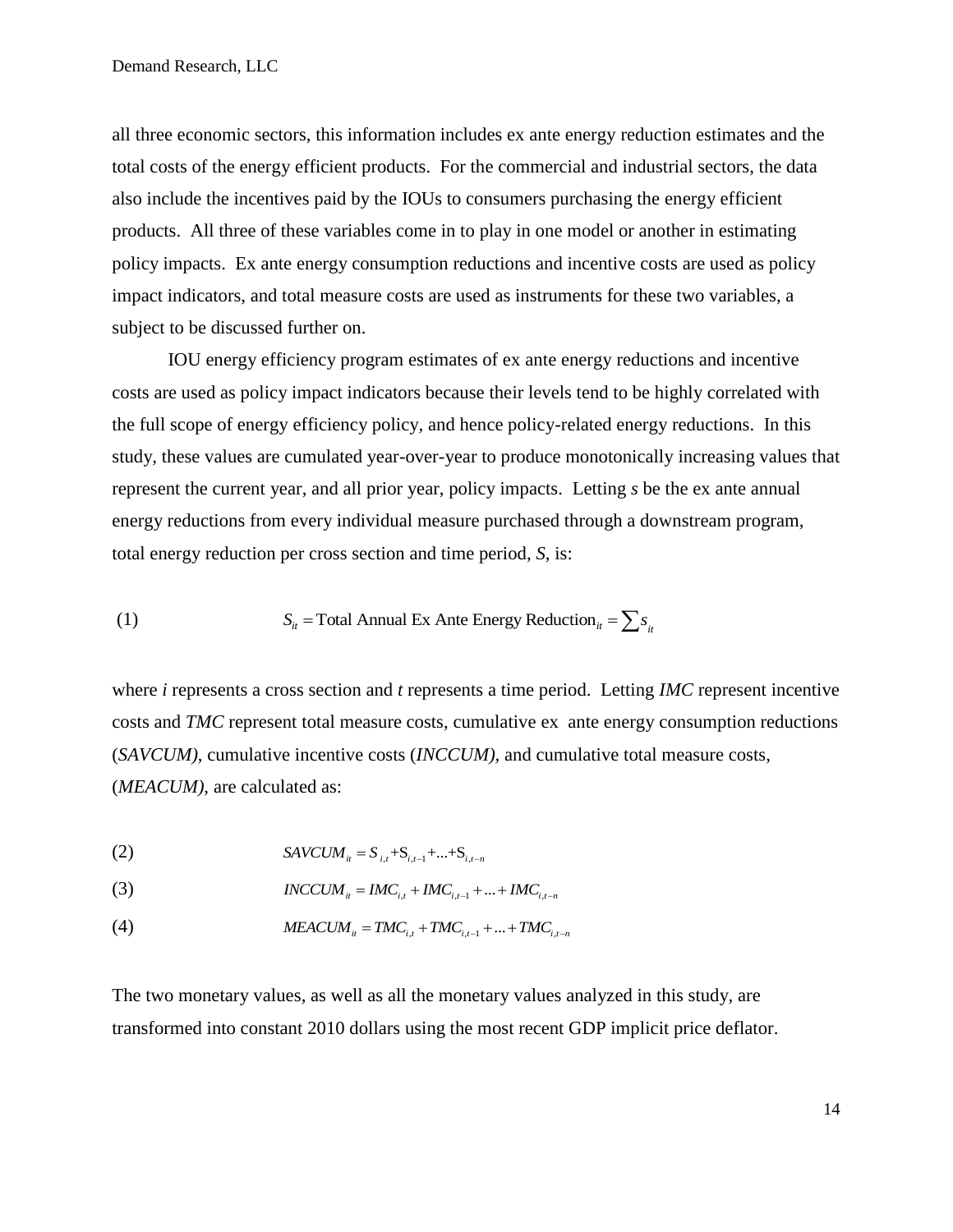When the range in energy use from cross section to cross section or time period to time period is not miniscule, using the absolute values just defined are likely to be ineffective as explanatory variables. To produce a scaled, relative value, in equation (5) cumulated ex ante reductions in a given cross section and year are divided by total energy use per cross section per year, *eit*, to produce *SAVCUMRATIO*, or *Z1*. This is the amount of ex ante cumulative energy reduction in any year relative to the actual energy consumption in that year, referred to as *eit*. For scaling purposes, in equation (6) cumulative incentive costs are divided by the total energy expenditures or bills,  $\frac{b_i}{l_i}$ , in a given year, to produce *INCCUMRATIO*, or  $Z_2$ , and in equation (7) cumulative total measure costs are divided by  $\frac{b}{l}$  to produce *MEACUMRATIO*, or  $W_l$ .

(5) 
$$
SAVCUMRATION_{it} = Z_{1,it} = \sum (S_{i,t} + S_{i,t-1} + ... + S_{i,t-n})/e_{it}
$$

(5)  
\n
$$
SAVCUMRATION_{u} = Z_{1,u} = \sum (S_{i,t} + S_{i,t-1} + ... + S_{i,t-n})/e_{it}
$$
\n(6)  
\n
$$
INCCUMRATION_{u} = Z_{2,u} = \sum (IMC_{i,t} + IMC_{i,t-1} + ... + IMC_{i,t-n})/bill_{u}
$$
\n(7)  
\n
$$
MEACUMRATION_{u} = W_{1,u} = \sum (TMC_{i,t} + TMC_{i,t-1} + ... + TMC_{i,t-n})/bill_{u}
$$

(7) 
$$
MEACUMRATION_{i} = W_{1,i} = \sum (TMC_{i,t} + TMC_{i,t-1} + ... + TMC_{i,t-n})/bill_{it}
$$

For commercial and industrial sector natural gas consumption, the denominator *bill* in equations (6) and (7) is replaced with total therm consumption, *ethern, it*. This is due to the fact that total natural gas expenditures are not available for these sectors for this study.

Even with these cumulative indicators it is often possible that policy impacts remain undetectable. This can be due to the fact that the indicator values, despite being cumulative, are small. For example, a cross section whose expected reductions in each year is 0.5 percent of total energy use might only have a cumulative reduction ratio,  $Z<sub>1</sub>$ , of 2 percent after four year (this could vary somewhat depending on whether other factors cause energy use in year four to increase or decrease). In such cases, the best hope for detection is to trim the analysis sample so that it only includes those cross sections where detection is possible. There is no rule of thumb to what the cutoff of relative indicator values must be. However, if there is a reasonable point at which policy impacts can be detected, then at the very least it is possible to reject the hypothesis that the program had no effect.

There are several ways to create sample cutoff points. One way is to use increasingly stringent ratios to screen observations, another is to rank observations by ratio and then apply cutoffs by rank, and a third is to select different fractions of the samples based on going from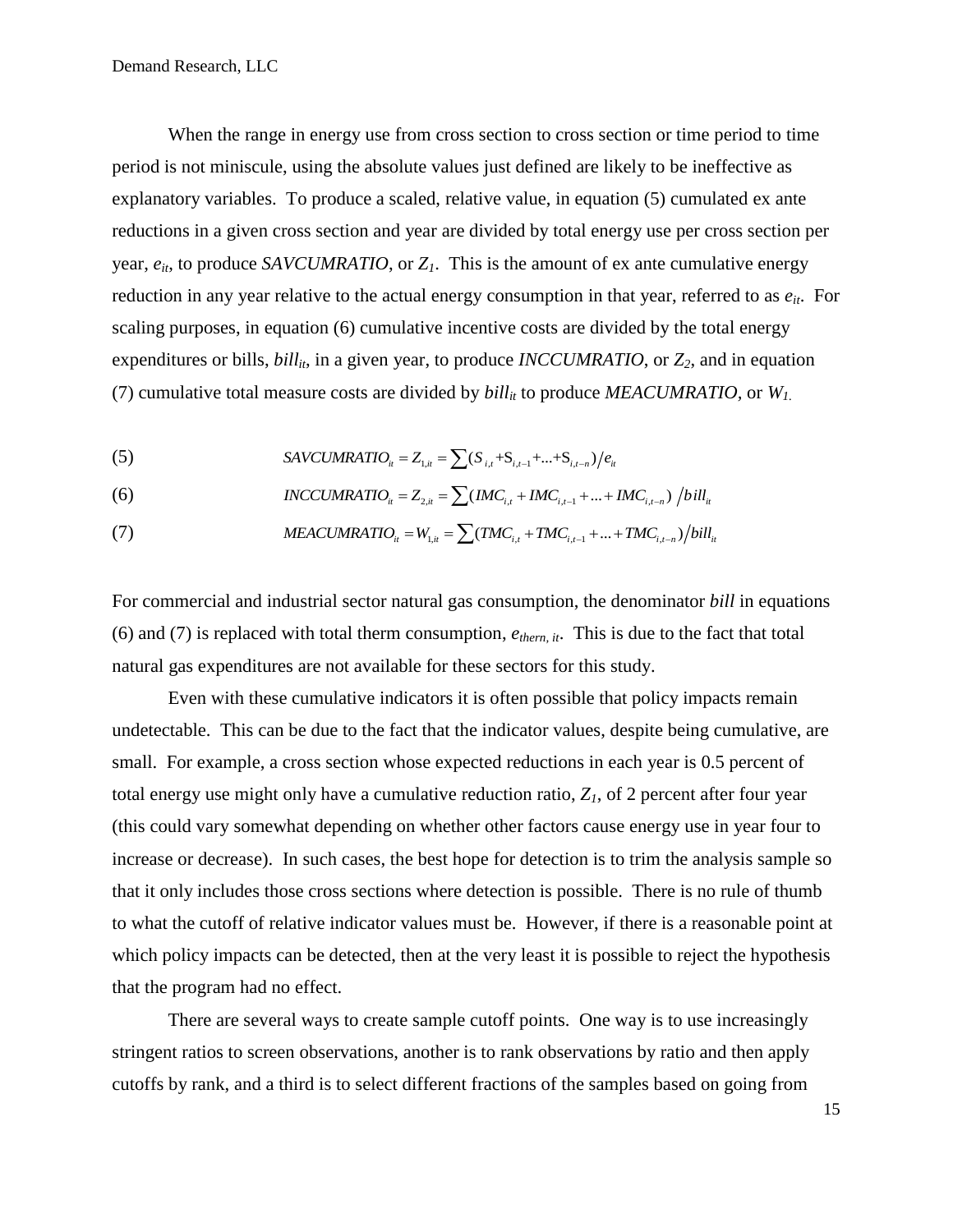low-to-high or high-to-low ratios. Since all three of these methods are based on the order of the ratio values, they all lead to similar results.

### <span id="page-15-0"></span>**2.3 Instrumental Variables**

Despite large differences in the amount, and types, of variables available for modeling the consumption of two fuels in three economic sectors, it is possible to provide a description of the general model specification that will be used for most of the analyses in this study. With *pit* symbolizing the number of sites or premises in each cross section in each year, annual energy consumption per site per cross section and year, *Eit* , is calculated as

(8) 
$$
E_{it} = \text{Annual Energy Consumption Per Site}_{it} = e_{it} / p_{it}
$$

For the multivariate analyses in this study the relationship between  $E_{it}$  and a policy impact indicator variable, either  $Z_I$  or  $Z_2$ , is characterized by the following two simultaneous equations:

(9) 
$$
E_{u} = a'_{0} + a_{1}X'_{u} + a_{2}Z_{u} + u_{u}
$$

(10) 
$$
Z_{ii} = b'_{0} + b_{1} E_{ii} + b_{2} W'_{ii} + v_{ii}
$$

Equation (9) is what must be estimated in order to measure policy impacts. In it,  $a'_0$  represents one or more constants, *a<sup>1</sup>* and *a<sup>2</sup>* represent non-zero coefficients associated with independent variables, and *u* is the model error term. Also, the vector *X'* contains independent variables that are causally related to energy use, such as climate, and the variable *Z* is an indicator of policy impacts. It is the coefficient of this variable, *a2*, that expresses the relationship between energy efficiency policy and energy use.

Equation (10) shows that while *Z* influences *E*, the reverse is also true. This poses a problem in estimating *a<sup>2</sup>* in equation (9) because independence of the right-hand variables from the left-hand variable is a necessary condition for regression models to produce consistent, unbiased coefficients. Estimating equation (9) without correcting for the relationship between *Z*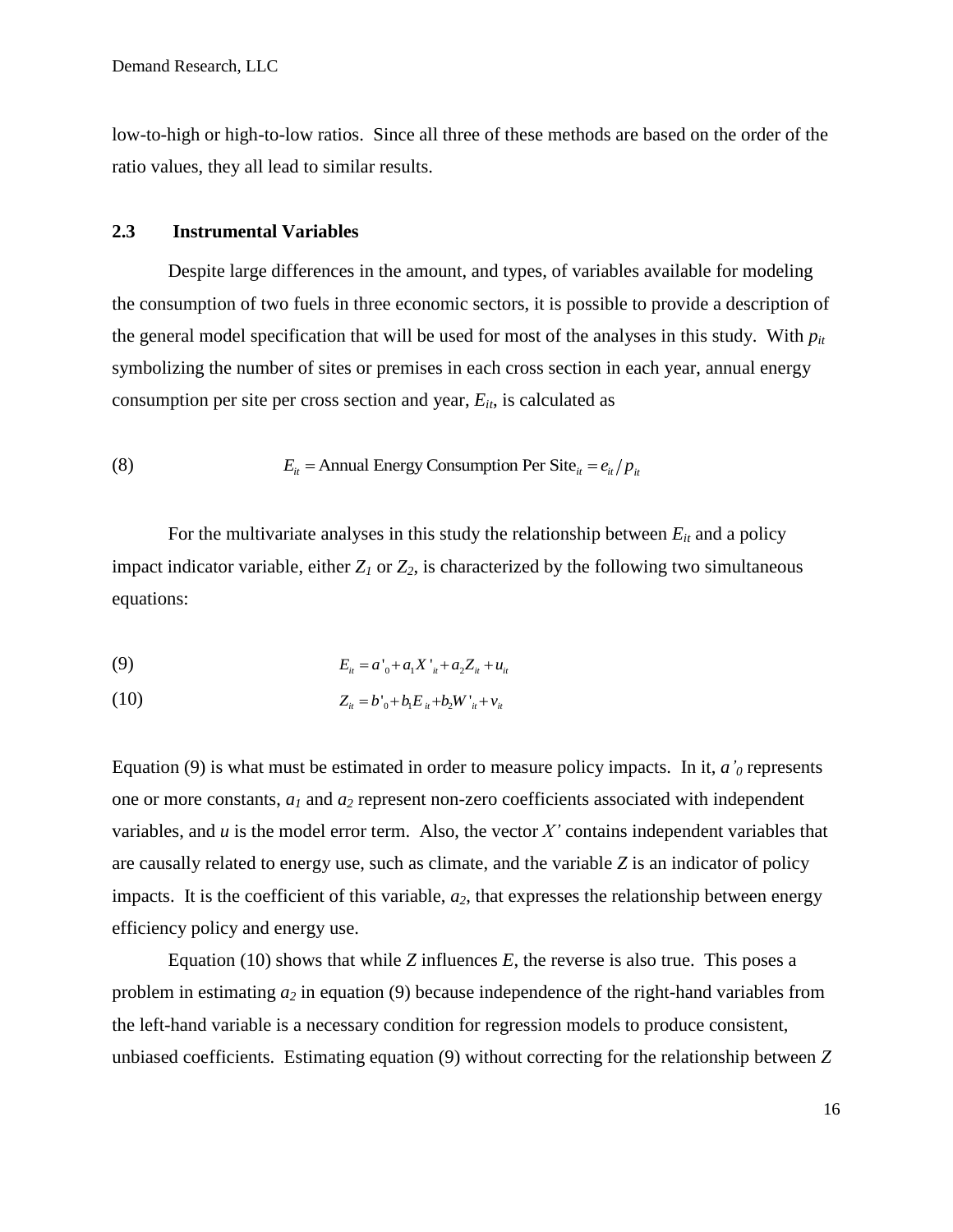and *E* will lead to *Z* being correlated with *u,* resulting in an inconsistent and biased estimate of the value of *a2*.

Since the primary goal of this study is to investigate the degree to which energy efficiency policy has had an impact on energy use, the endogeneity of *Z* must be remedied. Fortunately, equation (10) not only points out the problem, but points to the solution. The independent variables in equation (10), denoted by  $W'$ , can be used to remove the correlation between *Z* and *u*. These variables are correlated with *Z*, but independent of *E* and are referred to in the context of simultaneous equation estimation as *instruments.*

The technique for solving the simultaneity problem involves first estimating equation (10) and then using the coefficients of this model to produce forecasts of Z, shown as *Z\**, in equation (11).

(11) 
$$
Z^*_{i} = b'_{0} + b_{1}X'_{i} + b_{2}W'_{i}
$$

These forecasts replace the original values of *Z* in equation (9), and the new model, shown as equation (12), is then estimated.

(12) 
$$
E_{u} = c_{0}^{*} + c_{1}X_{u}^{*} + c_{2}Z_{u}^{*} + u_{u}^{*}
$$

This simultaneous equations technique is known as two-stage least squares, TSLS, or as instrumental variables estimation. If all the necessary conditions are met, then unlike  $a_2$ , the coefficient *c<sup>2</sup>* is a consistent estimate of the impact of policy activities on energy use, and a less biased one.

Although theoretically sound, from a practical perspective, there remains the possibility that the TSLS coefficient estimates in equation (12) can be inferior to those produced by ordinary least squares (OLS) estimation in equation (9). This can occur when the *Z* is, in fact, not endogenous, or when the instruments in the first stage regression, equation (10), are poorly correlated with *Z*. Diagnostic tests are available to assess these issues.

The energy efficiency policy impact indicator used for the residential and manufacturing models is  $Z_I$ , the cumulative ex ante energy reduction ratio. For the commercial sector models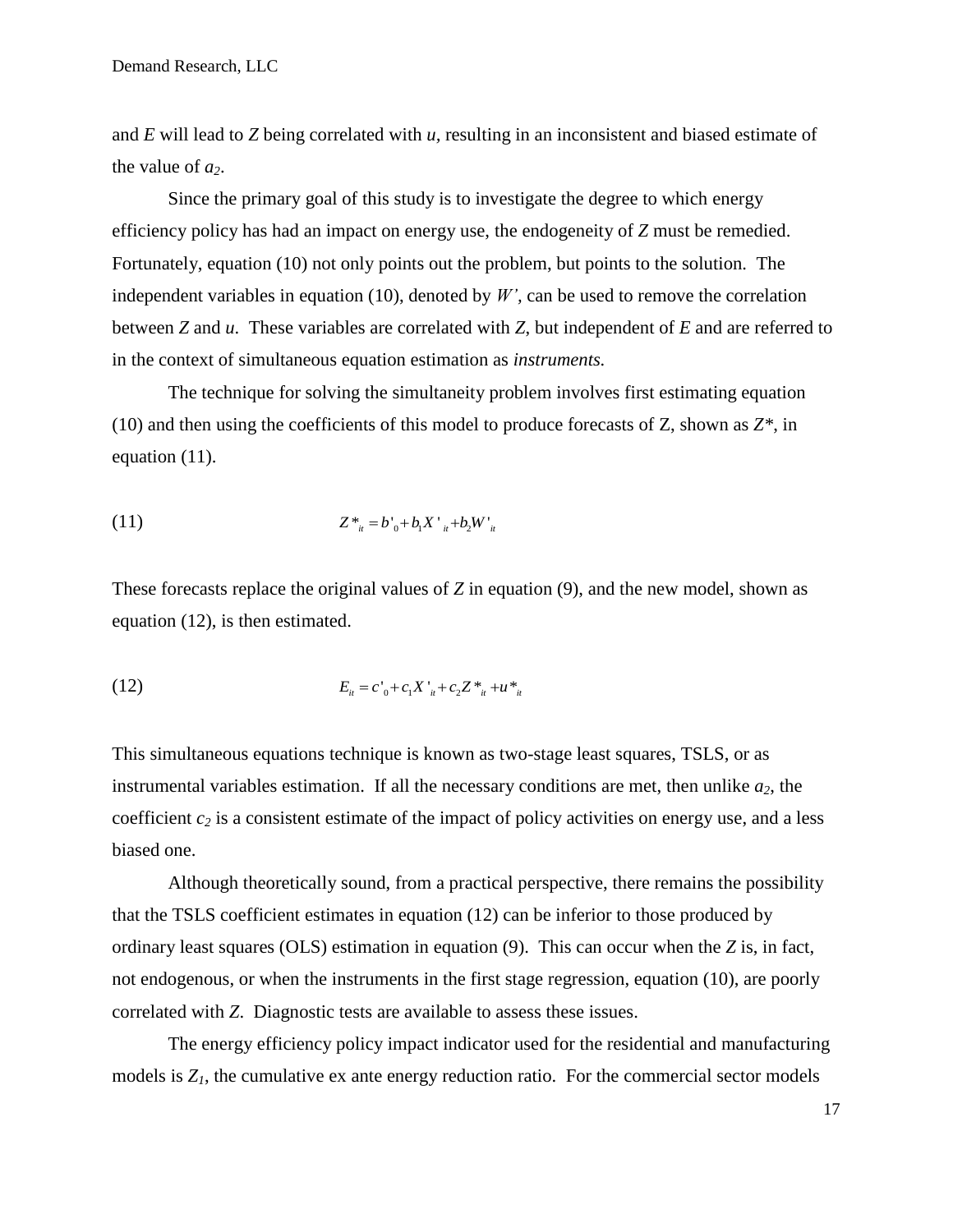the cumulative incentive costs ratio,  $Z_2$ , is used. For both indicators, the same two instruments are employed. The first is previously defined in equation (7) and symbolized by  $W<sub>1</sub>$ , i.e., the cumulative total measure cost ratio. This variable is not related to energy use, but is likely to be closely correlated with the ex ante energy reductions and incentive costs ratios. The second instrument is energy supply costs, *SC*. This is the unit cost of energy (either electricity or natural gas) per cross section and year. It is calculated as:

(13) 
$$
SC_{ii} = W_{2,ii} = \frac{bill_{ii}}{e_{ii}} = \frac{\sum (es_{j,ii} \times r_{j,ii})}{e_{ii}}
$$

where  $e_{s,i,t}$  is the energy use for each site *j* within a cross sectional unit *i* in year *t*, and  $r_{j,t}$  is the IOU rate schedule faced by each site. The sum of this product is the total expenditures on a fuel in a particular cross section and year. Dividing this value by the total energy use in a cross section,  $e_{it}$ , results in the unit supply cost,  $SC_{it}$ , or  $W_{2,it}$ .  $W_2$  is also expected to be related to the cumulative ex ante energy reductions ratio  $(Z_1)$ , and the cumulative incentive costs ratio  $(Z_2)$ . By construction this is an average supply cost that is only indirectly related to *Eit*. This is because IOU rates are multi-tiered and administered by the CPUC based on costs of service, time of use, and so on. Thus, expenditures can differ substantially between two or more cross sections even when the same amount of total energy is purchased. The rates or prices facing consumers may be identical, but the application of the rates will differ based on patterns of energy use and/or the number of consumers in a cross section. The average cost per unit of energy, *SC*, thus reflects the costs of supply for a pattern of energy use rather than the price for a fixed quantity of energy use.

#### <span id="page-17-0"></span>**2.4 Policy Impact Estimation**

For this study, the energy reductions attributable to energy efficiency policy are calculated via the coefficient of the policy impact indicator, that is, the coefficient  $c_2$  in equation (12) that is attached either to  $Z^*$ <sup>1</sup> or  $Z^*$ <sup>2</sup>, depending on the specific model. Total cumulative energy reductions (*TCR*) over any model estimation period can then be found by: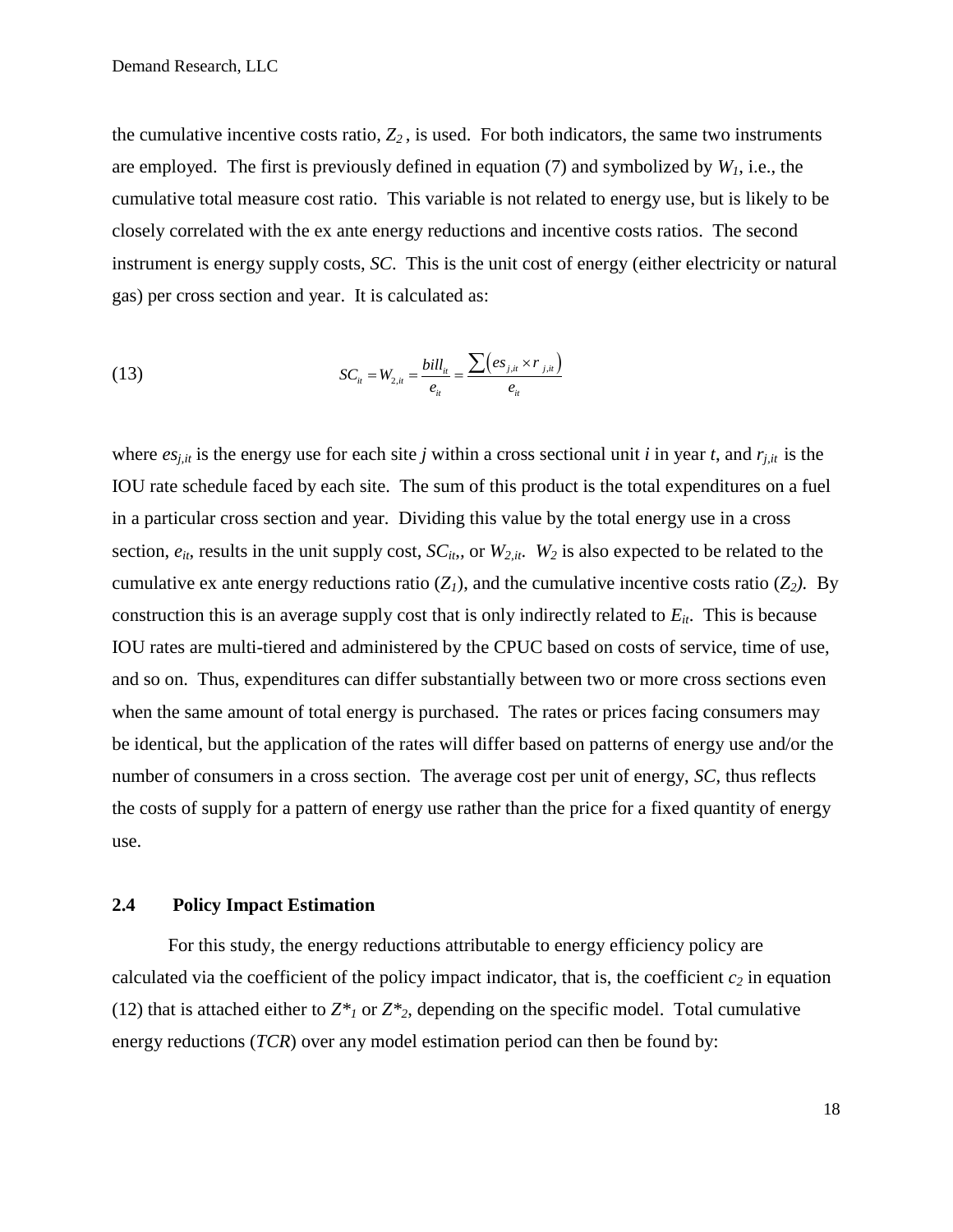Demand Research, LLC

(14) 
$$
TCR_{Z_1} = c_{2,Z_1} \times \frac{\sum SAVCUM_i}{\sum e_i} \times e_i
$$

(15) 
$$
TCR_{Z_2} = c_{2,Z_2} \times \frac{\sum INCCUM_i}{\sum bill_i} \times \bar{e}_i
$$

where *SAVCUM*, *INNCUM*, *e*, and *bill* are as previously defined and  $\overline{e}$  represents average annual energy consumption per year. As the individual models that produce  $c_2$  only contain samples of the relevant populations (due to missing values, sample trimming, etc.), to calculate the total policy impacts, *TCR*, data for the entire model populations are used to produce *ΣSAVCUM*, *ΣINCCUM*, *Σe, Σbill,* and *e* . In plain language, the calculation of policy impacts (*TCR*) using *SAVCUMRATIO* as the *Z* variable can be seen as the coefficient of *Z* (the marginal impact of the policy indicator over the estimation period) multiplied by (a) the ratio of aggregate ex ante reductions in energy use over the estimation period to aggregate energy consumption over the estimation period, multiplied by (b) average annual energy consumption over the estimation period.

It is important to emphasize that these policy impact estimates are calculated for the average annual energy consumption for all the years in the model estimation period, not for any individual year. This is because the coefficient  $c_2$  represents the marginal impact of  $\bar{Z}$  on energy consumption over all the years in the estimation period, not any one particular year; in other words, it is an *average* marginal impact for the period as a whole. It follows, for example in equation (14), that the first multiplicand for c*<sup>2</sup>* is total *SAVCUM* over the entire estimation period divided by total energy consumption over the entire estimation period (not single year total *SAVCUM* divided by the single year total energy consumption). And likewise, the second multiplicand for  $c_2$  is average total energy consumption over the all the years in the estimation period, not any single year's total energy consumption. Calculated this way, *TCR* is interpretable as the full impact of energy efficiency policy on energy consumption over the estimation period. Further, the baseline for measuring the *percentage change in energy consumption due to energy efficiency policy* is simply the average annual energy consumption per year over the estimation period, *e* .

19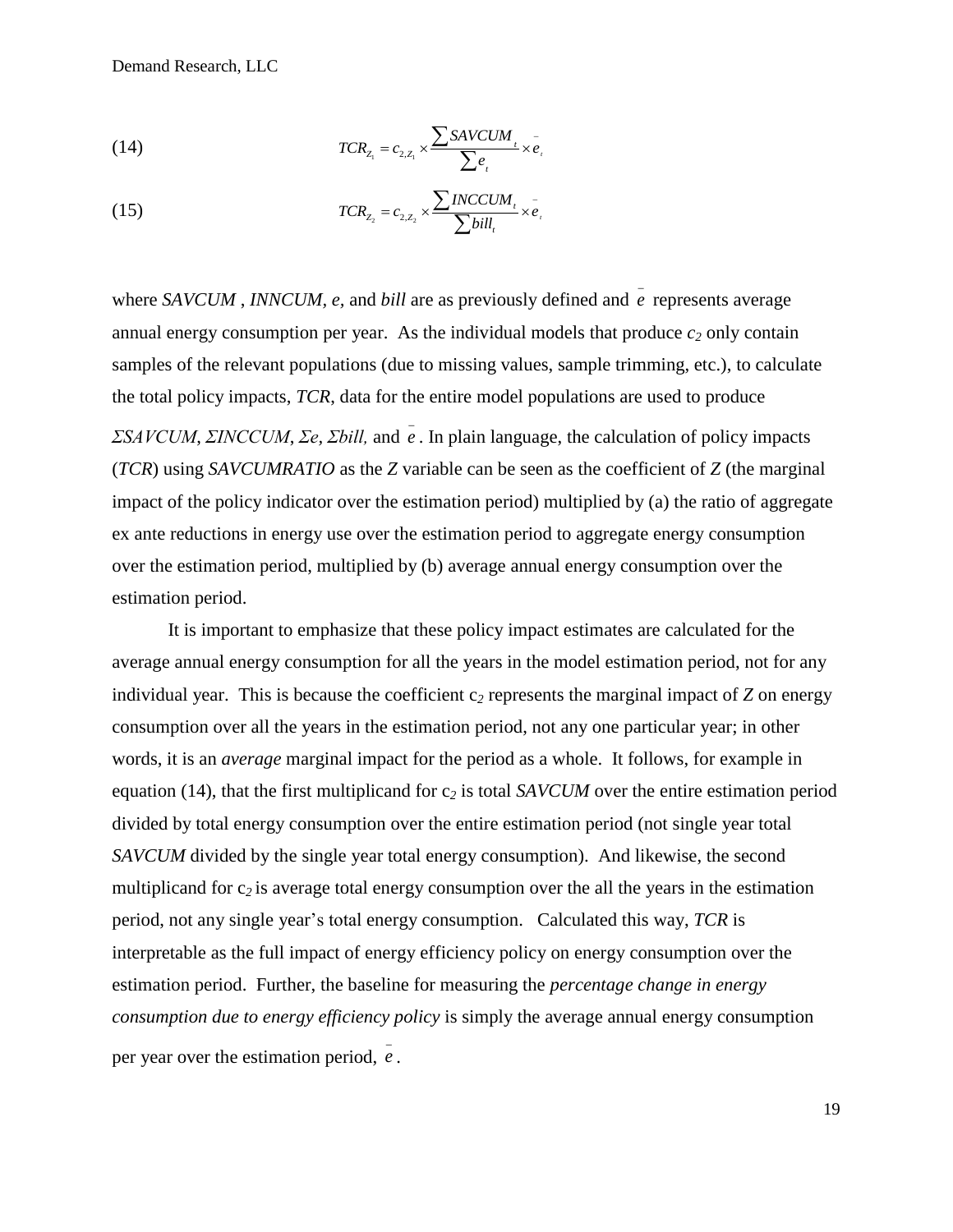Two final issues related to policy impact estimation are the choice of the policy impact estimation period for evaluating the impacts of 2006-2008 programs, and the method used to produce confidence intervals for the combined findings. The first issue arises because of three considerations:

- not all energy efficiency policy actions in a given year are implemented on January 1 of that year -- rather, they are distributed throughout the 12 months;
- energy efficiency policies continue beyond the specified program evaluation period; and,
- to produce long-term estimates of policy impacts it is desirable to have at least 2 years of post-program data.

Choosing the three years of 2006-2008 as the model estimation period has several disadvantages. For one, it reduces the number of observations populating the models by at least one-fourth, if not two-fifths. For another, assuming that half the ex ante energy reductions reported in every year are actually realized in the same year they are reported (ex ante energy reductions are annualized values), the *TCR* for the 2006-2008 period will include the partial reductions for calendar year 2005 policies and only two-and-a-half of the three policy years of interest. And last, the three year estimation period, weakens the interpretation of the findings as long-term policy impacts.

For these reasons, a better estimation period is 2006 though 2009. Using 2009 data in the analysis adds 33 percent more data, permits *TCR* to represent all of the policy impacts in the 2006-2008 policy period (while also including partial impacts from 2005 and 2009), and allows for a more reliable estimate of long term program impacts.

A third alternative is to use the five years from 2006 through 2010 as the estimation period. This has even greater advantages than using the four year period except for the fact that *TCR* then encompasses part of 2005, all of 2009 and part of 2010 policy impacts. Nevertheless, from a long-term policy perspective this is undoubtedly the best model estimation period. For all the analyses that follow, results are reported for the four and five year model estimation periods.

The final element of the policy modeling framework is the method used for combining the separate model findings into statewide totals and calculating confidence intervals. The actual combining of the estimated policy impacts is done by summing, by fuel, for each estimation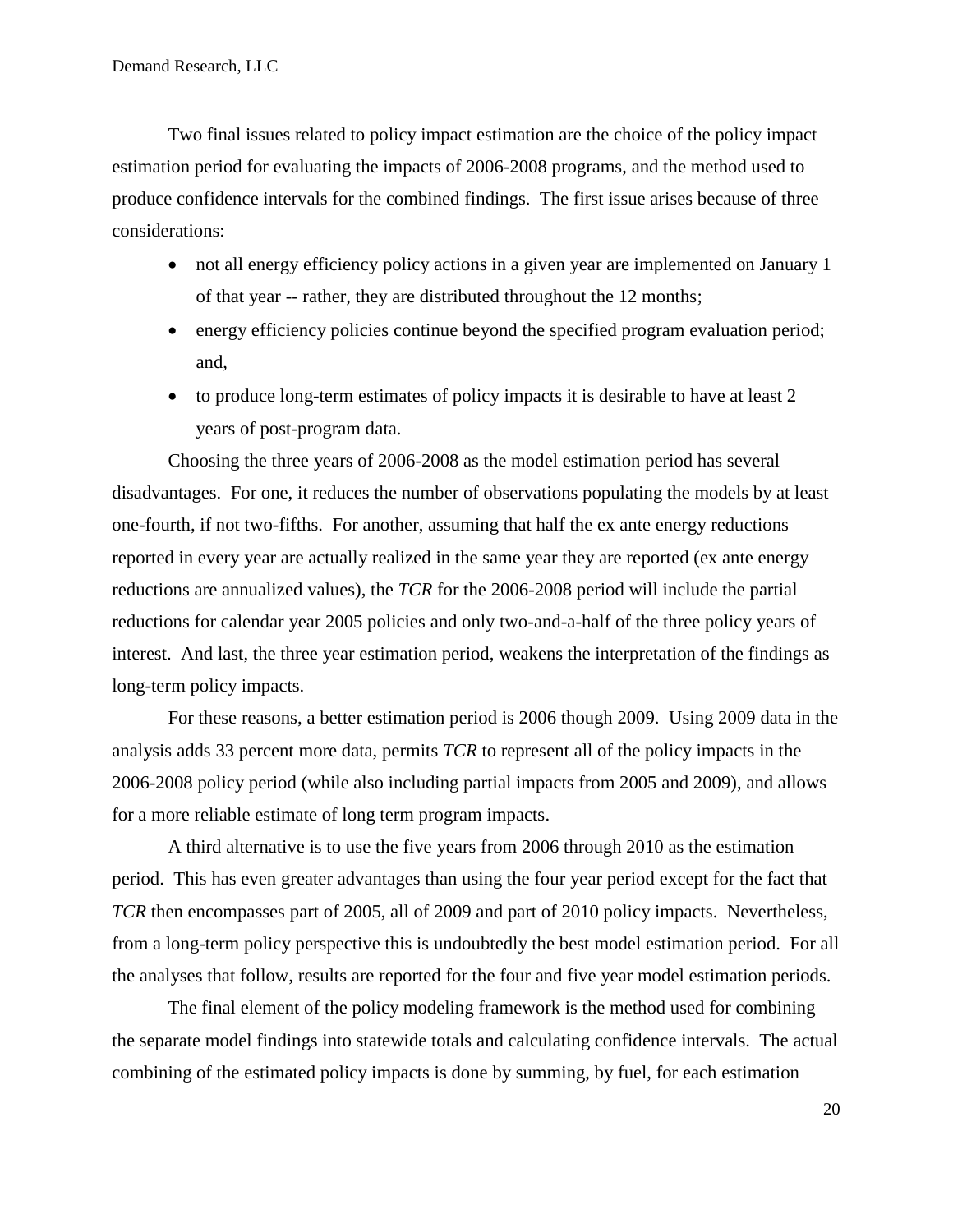period. The standard error associated with each sum is calculated by taking the square root of the sum of the squared standard errors of each estimated policy impact. The 90 percent confidence interval for the combined impacts are calculated by multiplying the aggregated standard error by the z-value of 1.645.

## <span id="page-20-0"></span>**3. Impact Evaluation Findings**

#### <span id="page-20-1"></span>**3.1 Residential Sector**

For all the sector and fuel-specific analyses in this study key energy consumption and program tracking data elements were inspected prior to modeling for missing values, seemingly erroneous data or outliers, and high and low end values that might skew the sample statistics or suggest multi-modal distributions. Because census tracts rather than counties are the units of observation in the residential sector, F-tests were conducted to determine whether the data from the different utilities could be pooled.

 Table 1 shows the total sample sizes (number of census tracts) for the two utilities for which residential electricity consumption data are available and the two utilities for which natural gas consumption are available.

| 2006                     | Mean  | Median | Max    | Min.  | Std. Dev. | n     |
|--------------------------|-------|--------|--------|-------|-----------|-------|
| kWh/Site/Tract           |       |        |        |       |           |       |
| PG&E                     | 6.948 | 6,638  | 14.994 | 1.215 | 2.293     | 2,830 |
| SDG&E                    | 6.247 | 5,893  | 14.734 | 1.617 | 2.212     | 677   |
| <b>Therms/Site/Tract</b> |       |        |        |       |           |       |
| PG&E                     | 520   | 468    | 4.960  | 105   | 269       | 2,930 |
| SDG&E                    | 405   | 373    | 2.434  | 212   | 152       | 609   |

**Table 1: Residential Sector Sample Sizes, by Utility and Fuel, 2006**

Based on the findings from the complete dataset, electricity consumption per site per census tract was restricted to be between 1,000 and 15,000 kWh and natural gas consumption per site per census tract had to be greater than zero and less than 5,000 therms per year. These restrictions produced minor losses of observations, e.g., in 2006 a total of 34 census tract in PG&E's service territory were dropped from the electricity consumption analysis and 7 from the natural gas consumption analysis. Additional screening was imposed based on the values of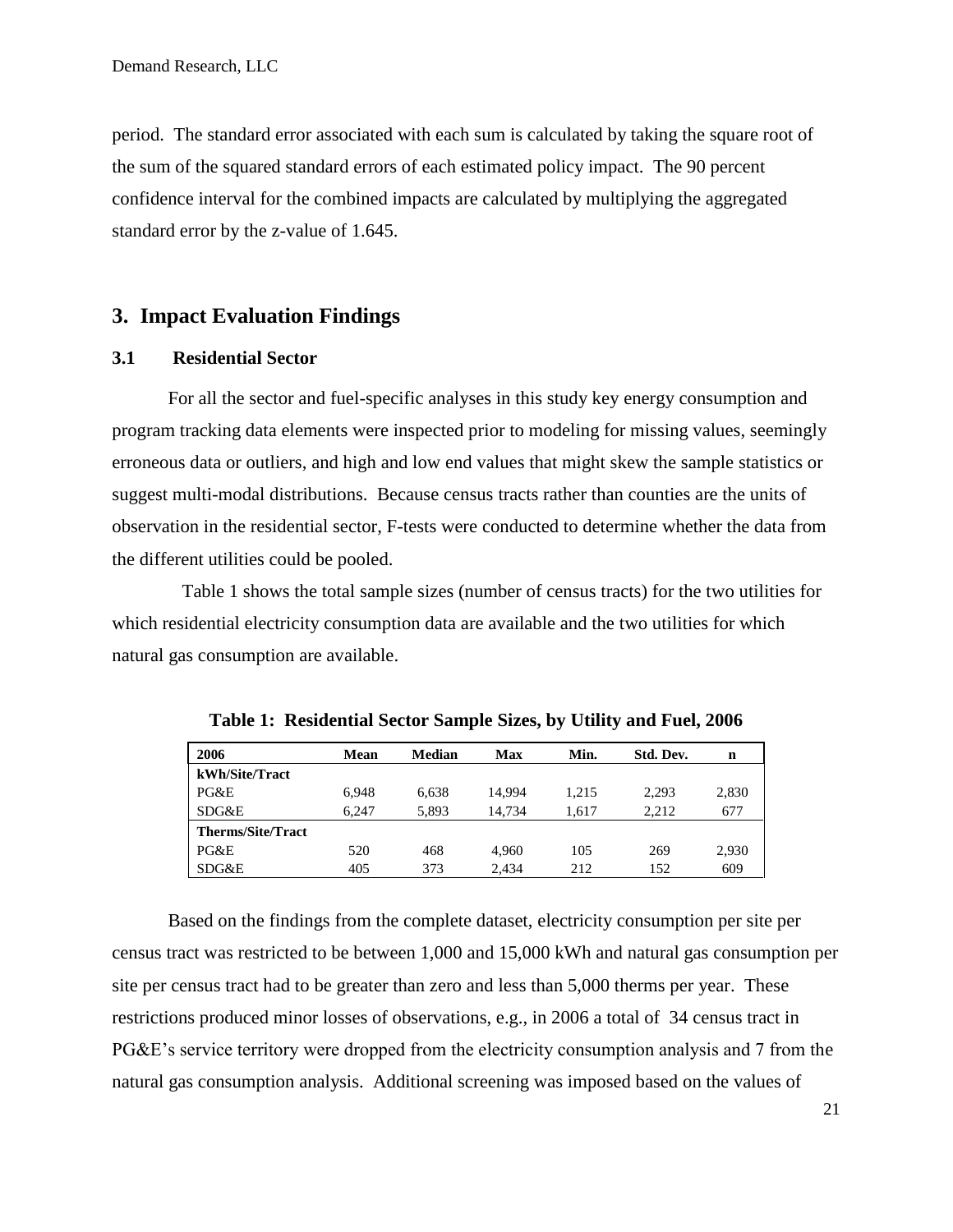energy supply costs and the cumulative ex ante annual reduction ratios. For the former, estimated natural gas supply costs were restricted to be between 10 cents and one dollar (in constant 2010 dollars) and for the latter, the 2009 cumulative ex ante reduction ratio for each fuel could not exceed 50 percent.

Initial diagnostic tests, such as pairwise F-tests of the equality of the electricity consumption model coefficients, indicated that the null hypothesis of no differences between utilities could be rejected. As a result, all of the analyses in the residential sector are performed separately for each utility and each fuel. The PG&E and SDG&E electricity consumption models for the two different estimation periods, 2006 to 2009 and 2006 to 2010, are displayed in Tables 2 and 3, respectively.

| PG&E                | <b>Description</b>             | 2006-2009  |           | 2006-2010  |           |
|---------------------|--------------------------------|------------|-----------|------------|-----------|
| <b>lnKWH</b>        | kWh per Site/Census Tract      | Coeff.     | <b>SE</b> | Coeff.     | <b>SE</b> |
| $\mathbf C$         | Intercept                      | 7.49318    | 0.03829   | 7.52415    | 0.03895   |
| D07                 | 2007                           | 0.04328    | 0.00923   | 0.04907    | 0.00989   |
| D <sub>08</sub>     | 2008                           | 0.01523    | 0.01527   | 0.02718    | 0.01645   |
| D <sub>09</sub>     | 2009                           | 0.05092    | 0.01696   | 0.06383    | 0.01828   |
| D10                 | 2010                           |            |           | 0.09686    | 0.02018   |
| <b>XAGGHHINCOME</b> | Aggregate Income               | 0.00000    | 0.00000   | 0.00000    | 0.00000   |
| <b>AVGSIZEHH</b>    | Average Household Size         | $-0.02958$ | 0.00505   | $-0.02773$ | 0.00485   |
| <b>COLLEGE</b>      | People went to College         | $-0.00010$ | 0.00001   | $-0.00009$ | 0.00001   |
| <b>GROUPPOP</b>     | Population in Group Housing    | 0.00001    | 0.00001   | 0.00001    | 0.00001   |
| <b>MEDIANAGE</b>    | Median Age                     | 0.00162    | 0.00049   | 0.00194    | 0.00049   |
| <b>MEDIANROOMS</b>  | Median rooms of HU             | 0.13712    | 0.00367   | 0.13144    | 0.00343   |
| HU1DETACHED         | <b>Detached Housing Unites</b> | 0.00001    | 0.00001   | 0.00001    | 0.00001   |
| HU3OR4              | 3 and 4-plexs                  | $-0.00032$ | 0.00002   | $-0.00030$ | 0.00002   |
| <b>HUMOBILEHOME</b> | <b>Mobile Homes</b>            | 0.00038    | 0.00002   | 0.00038    | 0.00002   |
| <b>HUBOATRVVAN</b>  | Boat, RV, Van Housing Units    | 0.00000    | 0.00029   | $-0.00003$ | 0.00026   |
| BUILT2004DUM        | Dum 30% New 2000 to 2004       | $-0.01897$ | 0.00978   | $-0.02003$ | 0.01039   |
| <b>VACANTHU</b>     | Number of Vacant HU            | $-0.00015$ | 0.00002   | $-0.00017$ | 0.00002   |
| <b>HDD</b>          | <b>Heating Degree Days</b>     | 0.00015    | 0.00001   | 0.00014    | 0.00001   |
| <b>CDD</b>          | <b>Cooling Degree Days</b>     | 0.00025    | 0.00000   | 0.00024    | 0.00000   |
| $Z^*1$              | Cum. ex ante kWh Savings Ratio | -4.55708   | 1.09533   | $-5.45169$ | 1.18636   |
| Adj. R-sqd          |                                | 0.62       |           | 0.57       |           |
| n                   |                                | 10,700     |           | 13,336     |           |
| <b>TCR</b>          | Total Cum. Reduction (GWh)     | 1,408      |           | 1,923      |           |
| % TCR               | TCR/Avg. Ann. Consum.          | 4.7%       |           | 6.4%       |           |

**Table 2: Residential Sector Electricity Consumption Model, PG&E**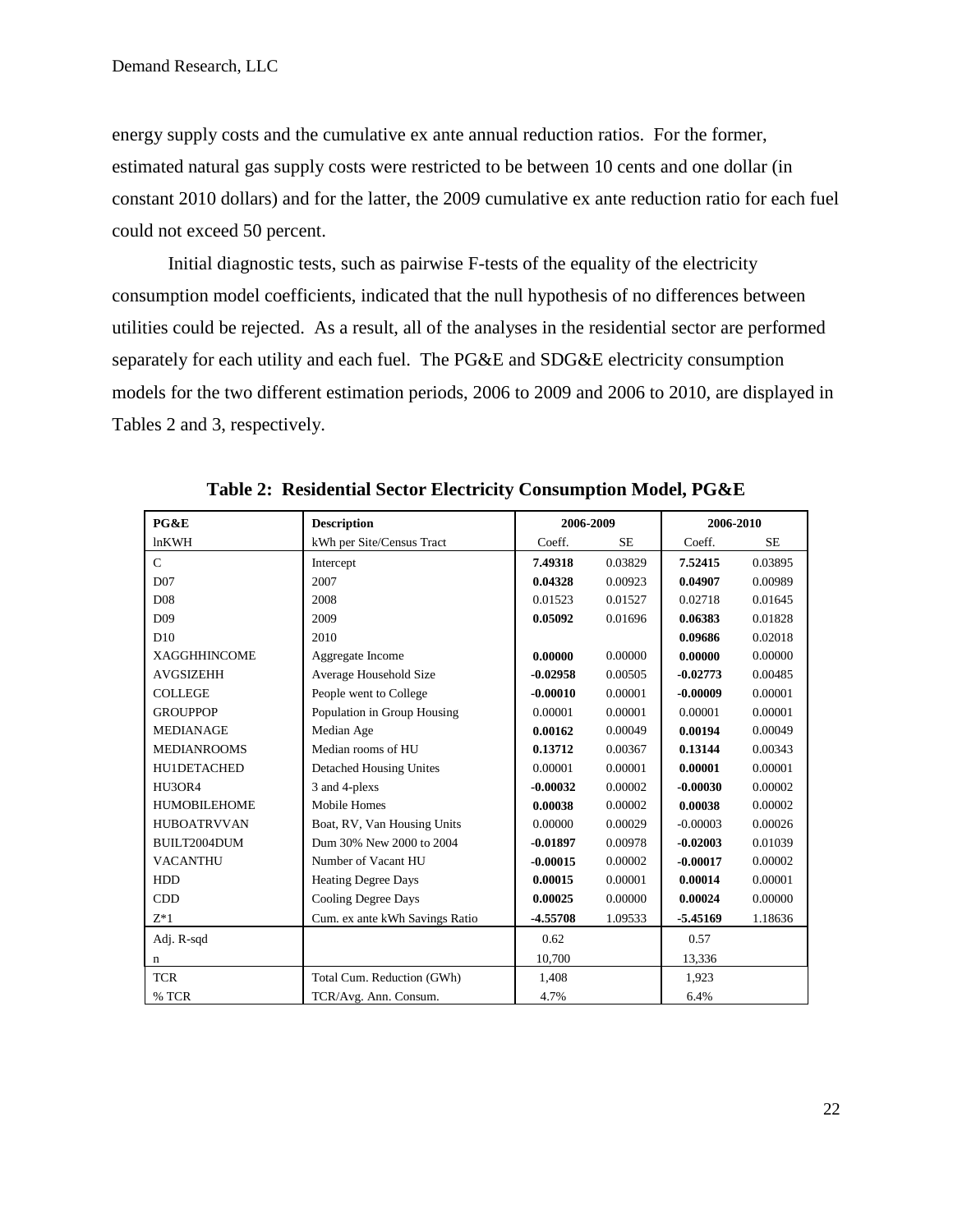| SDG&E               | <b>Description</b>             | 2006-2009  |           | 2006-2010  |           |
|---------------------|--------------------------------|------------|-----------|------------|-----------|
| lnKWH               | kWh per Site/Census Tract      | Coeff.     | <b>SE</b> | Coeff.     | <b>SE</b> |
| $\mathcal{C}$       | Intercept                      | 7.32904    | 0.04004   | 7.33981    | 0.03425   |
| D07                 | 2007                           | 0.01019    | 0.01179   | 0.00881    | 0.01062   |
| D <sub>08</sub>     | 2008                           | 0.00256    | 0.01211   | 0.00114    | 0.01075   |
| D <sub>09</sub>     | 2009                           | 0.04659    | 0.01819   | 0.03967    | 0.01489   |
| D10                 | 2010                           |            |           | 0.05508    | 0.01859   |
| <b>AGGHHINCOME</b>  | Aggregate Income               | 0.00000    | 0.00000   | 0.00000    | 0.00000   |
| <b>AVGSIZEHH</b>    | Average Household Size         | $-0.04592$ | 0.00824   | $-0.04200$ | 0.00698   |
| <b>COLLEGE</b>      | People went to College         | $-0.00010$ | 0.00001   | $-0.00010$ | 0.00001   |
| <b>GROUPPOP</b>     | Population in Group Housing    | 0.00001    | 0.00000   | 0.00001    | 0.00000   |
| <b>MEDIANAGE</b>    | Median Age                     | 0.00070    | 0.00078   | 0.00094    | 0.00066   |
| <b>MEDIANROOMS</b>  | Median rooms of HU             | 0.23176    | 0.00633   | 0.22784    | 0.00544   |
| HU1DETACHED         | <b>Detached Housing Unites</b> | $-0.00006$ | 0.00001   | $-0.00006$ | 0.00001   |
| HU3OR4              | 3 and 4-plexs                  | $-0.00023$ | 0.00003   | $-0.00022$ | 0.00003   |
| <b>HUMOBILEHOME</b> | <b>Mobile Homes</b>            | 0.00038    | 0.00003   | 0.00038    | 0.00002   |
| <b>HUBOATRVVAN</b>  | Boat, RV, Van Housing Units    | 0.00198    | 0.00056   | 0.00207    | 0.00051   |
| BUILT2004DUM        | Dum 30% New 2000 to 2004       | $-0.03192$ | 0.01821   | $-0.02890$ | 0.01628   |
| <b>VACANTHU</b>     | Number of Vacant HU            | $-0.00004$ | 0.00003   | $-0.00005$ | 0.00002   |
| <b>HDD</b>          | <b>Heating Degree Days</b>     | 0.00012    | 0.00001   | 0.00011    | 0.00001   |
| <b>CDD</b>          | <b>Cooling Degree Days</b>     | 0.00013    | 0.00001   | 0.00013    | 0.00001   |
| $Z^*1$              | Cum. ex ante kWh Savings Ratio | -4.60959   | 1.24041   | -4.09427   | 0.94016   |
| Adj. R-sqd          |                                | 0.78       |           | 0.78       |           |
| n                   |                                | 2,697      |           | 3,376      |           |
| <b>TCR</b>          | Total Cum. Reduction (GWh)     | 290        |           | 314        |           |
| % TCR               | TCR/Avg. Ann. Consum.          | 3.9%       |           | 4.2%       |           |

**Table 3: Residential Sector Electricity Consumption Model, SDG&E**

Variable mnemonics beginning with "ln" refer to their values being transformed into natural logarithms. In these models, as in all the models in this study, the base year for the fixed time effects is 2006.

Hundreds of population and housing-related variables are available via the Census. Nevertheless, the twelve Census variables specified in all the residential models are identical, selected intuitively based on their general appropriateness for explaining residential sector electricity and natural gas consumption. This one-size-fits-all approach leads to models whose coefficients are not always statistically significant, and which do not necessarily produce the very best model for a particular utility or fuel. However, standardized models are best for addressing the CPUC's pilot study goals. Future studies can delve further into optimal model specifications.

For the 2006-2010 estimation period, the PG&E model indicates that the average annual policy impact was 6.4 percent reduction in average annual GWh consumption. This is shown by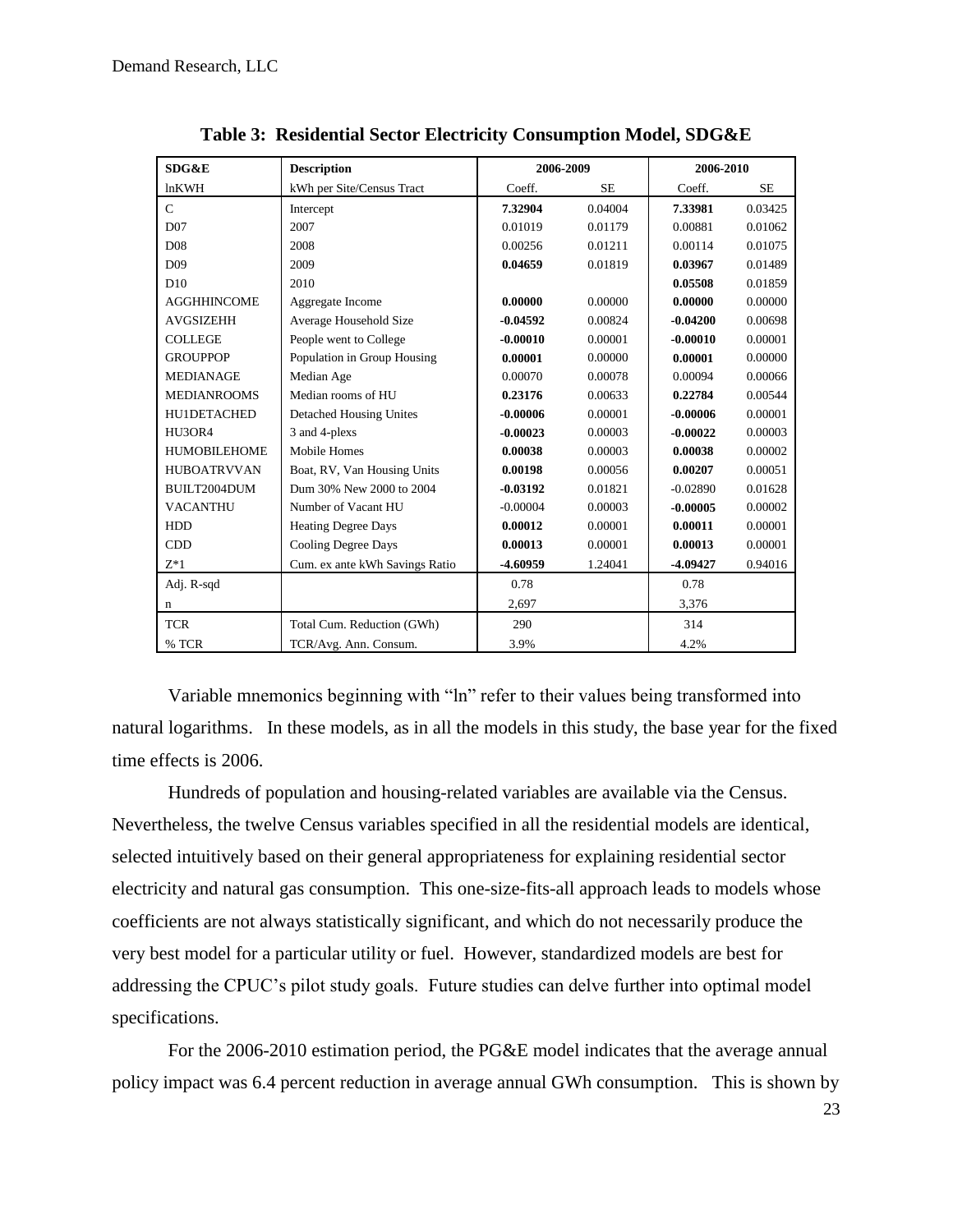the *%TCR* statistic, which is formed by dividing estimated total cumulative reduction (*TCR*) by average annual total electricity consumption. In Table 3, the SDG&E model indicates for the 2006-2010 estimation period that the cumulative policy impact was 4.2 reduction in average annual GWh consumption.

The PG&E and SDG&E natural gas consumption models for the two different estimation periods, 2006 to 2009 and 2006 to 2010, are displayed in Tables 4 and 5. For these models, the program impact indicator,  $Z_l$  is cumulative ex ante natural gas savings, the instrument  $W_l$  is cumulative natural gas measure costs, and the instrument *W<sup>2</sup>* is natural gas supply costs, constructed in a similar manner to how residential electricity supply costs were constructed. Endogeneity tests indicate that the null hypothesis of exogeneity can be rejected at the 95 percent confidence level or greater; weak instrument tests indicate that the null hypothesis can also rejected for the hypothesis that the coefficients of the two instruments are jointly zero.

| PG&E                | <b>Description</b>               | 2006-2009  |           | 2006-2010  |           |
|---------------------|----------------------------------|------------|-----------|------------|-----------|
| <b>lnTHERM</b>      | Therms per Site/Census Tract     | Coeff.     | <b>SE</b> | Coeff.     | <b>SE</b> |
| $\mathsf{C}$        | Intercept                        | 5.82048    | 0.05236   | 5.85056    | 0.04418   |
| D <sub>07</sub>     | 2007                             | $-0.01127$ | 0.00764   | $-0.00582$ | 0.01203   |
| D <sub>08</sub>     | 2008                             | $-0.03518$ | 0.01112   | $-0.01227$ | 0.00731   |
| D <sub>09</sub>     | 2009                             | $-0.00485$ | 0.01373   | $-0.03418$ | 0.00894   |
| D10                 | 2010                             |            |           | $-0.00445$ | 0.01011   |
| <b>XAGGHHINCOME</b> | Aggregate Income                 | 0.00000    | 0.00000   | 0.00000    | 0.00000   |
| <b>AVGSIZEHH</b>    | Average Household Size           | $-0.01803$ | 0.00729   | $-0.02345$ | 0.00617   |
| <b>COLLEGE</b>      | People went to College           | $-0.00009$ | 0.00001   | $-0.00009$ | 0.00001   |
| <b>GROUPPOP</b>     | Population in Group Housing      | $-0.00001$ | 0.00001   | 0.00000    | 0.00001   |
| <b>MEDIANAGE</b>    | Median Age                       | 0.00763    | 0.00086   | 0.00727    | 0.00072   |
| <b>MEDIANROOMS</b>  | Median rooms of HU               | 0.00857    | 0.00755   | 0.01125    | 0.00656   |
| HU1DETACHED         | <b>Detached Housing Unites</b>   | $-0.00014$ | 0.00001   | $-0.00014$ | 0.00001   |
| HU3OR4              | 3 and 4-plexs                    | $-0.00040$ | 0.00004   | $-0.00042$ | 0.00004   |
| <b>HUMOBILEHOME</b> | Mobile Homes                     | 0.00029    | 0.00004   | 0.00030    | 0.00004   |
| <b>HUBOATRVVAN</b>  | Boat, RV, Van Housing Units      | 0.00044    | 0.00040   | 0.00031    | 0.00034   |
| BUILT2004DUM        | Dum 30% New 2000 to 2004         | $-0.09152$ | 0.01244   | $-0.09601$ | 0.01099   |
| <b>VACANTHU</b>     | Number of Vacant HU              | 0.00013    | 0.00004   | 0.00015    | 0.00003   |
| <b>HDD</b>          | <b>Heating Degree Days</b>       | 0.00004    | 0.00001   | 0.00003    | 0.00001   |
| <b>CDD</b>          | Cooling Degree Days              | $-0.00002$ | 0.00001   | $-0.00003$ | 0.00001   |
| $Z^*1$              | Cum. ex ante Therm Savings Ratio | $-3.34138$ | 39.52364  | $-7.34058$ | 25.06951  |
| Adj. R-sqd          |                                  | 0.36       |           | 0.38       |           |
| n                   |                                  | 6,748      |           | 8,773      |           |
| <b>TCR</b>          | Total Cum. Reduction (MDth)      | 2,398      |           | 6,560      |           |
| % TCR               | TCR/Avg. Ann. Consum.            | 1.2%       |           | 3.3%       |           |

**Table 4: Residential Sector Natural Gas Consumption Model, PG&E**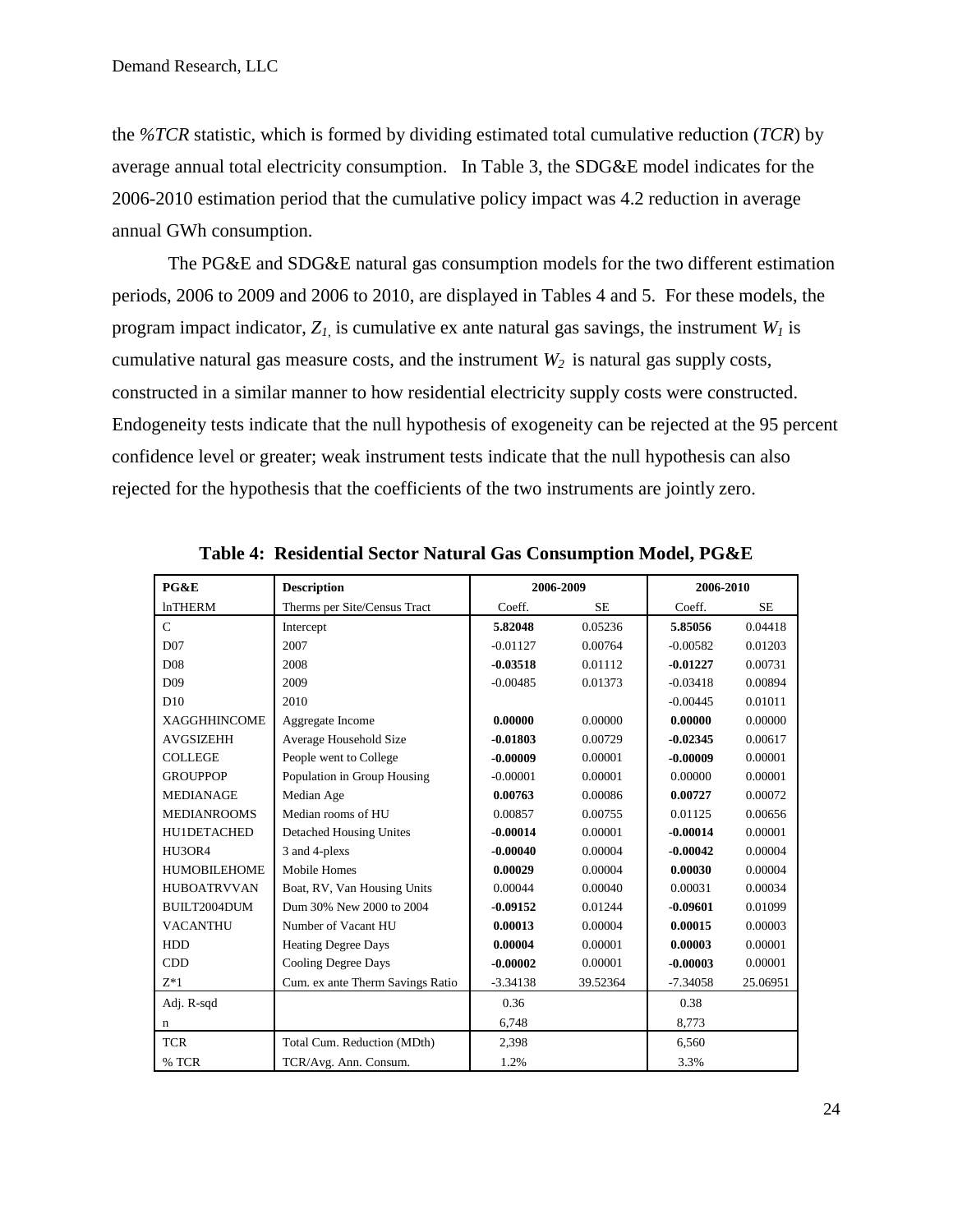For the 2006-2010 estimation period, the PG&E model indicates that the average annual policy impact was a 3.3 cumulative increase in average annual therm consumption. The SDG&E model indicates for the 2006-2010 estimation period that the cumulative policy impact was a 64.1 percent increase in average annual therm consumption.

| SDG&E               | <b>Description</b>               | 2006-2009  |           | 2006-2010  |           |
|---------------------|----------------------------------|------------|-----------|------------|-----------|
| <b>lnTHERM</b>      | Therms per Site/Census Tract     | Coeff.     | <b>SE</b> | Coeff.     | <b>SE</b> |
| $\mathcal{C}$       | Intercept                        | 5.81180    | 0.07470   | 5.77604    | 0.06603   |
| D <sub>07</sub>     | 2007                             | 0.03752    | 0.01415   | $-0.03065$ | 0.02264   |
| D <sub>08</sub>     | 2008                             | $-0.02361$ | 0.01473   | 0.03940    | 0.01399   |
| D <sub>09</sub>     | 2009                             | $-0.08450$ | 0.01961   | $-0.02229$ | 0.01436   |
| D10                 | 2010                             |            |           | $-0.07801$ | 0.01821   |
| <b>AGGHHINCOME</b>  | Aggregate Income                 | 0.00000    | 0.00000   | 0.00000    | 0.00000   |
| <b>AVGSIZEHH</b>    | Average Household Size           | $-0.06368$ | 0.01293   | $-0.06382$ | 0.01111   |
| <b>COLLEGE</b>      | People went to College           | $-0.00021$ | 0.00002   | $-0.00020$ | 0.00002   |
| <b>GROUPPOP</b>     | Population in Group Housing      | 0.00003    | 0.00001   | 0.00003    | 0.00001   |
| <b>MEDIANAGE</b>    | Median Age                       | 0.00044    | 0.00106   | 0.00057    | 0.00091   |
| <b>MEDIANROOMS</b>  | Median rooms of HU               | 0.04327    | 0.00940   | 0.04733    | 0.00842   |
| HU1DETACHED         | <b>Detached Housing Unites</b>   | $-0.00018$ | 0.00002   | $-0.00017$ | 0.00002   |
| HU3OR4              | 3 and 4-plexs                    | $-0.00084$ | 0.00008   | $-0.00081$ | 0.00007   |
| <b>HUMOBILEHOME</b> | <b>Mobile Homes</b>              | 0.00025    | 0.00003   | 0.00026    | 0.00003   |
| <b>HUBOATRVVAN</b>  | Boat, RV, Van Housing Units      | $-0.00026$ | 0.00063   | $-0.00047$ | 0.00065   |
| BUILT2004DUM        | Dum 30% New 2000 to 2004         | $-0.05132$ | 0.04349   | $-0.04072$ | 0.03939   |
| <b>VACANTHU</b>     | Number of Vacant HU              | 0.00031    | 0.00007   | 0.00035    | 0.00007   |
| <b>HDD</b>          | <b>Heating Degree Days</b>       | 0.00004    | 0.00001   | 0.00004    | 0.00001   |
| CDD                 | <b>Cooling Degree Days</b>       | 0.00008    | 0.00002   | 0.00009    | 0.00001   |
| $Z^*1$              | Cum. ex ante Therm Savings Ratio | 176.15380  | 47.60054  | 155.14510  | 42.47758  |
| Adj. R-sqd          |                                  | 0.37       |           | 0.37       |           |
| n                   |                                  | 2.213      |           | 2.806      |           |
| <b>TCR</b>          | Total Cum. Reduction (MDth)      | $-15.912$  |           | $-19.859$  |           |
| % TCR               | TCR/Avg. Ann. Consum.            | $-51.3%$   |           | $-64.1%$   |           |

**Table 5: Residential Sector Natural Consumption Model, SDG&E**

## <span id="page-24-0"></span>**3.2 Commercial Sector**

Table 6 lists the 2-digit NAICS (North American Industry Classification System) codes for the commercial sector and their recoded classifications after combining industries. Table 7 contains summary statistics related to kWh per site per county for those counties in which the kWh per site in an industry is more 20,000 kWh and less than 1,00,000 kWh per year. In 2006, these cutoffs result in a loss on the low end of 83 county observations (8 of which had kWh per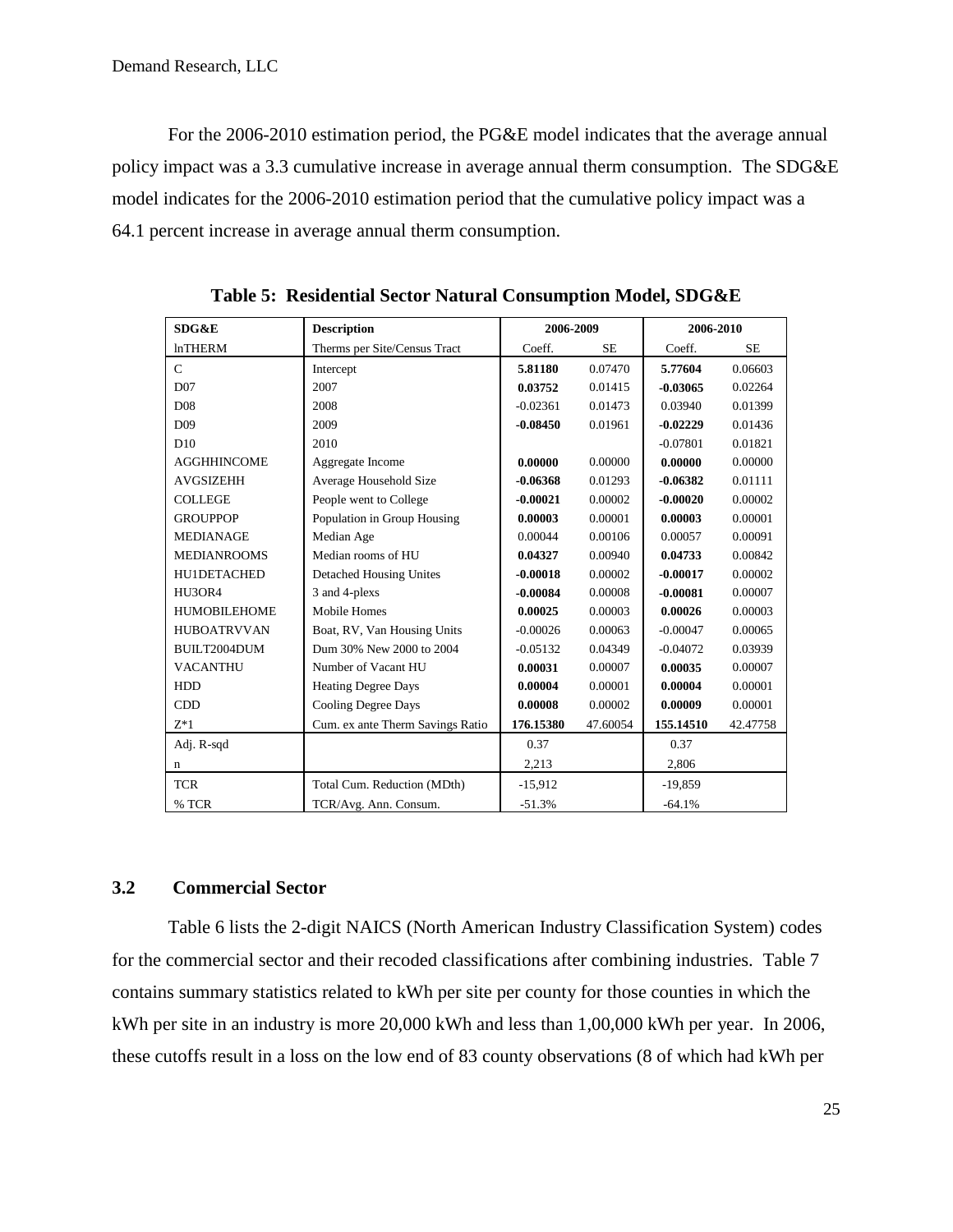site values of zero and 42 of which had values that were greater than zero but less than 10,000 kWh). On the high end, 4 county observations were lost.

| 2-digit NAICS | <b>Industry Description</b>                  | <b>Study Recode</b> |
|---------------|----------------------------------------------|---------------------|
| 51            | Information                                  | C <sub>1</sub>      |
| 52            | Finance and insurance                        | (Office)            |
| 53            | Real estate and rental and leasing           |                     |
| 54            | Professional and technical services          |                     |
| 55            | Management of companies and enterprises      |                     |
| 92            | Government and government enterprises        |                     |
| 44,45         | <b>Retail Trade</b>                          | C <sub>2</sub>      |
| 61            | <b>Educational services</b>                  | C <sub>3</sub>      |
| 62            | Health care and social assistance            | C4                  |
| 71            | Arts, entertainment, and recreation          | C <sub>5</sub>      |
| 72            | Accommodation and food services              | C <sub>6</sub>      |
| 42            | Wholesale trade                              | C7                  |
| 48,49         | Transportation and warehousing               | (Misc.)             |
| 56            | Administrative and waste services            |                     |
| 81            | Other services, except public administration |                     |

**Table 6: Commercial Sector NAICS and Study Codes**

**Table 7: Commercial Sector Annual kWh per Site, 2006**

| Code           | Mean    | <b>Median</b> | <b>Max</b> | Min.   | Std. Dev. | $\mathbf n$ |
|----------------|---------|---------------|------------|--------|-----------|-------------|
| C <sub>1</sub> | 66,369  | 51,921        | 278,945    | 20,046 | 54,488    | 56          |
| C <sub>2</sub> | 123,386 | 125,572       | 212,129    | 23,050 | 42.630    | 60          |
| C <sub>3</sub> | 219,141 | 199,341       | 743.494    | 23,957 | 120,560   | 56          |
| C <sub>4</sub> | 101.401 | 98.541        | 188.140    | 32,990 | 39.464    | 52          |
| C <sub>5</sub> | 105,548 | 79.870        | 727,026    | 24,195 | 107.843   | 54          |
| C <sub>6</sub> | 110,827 | 113,251       | 244.193    | 23,089 | 44.463    | 60          |
| C7             | 58,018  | 49.650        | 185,885    | 20,811 | 34.979    | 45          |
| All            | 113,902 | 97,076        | 743.494    | 20,046 | 86,245    | 383         |

In the design of this study all the energy consumption and program tracking data for the commercial and industrial sectors are built up from census tracts to counties within each utility service territory. As such, some counties are entered into the analysis multiple times, because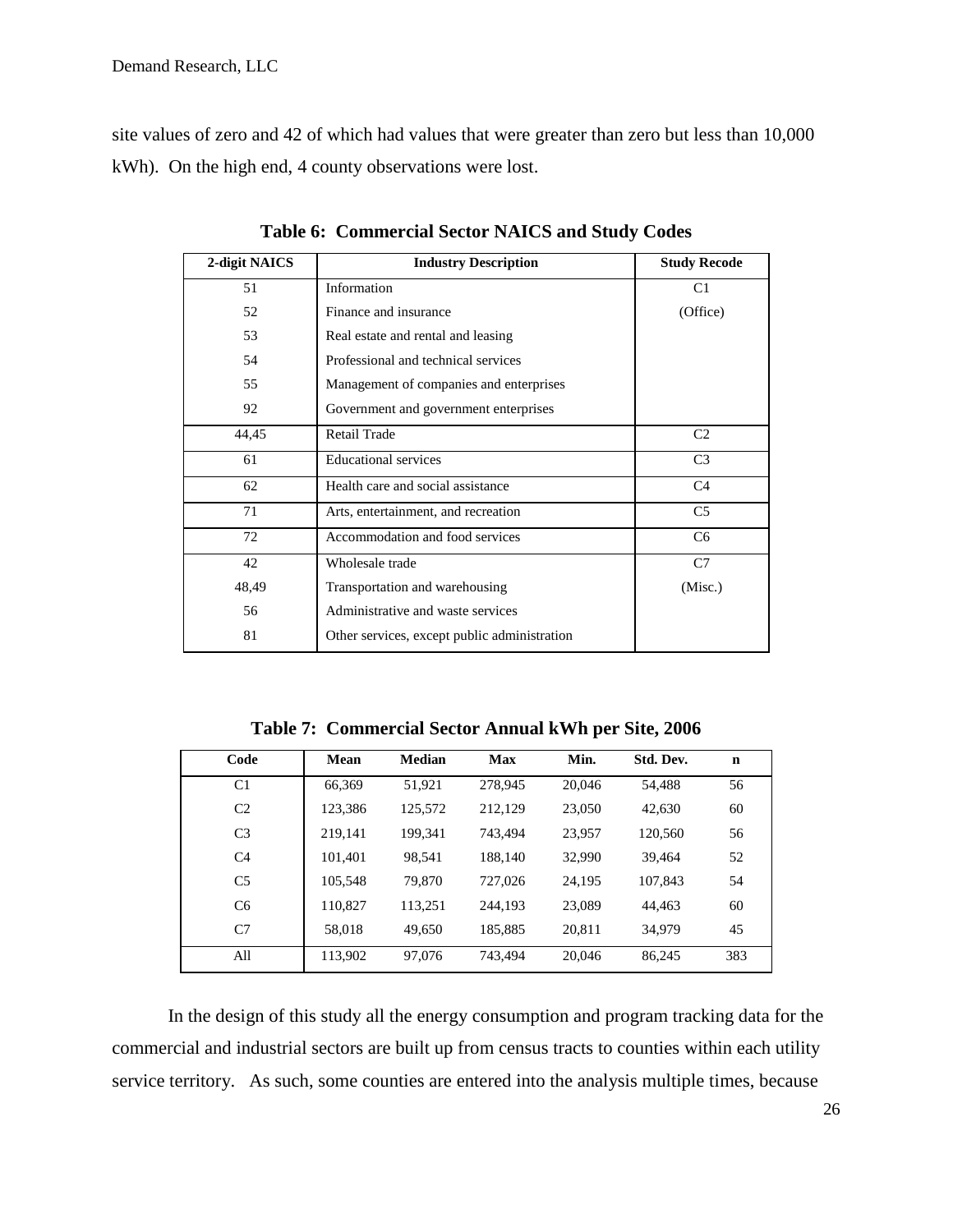some of the counties in California are served by more than one IOU. Table 8 contains the same information for the sample used for the econometric analysis. It consists of roughly one-third of the observations of the larger sample, the ones with the higher cumulative ex ante electricity reduction ratios, *Z1*, in 2009. These observations were selected because the preliminary analyses were unable to detect energy reductions from the original sample. Note that the relative sample sizes of the industries change, but the electricity consumption statistics for each industry are roughly similar.

| Code           | Mean    | Median  | Max     | Min.    | Std. Dev. | n   |
|----------------|---------|---------|---------|---------|-----------|-----|
| C <sub>1</sub> | 56.645  | 66,102  | 72,361  | 31,473  | 22,023    | 3   |
| C <sub>2</sub> | 124,558 | 126,843 | 188,622 | 48,988  | 33,889    | 41  |
| C <sub>3</sub> | 250,399 | 226,985 | 445.547 | 125,787 | 93.264    | 14  |
| C <sub>4</sub> | 90.306  | 81.357  | 152,262 | 64.918  | 31,867    | 6   |
| C <sub>5</sub> | 69.773  | 51.636  | 147.513 | 35,195  | 41,974    | 7   |
| C <sub>6</sub> | 106,036 | 108,545 | 176.894 | 38,029  | 31,378    | 34  |
| C <sub>7</sub> | 57.901  | 47.461  | 185,885 | 23,803  | 34.755    | 30  |
| All            | 112,258 | 105,549 | 445,547 | 23,803  | 68,637    | 135 |

**Table 8: Restricted Sample Commercial Sector Annual kWh per Site, 2006**

Preliminary analysis of the commercial sector models revealed that even after restricting the sample based on the  $Z_I$  rankings, the variable itself exhibited a high positive correlation with energy use, one that could not be remedied with TSLS. Thus, the alternative indicator of program impacts, the cumulative incentive costs ratio, or *Z2*, was included in the specification. As this is a financial ratio, no restrictions are placed on the magnitude of this value. The findings for the models containing *Z2*, are shown in Table 9. As before, variable mnemonics beginning with "ln" refer to their values being transformed into natural logarithms.

In this model, the base for the fixed cross section effect for utilities is SDG&E and the base for fixed industry effects is the collection of miscellaneous industries , C7. It is important to note that by employing fixed cross section effects by industry and utility, it is not possible to include county fixed effects in the model. This is not a cause for concern because counties within a single state in and of themselves are not likely to play a major role in the influencing the energy use of any industries. However, county-level weighting, by industry mix, is used to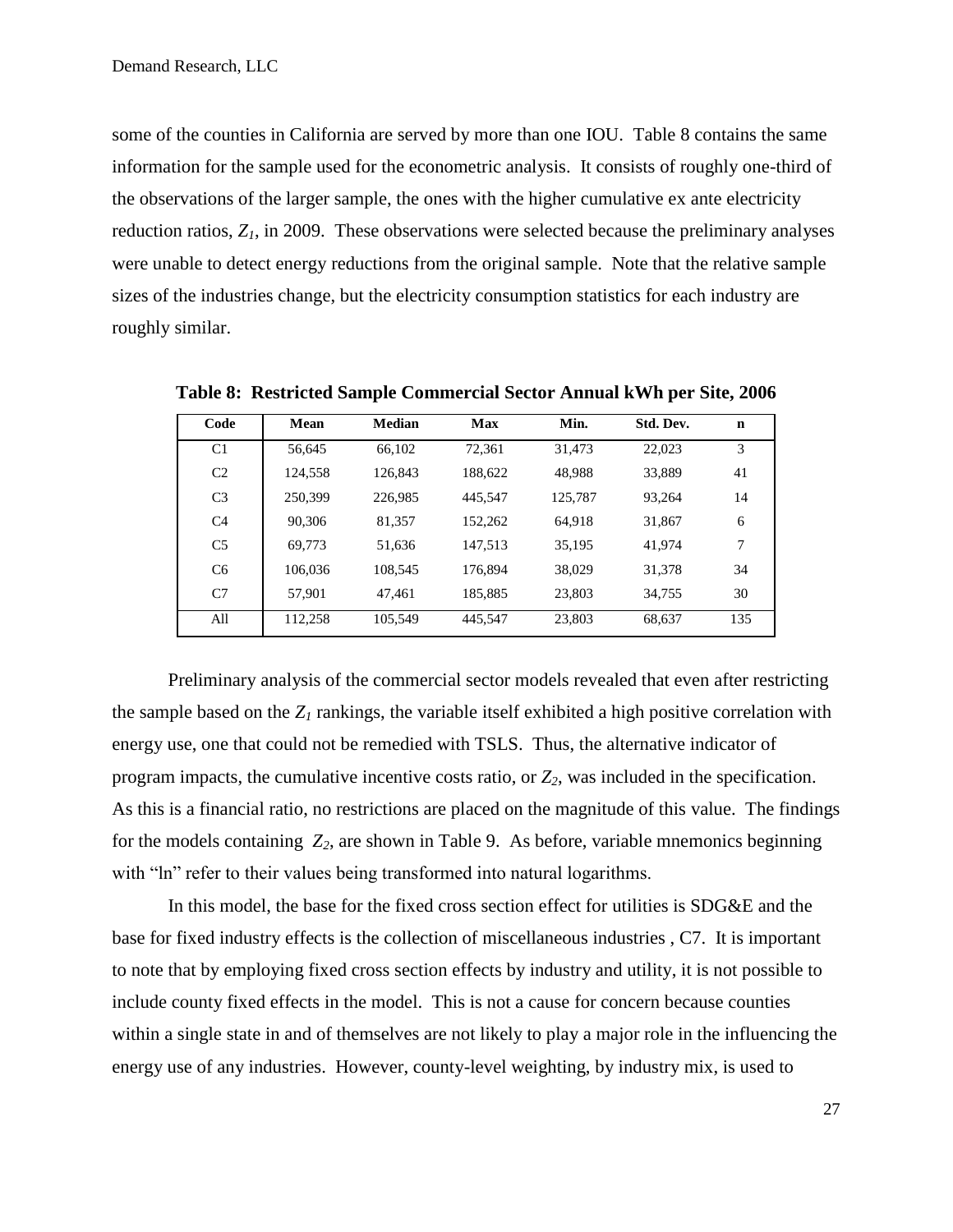control for county-level heteroscedasticity. For each model, county-specific residuals vectors are used to form county-specific variances, and then weighted least squares (WLS) is applied to form feasible GLS estimates.

In addition to the policy impact indicator, the continuous variables in the model represent industry earning per employee, the share total county employees that are in each industry, and heating and cooling degree days. The findings indicate that for either estimation period, the coefficient of the policy impact indicator, *Z2*, is not statistically significant. Endogeneity testing indicates that the null hypothesis of exogeneity can be rejected for the 2006-2010 period but not for the 2006-2009 period. Weak instrument testing indicates that the hypothesis that the two instrument coefficients, *W<sup>1</sup>* and *W2*, are jointly zero can be rejected. The 2006-2010 estimation period findings indicate that cumulative policy impacts for this sample, which includes all three IOUs, are 2.1 percent of average annual electricity consumption.

| PG&E, SDG&E, SCE     | <b>Description</b>            | 2006-2009           |       | 2006-2010 |           |
|----------------------|-------------------------------|---------------------|-------|-----------|-----------|
| lnKWH                | kWh per Site/Industry/County  | Coeff.<br><b>SE</b> |       | Coeff.    | <b>SE</b> |
| $\mathsf{C}$         | Intercept                     | 14.536              | 0.400 | 14.704    | 0.359     |
| C1                   | Office                        | 0.065               | 0.071 | 0.078     | 0.071     |
| C <sub>2</sub>       | <b>Retail Trade</b>           | 1.040               | 0.028 | 1.040     | 0.023     |
| C <sub>3</sub>       | <b>Educational Services</b>   | 1.935               | 0.104 | 1.935     | 0.090     |
| C <sub>4</sub>       | <b>Health Care</b>            | 0.708               | 0.038 | 0.716     | 0.033     |
| C <sub>5</sub>       | Arts and Entertain.           | 0.833               | 0.063 | 0.804     | 0.054     |
| C <sub>6</sub>       | Accommodation, Food           | 1.013               | 0.040 | 0.993     | 0.035     |
| PGE                  | Fixed CS (Utility) Effect     | 0.576               | 0.078 | 0.536     | 0.070     |
| <b>SCE</b>           | Fixed CS (Utility) Effect     | 0.285               | 0.076 | 0.237     | 0.069     |
| D <sub>07</sub>      | Fixed TS (Year) Effect        | $-0.009$            | 0.018 | $-0.005$  | 0.016     |
| D <sub>08</sub>      | Fixed TS (Year) Effect        | 0.034               | 0.025 | 0.036     | 0.022     |
| D <sub>09</sub>      | Fixed TS (Year) Effect        | $-0.007$            | 0.033 | $-0.004$  | 0.026     |
| D10                  | Fixed TS (Year) Effect        |                     |       | 0.008     | 0.032     |
| <b>InXEARNPEREMP</b> | Per Emp. Earning/Ind./Cty.    | 0.360               | 0.047 | 0.335     | 0.042     |
| <b>InEMPSHARE</b>    | Share of Employs/Indust./Cty. | 0.072               | 0.033 | 0.075     | 0.029     |
| lnHDD                | <b>Heating Degree Days</b>    | $-0.675$            | 0.037 | $-0.680$  | 0.033     |
| lnCDD                | <b>Cooling Degree Days</b>    | $-0.022$            | 0.004 | $-0.019$  | 0.003     |
| $Z^*,$               | Cum. Incent. Cost Ratio       | $-0.418$            | 0.519 | $-0.552$  | 0.370     |
| Adj. R-sqd           |                               | 0.92                |       | 0.93      |           |
| n                    |                               | 540                 |       | 675       |           |
| <b>TCR</b>           | Total Cum. Reduction (GWh)    | 917                 |       | 1,612     |           |
| % TCR                | TCR/Avg. Ann. Consum.         | 1.2%                |       | 2.1%      |           |

**Table 9: Commercial Sector Electricity Consumption Model**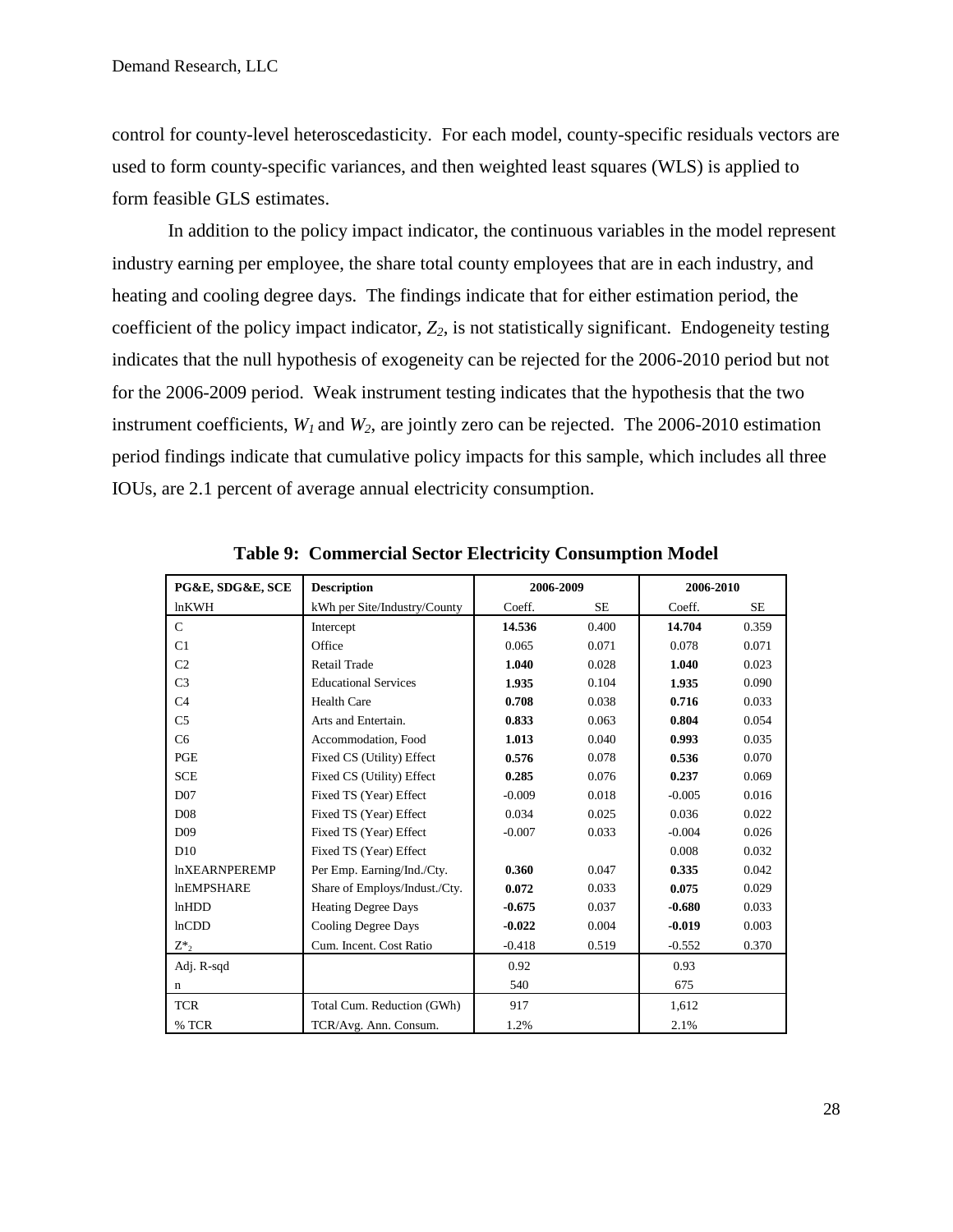Table 10 contains summary statistics related to therms per site per county. Inspection of the full dataset led to a lower limit cutoff of 1,000 therms per site per industry per county, and an upper limit cutoff of 10,000. Of the non-zero valued therms per site counties, in 2006 there were 80 sites that were below the lower cutoff and 16 were above the upper cutoff.

| Code           | Mean  | Median | Max   | Min.  | Std. Dev. | n   |
|----------------|-------|--------|-------|-------|-----------|-----|
| C <sub>1</sub> | 3.304 | 3.214  | 7.054 | 1.001 | 2,000     | 20  |
| C <sub>2</sub> | 1.914 | 1,385  | 5,639 | 1.004 | 1,293     | 13  |
| C <sub>3</sub> | 5.715 | 5,331  | 9,697 | 1.054 | 2.470     | 24  |
| C <sub>4</sub> | 4,352 | 3,875  | 9,575 | 1,517 | 2,181     | 28  |
| C <sub>5</sub> | 3,151 | 2,473  | 7,586 | 1.011 | 1,790     | 21  |
| C <sub>6</sub> | 4.384 | 4.548  | 8.611 | 1.587 | 1,811     | 33  |
| C <sub>7</sub> | 2.301 | 1,687  | 6.457 | 1.132 | 1,517     | 24  |
| All            | 3.779 | 3,344  | 9,697 | 1,001 | 2,234     | 163 |

**Table 10: Commercial Sector Therms per Site, 2006**

Table 11 contains the estimated model and policy findings for commercial sector natural gas consumption, where all the independent variables and all the estimation procedures are the same as for the electricity consumption models. Note that estimates of natural gas supply costs are not available for this study, hence electricity supply cost are used as an instrument in lieu of natural gas supply costs. The 2006-2010 estimation period findings indicate that cumulative policy impacts are 19.5 percent of average annual natural gas consumption. Unlike for the coefficient of the electricity consumption model, for this model the policy impact indicator, *Z2*, is highly statistically significant. Endogeneity testing indicates that the null hypothesis of exogeneity can be rejected at the 95 percent level for both periods. Weak instrument testing indicates that the hypothesis that the two instrument coefficients,  $W<sub>1</sub>$  and  $W<sub>2</sub>$ , are jointly zero can be rejected.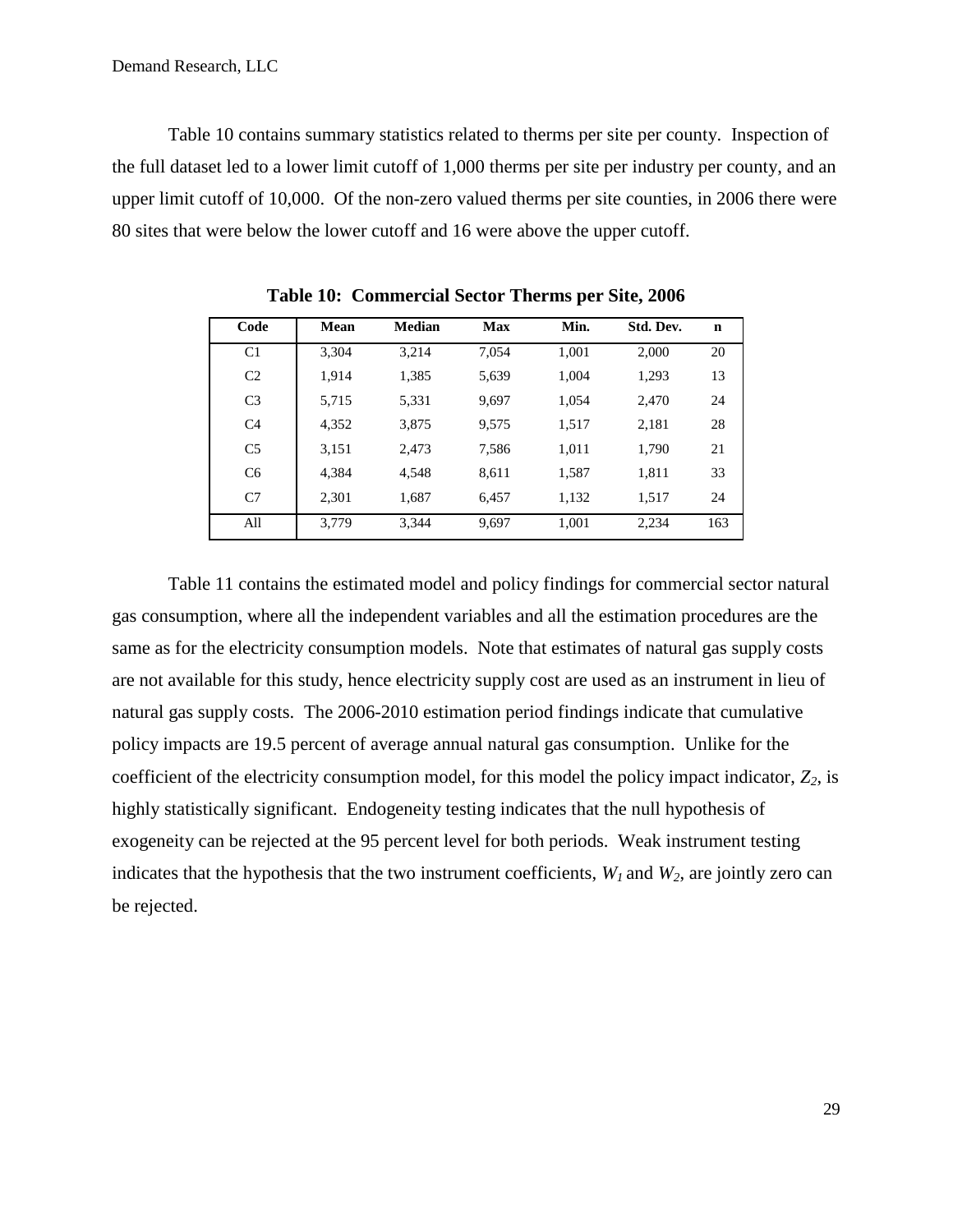| PG&E, SDG&E          | <b>Description</b>              | 2006-2009 |           | 2006-2010 |           |
|----------------------|---------------------------------|-----------|-----------|-----------|-----------|
| <b>lnTherms</b>      | Therms per Site/Industry/County | Coeff.    | <b>SE</b> | Coeff.    | <b>SE</b> |
| $\mathsf{C}$         | Intercept                       | 9.849     | 0.903     | 9.685     | 0.791     |
| C1                   | Office                          | $-0.586$  | 0.118     | $-0.595$  | 0.103     |
| C <sub>2</sub>       | <b>Retail Trade</b>             | $-0.528$  | 0.076     | $-0.509$  | 0.068     |
| C <sub>3</sub>       | <b>Educational Services</b>     | 1.572     | 0.139     | 1.645     | 0.121     |
| C <sub>4</sub>       | <b>Health Care</b>              | 0.304     | 0.106     | 0.328     | 0.095     |
| C <sub>5</sub>       | Arts and Entertain.             | 0.731     | 0.132     | 0.783     | 0.117     |
| C6                   | Accommodation, Food             | 0.995     | 0.092     | 1.045     | 0.079     |
| PGE                  | Fixed CS (Utility) Effect       | $-0.585$  | 0.097     | $-0.607$  | 0.086     |
| <b>SCE</b>           | Fixed CS (Utility) Effect       |           |           |           |           |
| D07                  | Fixed TS (Year) Effect          | 0.159     | 0.044     | 0.142     | 0.043     |
| D <sub>08</sub>      | Fixed TS (Year) Effect          | 0.327     | 0.053     | 0.296     | 0.048     |
| D <sub>09</sub>      | Fixed TS (Year) Effect          | 0.370     | 0.060     | 0.335     | 0.053     |
| D10                  | Fixed TS (Year) Effect          |           |           | 0.395     | 0.063     |
| <b>InXEARNPEREMP</b> | Per Emp. Earning/Ind./Cty.      | 0.475     | 0.060     | 0.497     | 0.052     |
| <b>InEMPSHARE</b>    | Share of Employs/Indust./Cty.   | 0.216     | 0.056     | 0.225     | 0.051     |
| lnHDD                | <b>Heating Degree Days</b>      | $-0.335$  | 0.100     | $-0.328$  | 0.087     |
| lnCDD                | Cooling Degree Days             | $-0.018$  | 0.012     | $-0.012$  | 0.010     |
| $Z^*,$               | Cum. Incent. Cost Ratio         | -40.979   | 7.313     | $-34.477$ | 5.550     |
| Adj. R-sqd           |                                 | 0.68      |           | 0.70      |           |
| n                    |                                 | 689       |           | 864       |           |
| <b>TCR</b>           | Total Cum. Reduction (MDth)     | 222.478   |           | 234.512   |           |
| % TCR                | TCR/Avg. Ann. Consum.           | 18.6%     |           | 19.5%     |           |

**Table 11: Commercial Sector Natural Gas Consumption Model**

## <span id="page-29-0"></span>**3.3 Industrial Sector**

Broadly speaking, the industrial sector of the U.S. economy is made up of natural resources, construction, and manufacturing industries. Table 12 lists the 2 or 3-digit NAICS codes associated with these industries, a brief description of the industries the codes represent, and the consolidation and recoded classification of industries developed for this study. The industry data consolidation scheme is based on practical considerations. Industry I4 combines 2 industries that are frequently combined in government statistics, and industry code I12 combines 12 industries that individually do not account for a large proportion of California's industrial electricity use and/or have few observations.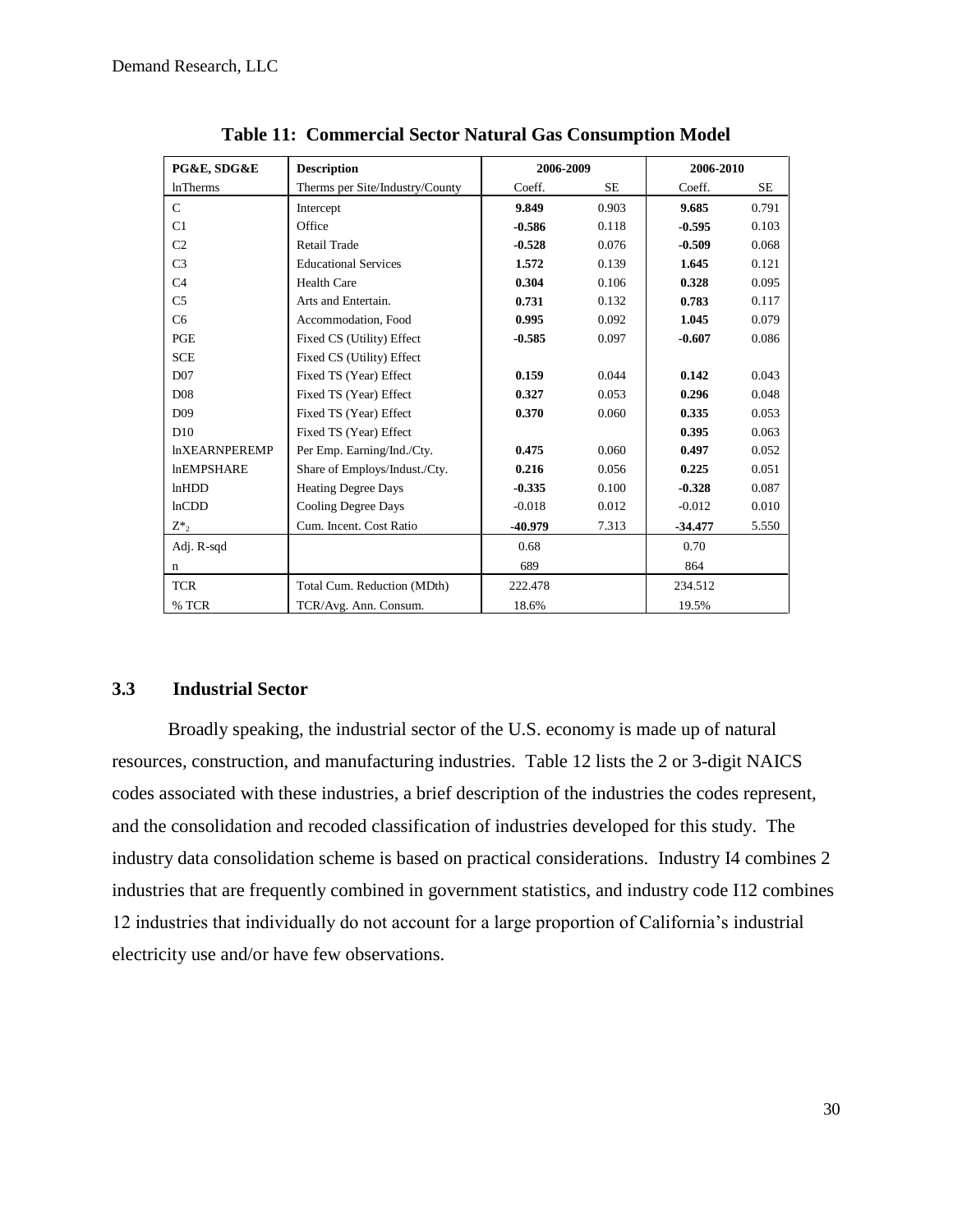| <b>NAICS</b> | <b>Industry Description</b>                   | <b>Study Codes</b> |
|--------------|-----------------------------------------------|--------------------|
| 11           | Agriculture, Forestry, Fishing and Hunting    | I <sub>1</sub>     |
| 21           | Mining, Quarrying, and Oil and Gas Extraction | 12                 |
| 22           | <b>Utilities</b>                              | I <sub>3</sub>     |
| 312          | Beverage and Tobacco Product Manufact.        | I <sub>4</sub>     |
| 311          | Food Manufact.                                |                    |
| 334          | Computer and Electronic Product Manufact.     | I <sub>5</sub>     |
| 327          | Nonmetallic Mineral Product Manufact.         | I <sub>6</sub>     |
| 324          | Petroleum and Coal Products Manufact.         | 17                 |
| 326          | Plastics and Rubber Products Manufact.        | <b>I8</b>          |
| 333          | Machinery Manufact.                           | 19                 |
| 325          | Chemical Manufact.                            | 1I <sub>0</sub>    |
| 321          | Wood Product Manufact.                        | I11                |
| 332          | Fabricated Metal Product Manufact.            | 112                |
| 322          | Paper Manufact.                               |                    |
| 336          | Transportation Equipment Manufact.            |                    |
| 331          | Primary Metal Manufact.                       |                    |
| 323          | Printing and Related Support Activities       |                    |
| 339          | Miscellaneous Manufact.                       |                    |
| 335          | Elec. Equip., Appli. and Component Manufact.  |                    |
| 337          | Furniture and Related Product Manufact.       |                    |
| 315          | Apparel Manufact.                             |                    |
| 316          | Leather and Allied Product Manufact.          |                    |
| 314          | <b>Textile Product Mills</b>                  |                    |
| 313          | <b>Textile Mills</b>                          |                    |
| 23           | Construction                                  | I13                |

**Table 12: Industrial Sector NAICS and Study Codes**

Table13 contains summary statistics related to kWh per site per county. As with the commercial sector, these data are built up from census tracts to counties within each utility service territory. To bring the means and variances in energy use down to reasonable sizes, those counties in which the kWh per site in an industry is less than 10,000 kWh annually, or more than 750,000 kWh annually, are dropped. In 2006, they result in a loss on the low end of 71 county observations (20 of which had kWh per site values of zero), and a loss on the high end of 133 county observations. Raising the high end restriction to 1,000,000 kWh per site hardly affects the attrition rate and only adds 23 additional observations, but produces substantially larger relative variances and distribution skewness. As can be seen in Table 12, even after the cutoffs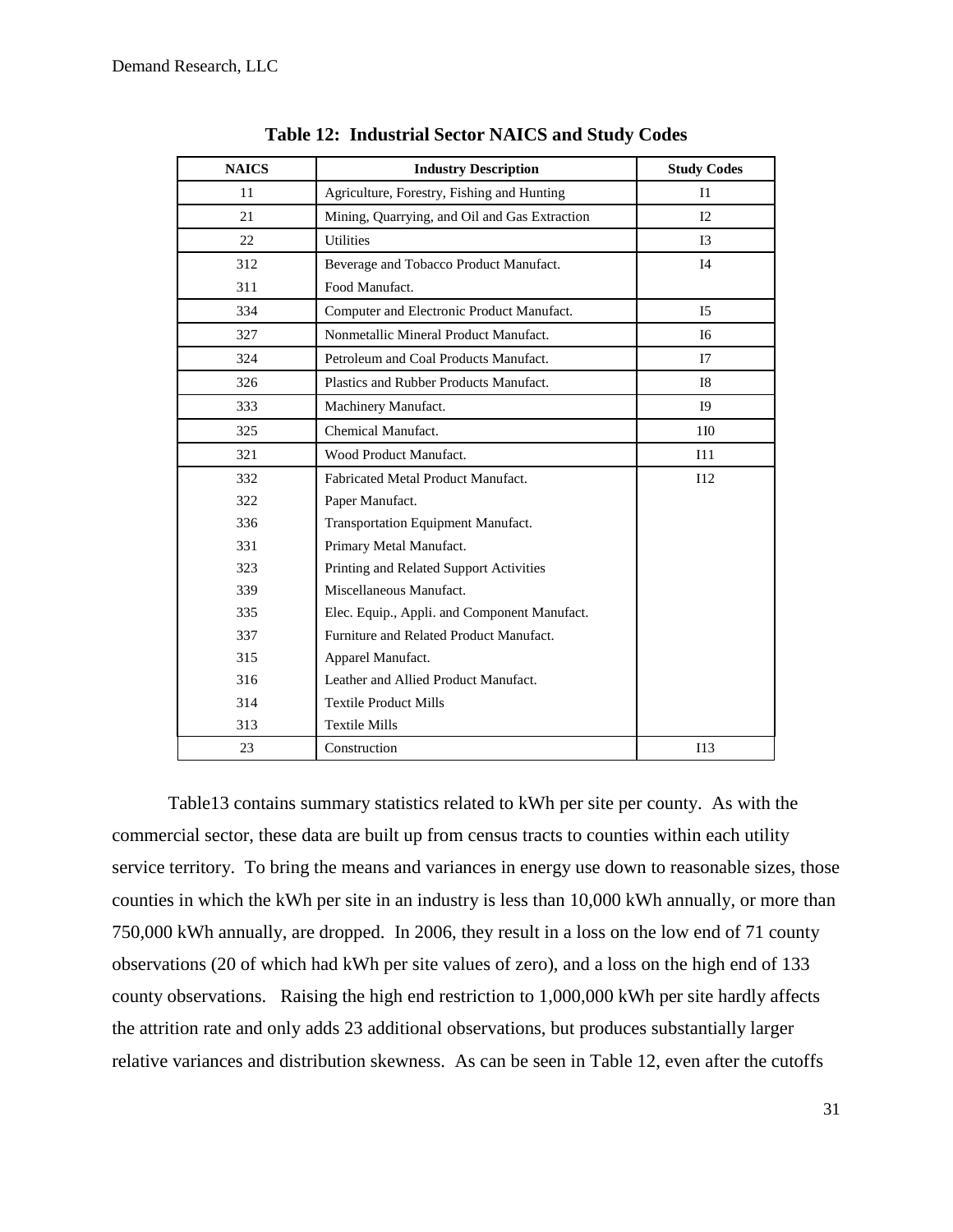are applied, the standard deviations in energy use, by industry, are roughly as large as their means.

| Code           | Mean    | <b>Median</b> | <b>Max</b> | Min.   | Std. Dev. | $\mathbf n$ |
|----------------|---------|---------------|------------|--------|-----------|-------------|
| $_{\rm I1}$    | 54,607  | 40,880        | 185,627    | 10,086 | 39,802    | 58          |
| 12             | 139,353 | 58,001        | 731,521    | 11,678 | 196,388   | 14          |
| 13             | 112,451 | 78,719        | 563,629    | 10,786 | 98,581    | 65          |
| I4             | 246,418 | 177,107       | 714,273    | 12,125 | 190,769   | 30          |
| I <sub>5</sub> | 229,499 | 165,283       | 687,077    | 22,876 | 194,893   | 25          |
| <b>I6</b>      | 140,026 | 95,079        | 612,900    | 14,145 | 136,248   | 39          |
| I7             | 395,612 | 466,680       | 747,886    | 16,966 | 231,833   | 17          |
| <b>I8</b>      | 243,310 | 213,595       | 690,533    | 14,440 | 198,632   | 25          |
| <b>I9</b>      | 211,411 | 182,200       | 715,847    | 13,512 | 172,055   | 41          |
| <b>I10</b>     | 242,270 | 111,257       | 747,723    | 11,900 | 263,273   | 30          |
| I11            | 226,680 | 144,990       | 738,069    | 14,727 | 211,506   | 36          |
| I12            | 197,604 | 128,880       | 715,849    | 14,076 | 191,068   | 53          |
| I13            | 25,540  | 20,710        | 84,482     | 10,367 | 16,044    | 47          |
| All            | 165,826 | 93,293        | 747,886    | 10,086 | 182,866   | 480         |

**Table 13: Industrial Sector Annual kWh per Site, 2006**

**Table 14: Industrial Sector Therms per Site, 2006**

| Code           | Mean    | <b>Median</b> | <b>Max</b> | Min.   | Std. Dev. | $\mathbf n$ |
|----------------|---------|---------------|------------|--------|-----------|-------------|
| I1             | 10,499  | 6,408         | 28,315     | 5,503  | 8,520     | $\tau$      |
| I2             | 24,714  | 14,333        | 49,404     | 10,405 | 21,472    | 3           |
| I3             | 127,023 | 61,970        | 490,120    | 10,346 | 143,296   | 19          |
| I4             | 104,744 | 70,627        | 457,049    | 5,969  | 114,152   | 25          |
| I <sub>5</sub> | 29,736  | 18,733        | 83,426     | 8,256  | 24,407    | 13          |
| I <sub>6</sub> | 66,316  | 39,939        | 226,925    | 5,337  | 73,130    | 15          |
| I7             | 234,504 | 230,177       | 465,093    | 8,839  | 145,240   | 14          |
| I8             | 43,530  | 41,928        | 125,410    | 8,077  | 32,636    | 15          |
| <b>I9</b>      | 26,682  | 12,248        | 114,609    | 6,195  | 36,333    | $\,8\,$     |
| 110            | 123,765 | 61,005        | 431,239    | 12,500 | 134,162   | 15          |
| 111            | 58,312  | 24,518        | 308,565    | 7,241  | 85,507    | 15          |
| 112            | 43,432  | 24,669        | 162,220    | 6,495  | 47,029    | 16          |
| I13            | 7,510   | 7,510         | 7,510      | 7,510  | na        | 1           |
| All            | 56,640  | 28,109        | 226,925    | 5,337  | 60,241    | 150         |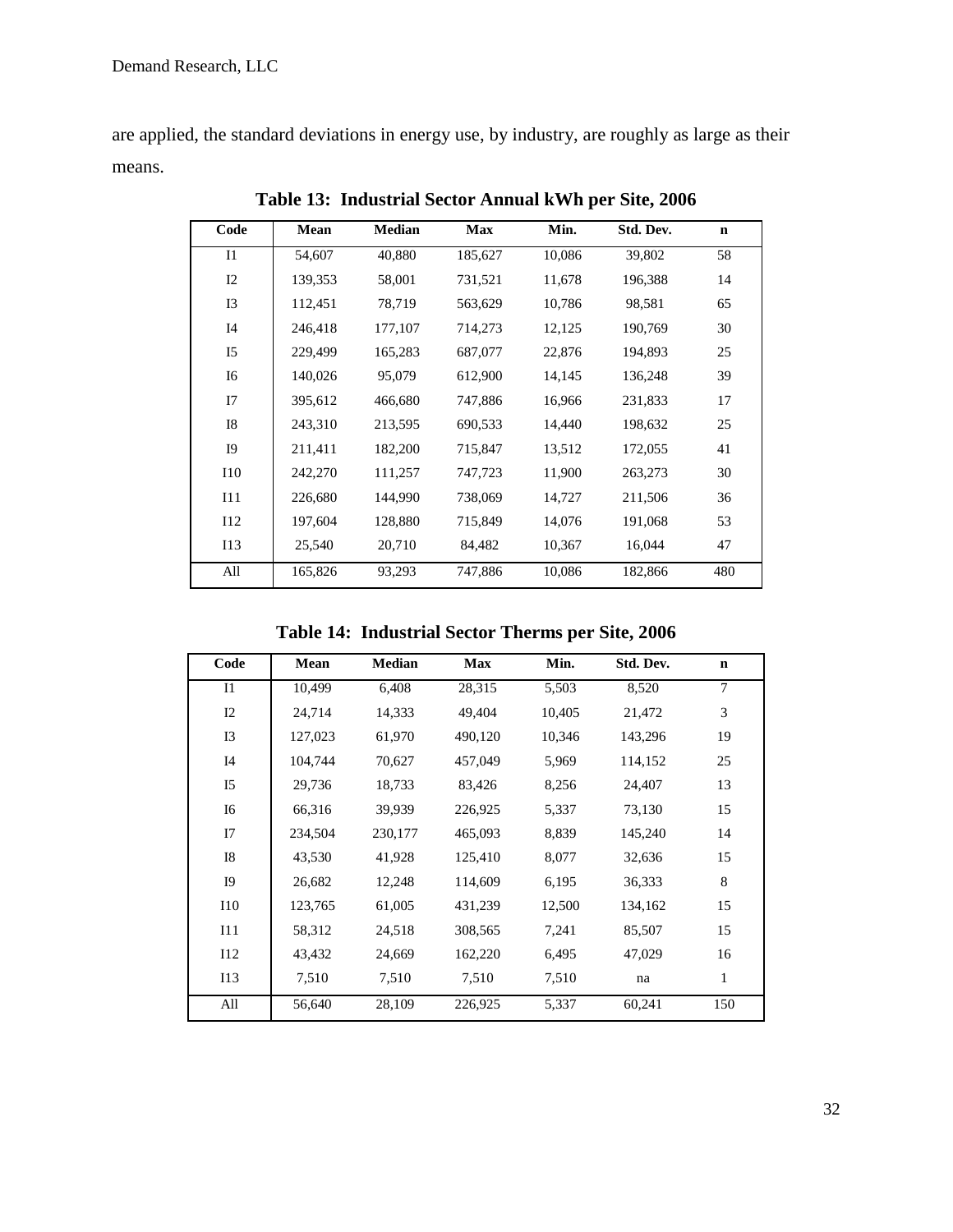Table 14 contains summary statistics related to therms per site per county. All of the features of the industries and the electricity use statistics are identical for natural gas use. In so far as cutoff values are concerned, inspection of the full dataset led to a lower limit cutoff of 5,000 therms per site per industry per county, and an upper limit cutoff of 500,000 therms per site. In 2006, they result in a loss on the low end of 334 county observations (127 of which had therms per site values of zero), and a total loss on the high end of 23 observations.

Table 15 contains the estimated models for industrial sector electricity consumption. The single economic variable in the model is the BEA's estimate of total annual earnings for employees in an industry and county.

| PG&E, SDG&E, SCE | <b>Description</b>            | 2006-2009 |           | 2006-2010 |           |
|------------------|-------------------------------|-----------|-----------|-----------|-----------|
| lnKWH            | kWh per Site/Industry/County  | Coeff.    | Std. Err. | Coeff.    | Std. Err. |
| $\overline{C}$   | Intercept                     | 13.703    | 0.805     | 13.500    | 0.713     |
| I1               | Ag. and Forestry              | $-2.612$  | 0.057     | $-2.475$  | 0.085     |
| I2               | Oil-Gas Extraction            | $-0.431$  | 0.222     | $-0.734$  | 0.291     |
| I3               | Utilities                     | $-1.867$  | 0.057     | $-1.747$  | 0.086     |
| I4               | Food, Bev., Tobacco           | $-0.821$  | 0.082     | $-0.723$  | 0.096     |
| I5               | Computers and Electronics     | $-1.284$  | 0.057     | $-1.141$  | 0.086     |
| I6               | Nonmetallic Minerals          | $-1.538$  | 0.048     | $-1.398$  | 0.079     |
| I8               | Plastics and Rubber           | $-0.487$  | 0.078     | $-0.381$  | 0.108     |
| I <sub>9</sub>   | Machinery                     | $-1.266$  | 0.054     | $-1.129$  | 0.083     |
| <b>I10</b>       | Chemicals                     | $-1.310$  | 0.073     | $-1.121$  | 0.096     |
| I11              | Wood                          | $-1.220$  | 0.070     | $-1.103$  | 0.095     |
| I12              | All Other                     | $-1.752$  | 0.066     | $-1.640$  | 0.092     |
| I13              | Construction                  | $-4.203$  | 0.071     | $-4.095$  | 0.093     |
| PGE              | Fixed CS (Utility) Effect     | 0.884     | 0.106     | 0.824     | 0.079     |
| <b>SCE</b>       | Fixed CS (Utility) Effect     | 0.900     | 0.082     | 0.831     | 0.068     |
| D <sub>07</sub>  | Fixed TS (Year) Effect        | 0.047     | 0.026     | 0.061     | 0.027     |
| D <sub>08</sub>  | Fixed TS (Year) Effect        | 0.124     | 0.043     | 0.140     | 0.036     |
| D <sub>09</sub>  | Fixed TS (Year) Effect        | 0.155     | 0.071     | 0.184     | 0.054     |
| D10              | Fixed TS (Year) Effect        |           |           | 0.251     | 0.072     |
| <b>lnXEARN</b>   | Total Earning/Industry/County | 0.242     | 0.014     | 0.246     | 0.013     |
| lnHDD            | <b>Heating Degree Days</b>    | $-0.451$  | 0.094     | $-0.440$  | 0.084     |
| lnCDD            | <b>Cooling Degree Days</b>    | $-0.042$  | 0.018     | $-0.042$  | 0.014     |
| $Z^*$            | Cum. kWh Savings Ratio        | $-6.452$  | 2.355     | $-6.561$  | 1.576     |
| Adj. R-sqd       |                               | 0.62      |           | 0.60      |           |
| n                |                               | 1,509     |           | 1,886     |           |
| <b>TCR</b>       | Total Cum. Reduction (GWh)    | 5,668     |           | 7,471     |           |
| % TCR            | TCR/Avg. Ann. Consum.         | 13.6%     |           | 17.8%     |           |

**Table 15: Industrial Sector Electricity Consumption Model**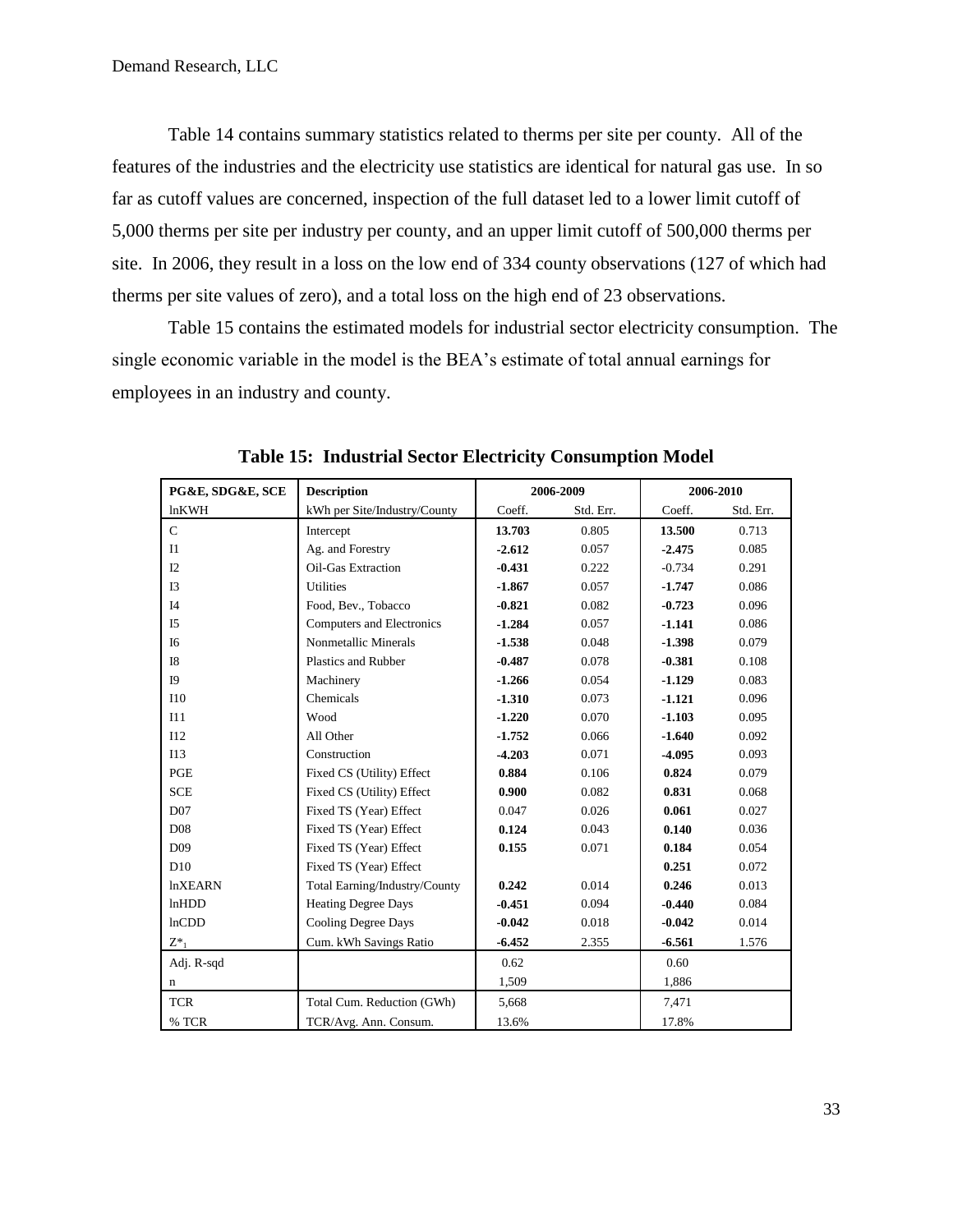To control for unobserved geographic effects of one kind or another that may affect energy use, heating and cooling degree day are kept as independent variables in the industrial sector models. These are not expected to affect energy use in the usual manner, such as for space conditioning in residential and commercial buildings, so interpretation of their coefficients is problematic. To ensure data quality, a small number of observations were screened out of the model if the value of  $Z_I$ , the ratio of cumulative ex ante electricity reductions to annual energy consumption was greater than 75 percent, or if *W2*, electricity supply cost, was greater than one dollar. The base for the fixed cross section effect for utilities is SDG&E and the base for the fixed industry effects is I7, petroleum and coal product manufacturing. County-level weighting, by industry mix, is used to control for county-level heteroscedasticity. Endogeneity testing indicates that the null hypothesis of exogeneity can be rejected at greater than the 95 percent confidence level for all four models. Weak instrument testing indicates that the hypothesis that the two instrument coefficients,  $W_I$  and  $W_2$ , are jointly zero can be rejected. For the 2006-2010 period cumulative policy impacts were 17.8 percent of annual average electricity use.

Table 16 contains the estimated model and policy findings for industrial sector natural gas consumption, for which data have been made available for this study only for PG&E and SDG&E. As with the prior model, to ensure data quality, observations were screened out  $Z_I$  was greater than 75 percent or *W2*, was greater than one dollar. And as with the commercial natural gas consumption model, electricity supply costs were used in lieu of natural gas supply costs.

For the 2006-2010 estimation period the findings indicate that policy impacts were 1.4 percent of annual industrial sector natural gas consumption. Endogeneity testing indicates that the null hypothesis of exogeneity can be rejected at close to the 95 percent level for the 2006- 2010 period, but not for the 2006-2009 period. Weak instrument testing indicates that the hypothesis that the two instrument coefficients, *W<sup>1</sup>* and *W2*, are jointly zero can be rejected.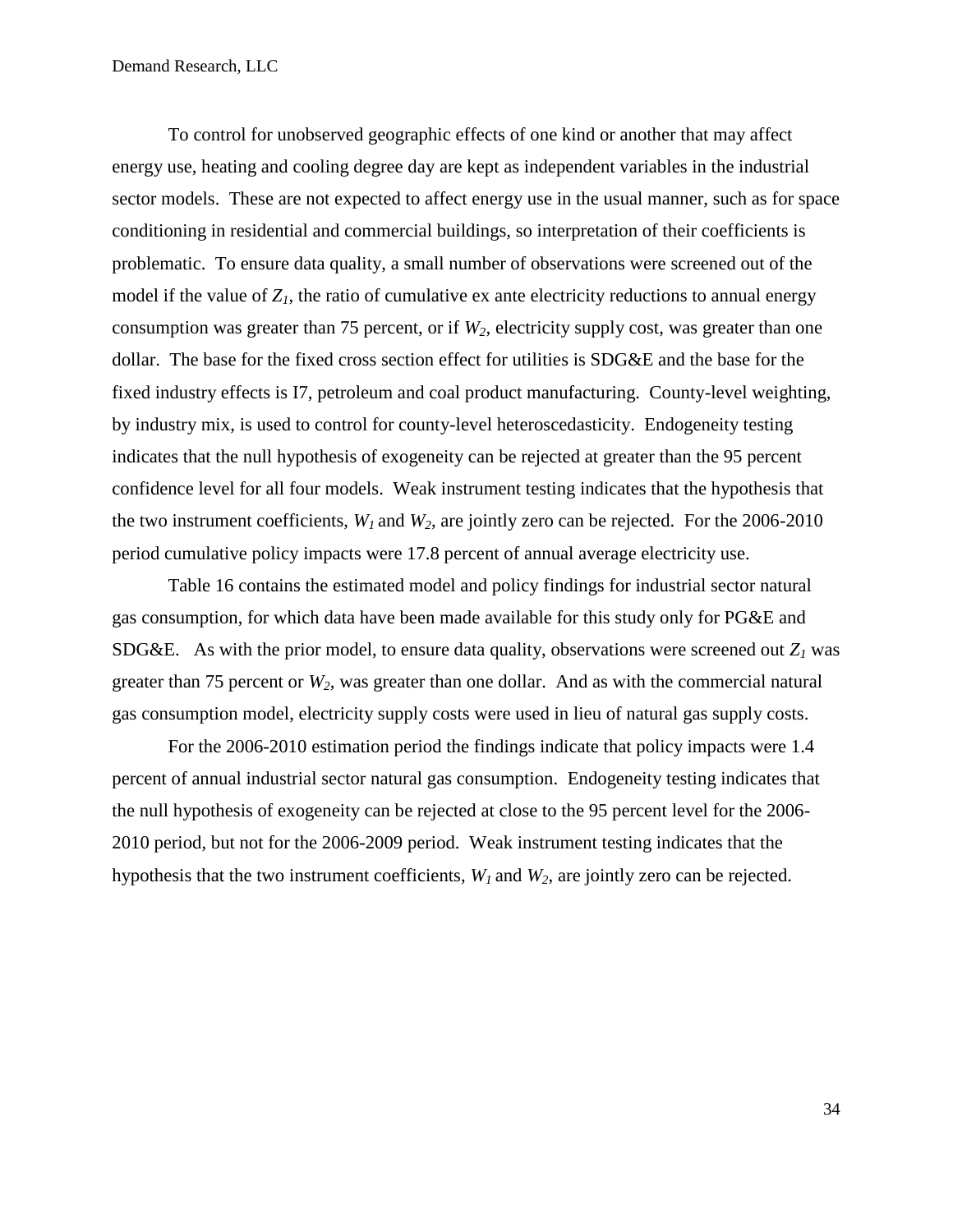| PG&E, SDG&E     | <b>Description</b>              | 2006-2009 |           | 2006-2010 |           |
|-----------------|---------------------------------|-----------|-----------|-----------|-----------|
| <b>lnTherms</b> | Therms per Site/Industry/County | Coeff.    | Std. Err. | Coeff.    | Std. Err. |
| $\mathsf{C}$    | Intercept                       | $-1.105$  | 2.493     | 1.131     | 2.238     |
| I1              | Ag. and Forestry                | $-3.456$  | 0.084     | $-3.449$  | 0.073     |
| I2              | Oil-Gas Extraction              | $-3.164$  | 0.257     | $-3.117$  | 0.224     |
| I3              | <b>Utilities</b>                | $-2.264$  | 0.108     | $-2.334$  | 0.088     |
| I4              | Food, Bev., Tobacco             | $-1.976$  | 0.105     | $-1.989$  | 0.085     |
| I <sub>5</sub>  | Computers and Electronics       | $-3.305$  | 0.145     | $-3.312$  | 0.120     |
| I <sub>6</sub>  | Nonmetallic Minerals            | $-1.927$  | 0.090     | $-1.950$  | 0.074     |
| I8              | Plastics and Rubber             | $-2.213$  | 0.112     | $-2.227$  | 0.106     |
| <b>I9</b>       | Machinery                       | $-3.389$  | 0.111     | $-3.426$  | 0.091     |
| <b>I10</b>      | Chemicals                       | $-1.794$  | 0.128     | $-1.817$  | 0.102     |
| I11             | Wood                            | $-2.681$  | 0.108     | $-2.598$  | 0.091     |
| I12             | All Other                       | $-2.905$  | 0.126     | $-2.962$  | 0.113     |
| I13             | Construction                    | $-4.469$  | 0.169     | $-4.059$  | 0.489     |
| PGE             | Fixed CS (Utility) Effect       | $-1.185$  | 0.280     | $-0.953$  | 0.258     |
| <b>SCE</b>      | Fixed CS (Utility) Effect       |           |           |           |           |
| D <sub>07</sub> | Fixed TS (Year) Effect          | 0.080     | 0.045     | 0.071     | 0.050     |
| D <sub>08</sub> | Fixed TS (Year) Effect          | 0.029     | 0.037     | 0.043     | 0.038     |
| D <sub>09</sub> | Fixed TS (Year) Effect          | 0.078     | 0.047     | 0.093     | 0.043     |
| D10             | Fixed TS (Year) Effect          |           |           | 0.093     | 0.054     |
| <b>lnXEARN</b>  | Total Earning/Industry/County   | 0.191     | 0.032     | 0.195     | 0.028     |
| lnHDD           | <b>Heating Degree Days</b>      | 1.467     | 0.275     | 1.171     | 0.255     |
| lnCDD           | <b>Cooling Degree Days</b>      | 0.207     | 0.075     | 0.183     | 0.065     |
| $Z^*$           | Cum. Therm Savings Ratio        | $-1.405$  | 0.276     | $-1.586$  | 0.233     |
| Adj. R-sqd      |                                 | 0.47      |           | 0.42      |           |
| n               |                                 | 498       |           | 622       |           |
| <b>TCR</b>      | Total Cum. Reduction (MDth)     | 56.172    |           | 72.730    |           |
| % TCR           | TCR/Avg. Ann. Consum.           | 1.1%      |           | 1.4%      |           |

**Table 16: Industrial Sector Natural Gas Consumption Model**

## <span id="page-34-0"></span>**3.4 State-Level Findings**

The individual policy impact findings from the eight electricity consumption models and the eight natural gas consumption models can be added together to produce state-level estimates of policy impacts.

Over and above the total impacts of energy efficiency policy – which includes the impacts of all old and existing building codes and appliance standards – additional impacts can be calculated for just those housing units built between 2000 and 2004. This can be done by multiplying the coefficient of the variable "BUILT20DUM" in the residential sector models by the annual average energy consumption of the housing units built in the IOU census tracts between 2000 and 2004. To approximate this level of consumption, the number of housing units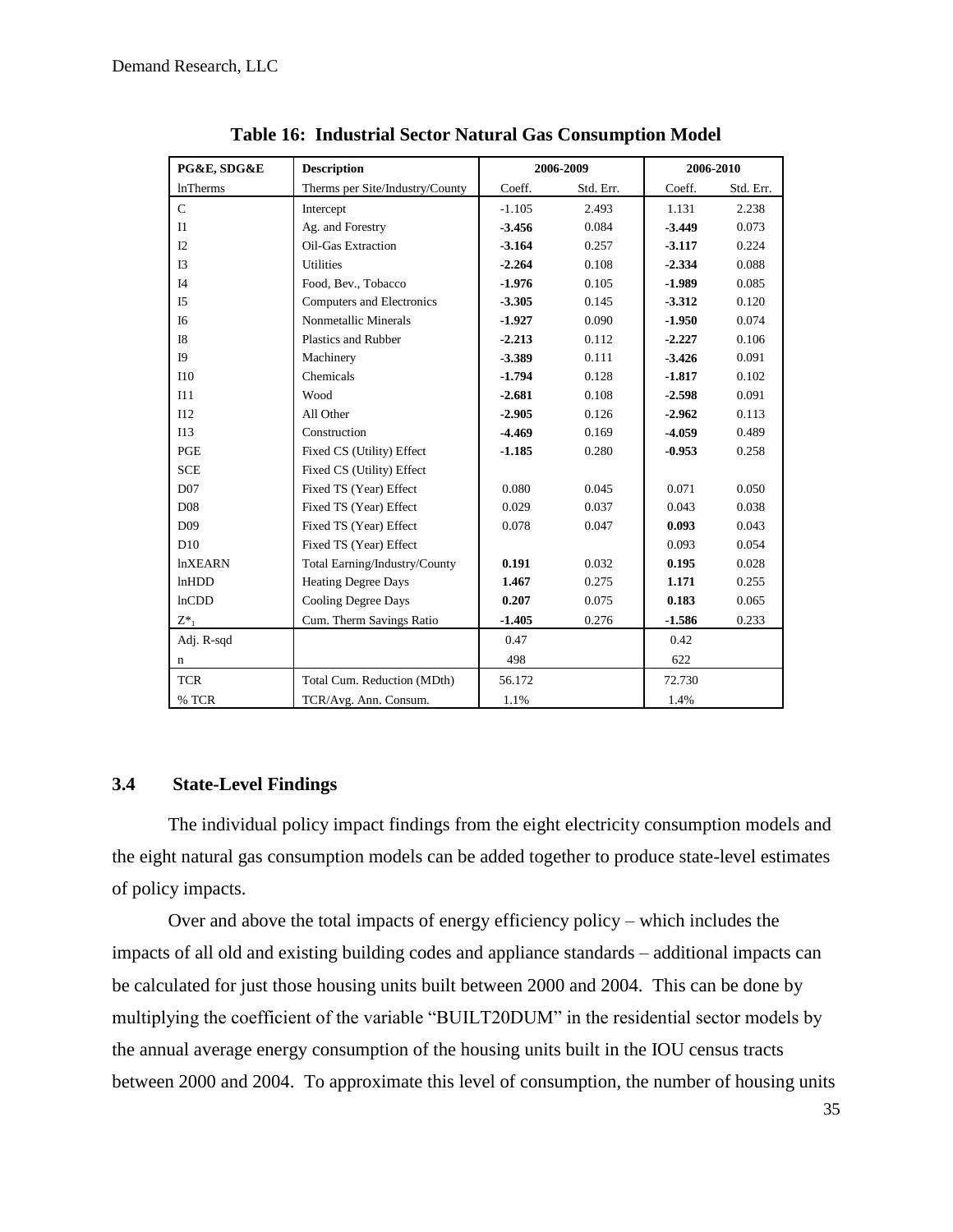in each census tract built in this time period was multiplied by the average annual energy use per site in each census tract. The results of this calculation, as well as of the combining of all the model findings, are contained in Tables 16 and 17. As the energy consumption for the housing units built between 2000 and 2004 are already contained in the residential total annual consumption figures, these are not added to the statewide grand totals. Further, ex ante estimates of expected reductions are not available.

The upper panels of Table 17 and 18 contain the policy impact findings for the four year period from 2006-2009; the lower panels contains the findings for the five year period from 2006-2010.

|                             | Avg. Ann.             | Last Yr. Cum.          | Pct. Est. | Annual             |
|-----------------------------|-----------------------|------------------------|-----------|--------------------|
| kWh: 2006-2009 Period       | <b>Energy Consum.</b> | <b>Ex Ante Savings</b> | Impact    | <b>Est.</b> Impact |
| Ind. (PG&E, SDG&E, SCE)     | 41,554,138,628        | 2,048,456,628          | 13.6%     | 5,668,443,641      |
| Com. (PG&E, SGG&E, SCE)     | 76,735,020,087        | 3,403,092,575          | 1.2%      | 916,539,984        |
| $Res. (PG\&E)$              | 30,132,043,300        | 480,430,254            | 4.7%      | 1,408,088,335      |
| Res. (SDG&E)                | 7,483,267,512         | 105,504,485            | 3.9%      | 289,567,961        |
| Res. Codes $(PG\&E)^{1}$    | 2,571,722,287         |                        | 1.9%      | 48,775,285         |
| Res. Code $(SDG\&E)^1$      | 742,521,437           |                        | 3.2%      | 23,700,542         |
| Total                       | 155,904,469,527       | 6,037,483,943          |           | 8, 355, 115, 748   |
| Percent Impact              |                       | 3.9%                   |           | 5.4%               |
| Pct. Standard Error $(+/-)$ |                       |                        |           | 28.6%              |
| kWh: 2006-2010 Period       |                       |                        |           |                    |
| Ind. (PG&E, SDG&E, SCE)     | 41,879,937,508        | 2,512,486,691          | 17.8%     | 7,471,169,145      |
| Com. (PG&E, SGG&E, SCE)     | 76,829,480,556        | 4,412,722,613          | 2.1%      | 1,611,926,492      |
| $Res. (PG\&E)$              | 30, 207, 548, 725     | 526, 324, 700          | 6.4%      | 1,923,104,970      |
| Res. (SDG&E)                | 7,432,945,519         | 129, 427, 756          | 4.2%      | 313,568,580        |
| Res. Codes $(PG\&E)^{1}$    | 2,552,293,975         |                        | 2.0%      | 51,114,791         |
| Res. Code $(SDG\&E)^1$      | 729,653,042           |                        | 2.9%      | 21,086,973         |
| Avg. Total. Ann. Consum.    | 156,349,912,308       | 7,580,961,761          |           | 11,391,970,952     |
| Percent Impact              |                       | 4.8%                   |           | 7.3%               |
| Pct. Standard Error $(+/-)$ |                       |                        |           | 18.9%              |

**Table 17: State-Level Policy Impact Findings, Electricity**

<sup>1</sup> Average annual energy consumption for census tracts with  $>$ 30% houses built 2000-2004.

Based on the collected findings of all the eight electricity consumption econometric models estimated for this study, in 2009 the total impact of electricity efficiency policy in all sectors, and including residential building code impacts for housing units built between 2000 and 2004, is a decline in energy use 8,355 GWh. This is a 5.4 percent decline relative to the average,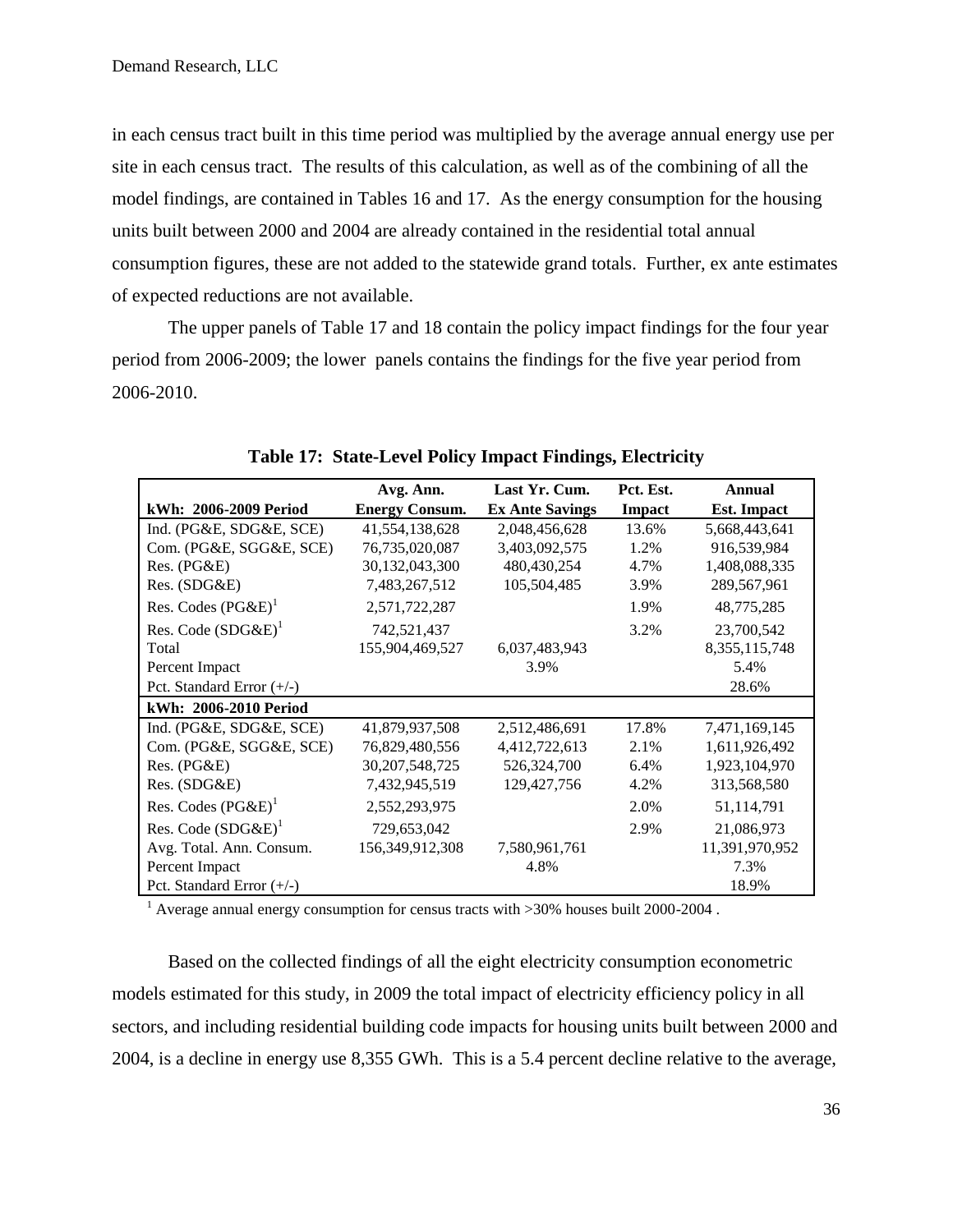total energy consumption per year in the 2006-2009 period. The relative standard error of the impact estimate is 28.6 percent; at the 90 percent confidence level the relative standard error is plus or minus 47 percent. By comparison, in 2009 the cumulative ex ante estimate of electricity reductions for the 2006-2009 period due to downstream, IOU-implemented energy efficiency programs is 3.9 percent relative to 2009 total electricity consumption. It is not the purpose of this study to speculate as to why there are differences in the ex ante and model-based energy consumption reduction estimates. As previously discussed, the cumulative ex ante estimates of energy reductions due to downstream, IOU-implemented energy efficiency programs are used in this study as *indicators* of the impacts of the broader set of public initiatives that comprise *de facto* state-wide energy efficiency *policy*.

Cumulative policy impacts for the 2006-2010 period are 7.3 percent. The relative standard error of this estimate is plus or minus 18.9 percent, or 31 percent at the 90 percent confidence level. The cumulative IOU energy efficiency program ex ante energy reduction estimate is 4.8 percent of average total energy consumption over the five year period.

|                                 | Avg. Ann.             | Last Yr. Cum.          | Pct. Est. | Annual             |
|---------------------------------|-----------------------|------------------------|-----------|--------------------|
| <b>Therms: 2006-2009 Period</b> | <b>Energy Consum.</b> | <b>Ex Ante Savings</b> | Impact    | <b>Est. Impact</b> |
| Ind. (PG&E,SDG&E)               | 5,124,383,847         | 87, 353, 504           | 1.1%      | 56,171,929         |
| Com. (PG&E, SDG&E)              | 1,198,857,181         | 17, 121, 520           | 18.6%     | 222,477,711        |
| Res. (PG&E)                     | 2,012,166,142         | 10,406,303             | 1.2%      | 23,976,294         |
| Res. (SDG&E)                    | 297, 293, 772         | 2,039,215              | $-51.3%$  | $-152,541,395$     |
| Res. Codes $(PG\&E)^{1}$        | 152,939,950           |                        | 9.2%      | 13,873,030         |
| Res. Code (SDG&E) <sup>1</sup>  | 25,880,855            |                        | 5.1%      | 1,328,257          |
| Total                           | 8,632,700,942         | 116,920,542            |           | 165,285,826        |
| Percent Impact                  |                       | 1.4%                   |           | 1.9%               |
| Pct. Standard Error $(+/-)$     |                       |                        |           | 175%               |
| <b>Therms: 2006-2010 Period</b> |                       |                        |           |                    |
| Ind. (PG&E,SDG&E)               | 5,143,530,663         | 111,485,401            | 1.4%      | 72,730,412         |
| Com. (PG&E, SDG&E)              | 1,200,231,263         | 23,026,253             | 19.5%     | 234,511,830        |
| Res. (PG&E)                     | 2,018,224,763         | 13,930,364             | 3.3%      | 65,597,381         |
| Res. (SDG&E)                    | 308,983,896           | 2,778,731              | $-64.3\%$ | $-198,590,214$     |
| Res. Codes $(PG\&E)^{1}$        | 152,601,314           |                        | 9.6%      | 14,650,642         |
| Res. Code $(SDG\&E)^1$          | 25,675,625            |                        | 4.1%      | 1,045,537          |
| Total                           | 8,670,970,586         | 151,220,748            |           | 189,945,588        |
| Percent Impact                  |                       | 1.7%                   |           | 2.2%               |
| Pct. Standard Error (+/-)       |                       |                        |           | 244%               |

**Table 18: State-Level Policy Impact Findings, Natural Gas**

<sup>1</sup> Average annual energy consumption for census tracts with  $>30\%$  houses built 2000-2004.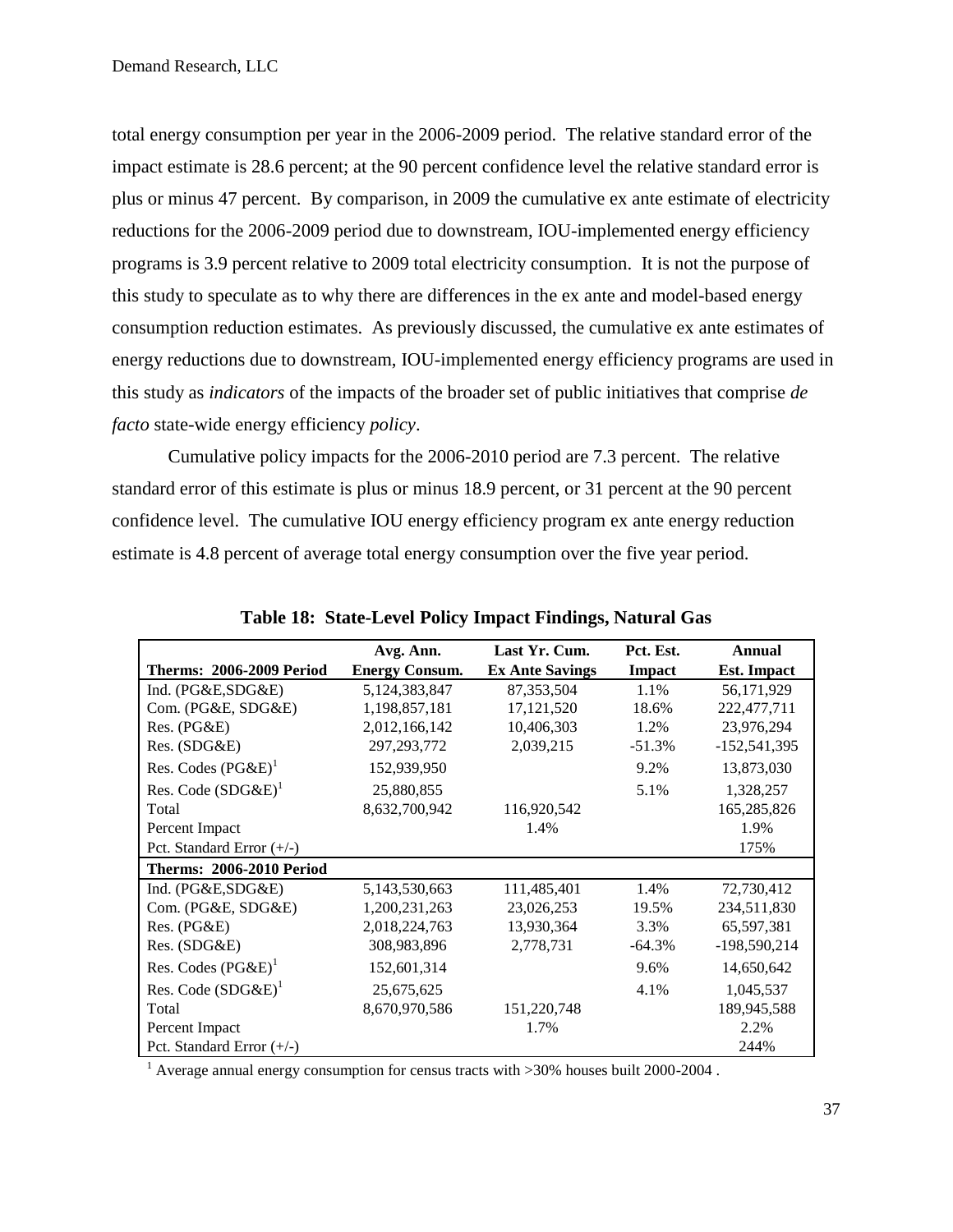Table 18 indicates that the eight natural gas consumption econometric models yield findings of 1.9 percent policy impacts over the four year estimation period. The relative standard error of this estimate is very large, at 175 percent. The IOU energy efficiency program ex ante estimate of natural gas reductions for the four year period is 1.4 percent relative to average total electricity consumption. In the five year period, the impact estimate for natural gas consumption energy efficiency policy rises to 2.2 percent, again with a very large relative standard error.

# <span id="page-37-0"></span>**4. Recommendations**

This study demonstrates that a well-founded econometric framework, coupled with an appropriate, large-sample database, can be developed to evaluate the aggregate impact of the 2006-2008 energy efficiency programs on energy consumption. In doing so, it demonstrates that aggregate econometric models employing large samples are capable of accurately measuring the impact of the Commission's energy efficiency efforts on overall electricity and natural gas consumption in California in the context of post-2012 EM&V activities. The potential for accurate measurement is demonstrated by the standard errors that accompany the estimated electricity policy impacts for the 2006-2010 period. No other type of evaluation study can produce a relative error bound of 31 percent (at the 90 percent confidence level) around a statelevel policy impact estimate that embraces all three non-transportation sectors of the economy and incorporates the uncertainties due to free ridership, spillover, rebound, measure interaction and retention, behavioral changes, and general economic conditions.

This study also provides material for discussing two further goals articulated by Decision (D.) 10.10.33. For example, it shows that this evaluation approach is likely to be valuable for improving estimates of aggregate reductions in Greenhouse Gases (GHG) emissions from efficiency programs as required in AB32. Also, that it is likely that they can prove valuable for more directly aligning and integrating energy efficiency program findings into the California Energy Commission's (CEC) demand forecasts, and ultimately, the CPUC's resource procurement process. Further assessment of these issues is beyond the scope of this particular effort; the Commission has contract with another party to examine these goals.

38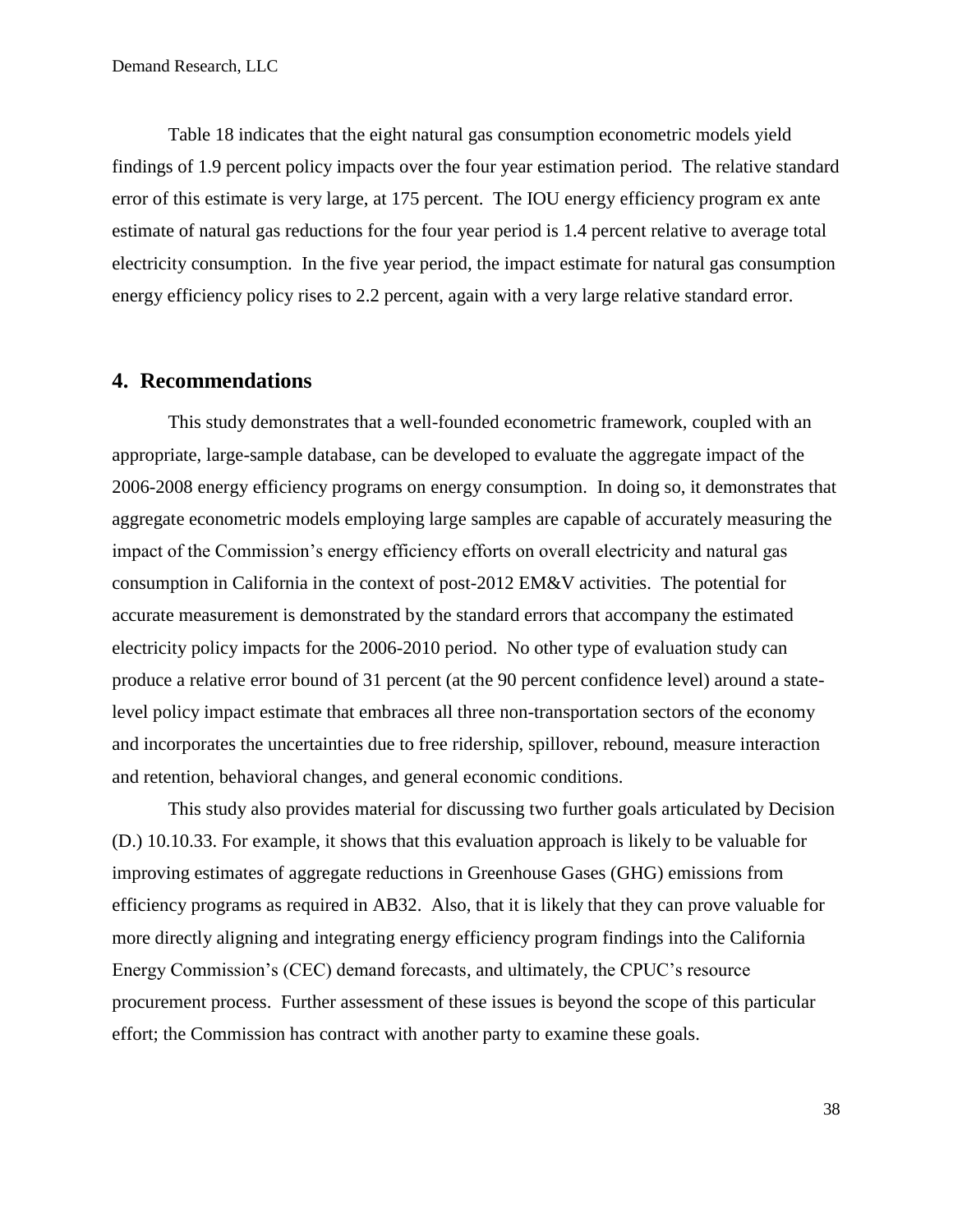General recommendations for integrating this evaluation approach into the permanent portfolio of post-2012 EM&V activities fall into two categories, database development and econometric analysis. They include:

- Expand the database with additional variables, particularly in the commercial and industrial sectors.
- Upgrade the database for easier access and creating a website with the capability to download customized data requests.
- Develop standardized, automated routines for cleaning customer billing and program tracking data;
- Use geographic information system software for collecting and processing local area data.
- Explore the properties of different types of econometric impact estimators.
- Experiment with customized models for different fuels and sectors.
- Analyze various market segments and customer grouping.
- Investigate the possibilities for developing econometric models that target specific programs and policies.

Finally, it is worth noting that with the extensive deployment of smart meters throughout the IOU service territories, it should be possible to derive census tract-level hourly load shapes data for different end uses, equipment, and customer-types. This raises the possibility of using the same modeling approaches and datasets for analyzing hourly demand as are currently being used for annual energy consumption and the impact of energy efficiency policies. If successful, census tract-level analyses of hourly demand can prove to be these invaluable for planning and evaluating load control programs of all kinds.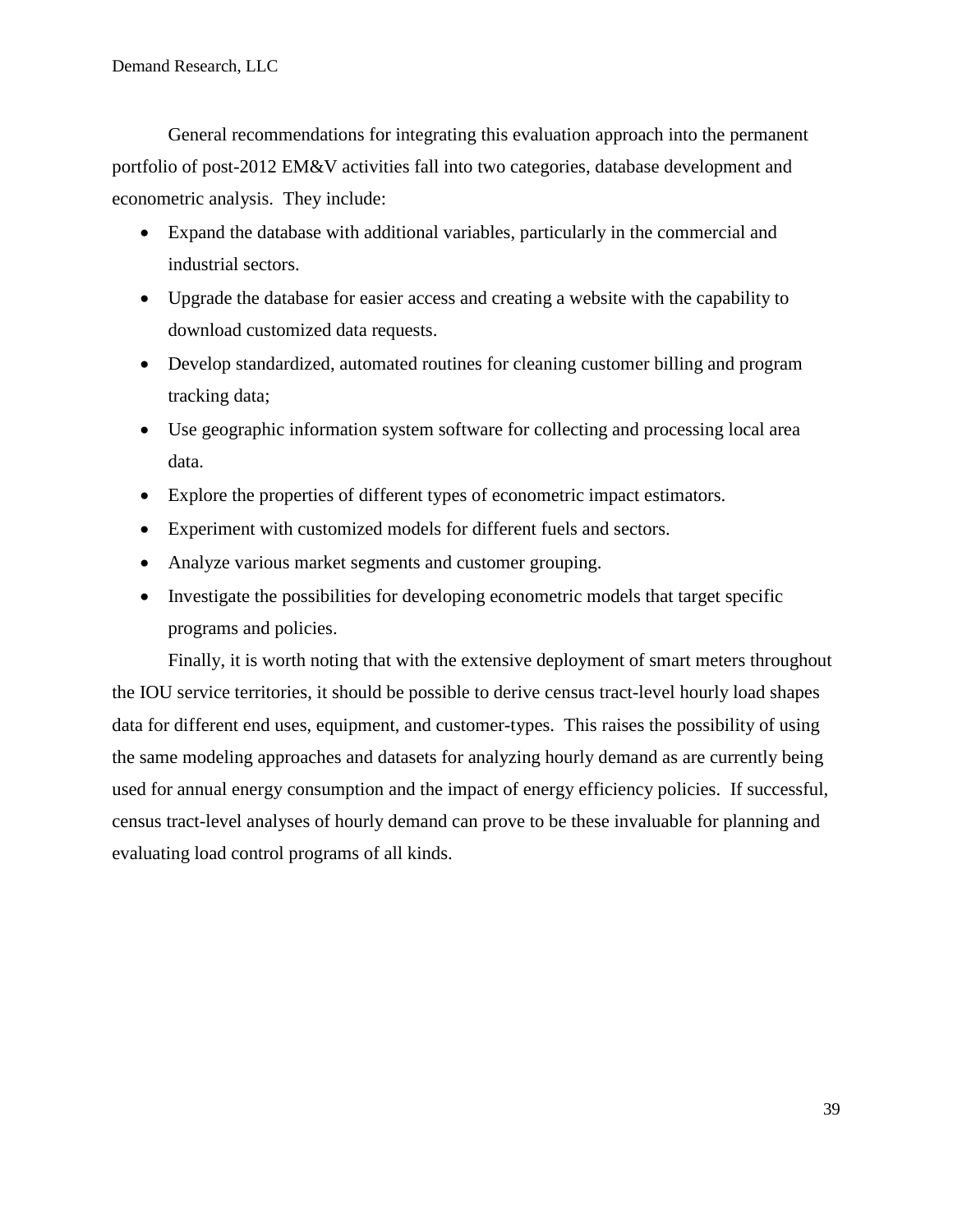# <span id="page-39-0"></span>**APPENDIX A: Publically-Available Data Sources and Data Development**

### <span id="page-39-1"></span>**A1. Background**

*Demand Research's* Macro Consumption Metrics pilot study explores an alternative way of collecting data and creating market-related independent variables for energy efficiency policy evaluation. It involves gathering together publically-available data produced mainly by the federal government, but also by additional private and public sources. The main advantages of publically-available data are that they are free or inexpensive; they cover geographically-based populations or large, unbiased samples from these populations; and, they span many past years and will continue on into the indefinite future.

This appendix documents the collection of all of the relevant publically-available longitudinal datasets needed for energy efficiency policy evaluation, and the procedures used to combine them. These procedures are technical and focus on normalizing spatial and temporal misalignments so that the variables selected for evaluating the effects of energy efficiency policies in California's IOU service territories are as consistent and error-free as possible. In the next section, the datasets and data collection activities are described. This is followed by a section documenting all of the major data processing and data imputation steps applied to the datasets prior to econometric modeling and statistical estimation.

## <span id="page-39-2"></span>**A2. Data Collection and Initial Processing**

Table A1 lists, by economic sector, the sources of publically-available data used for this impact evaluation pilot project. All of these data reside on federal government agency websites.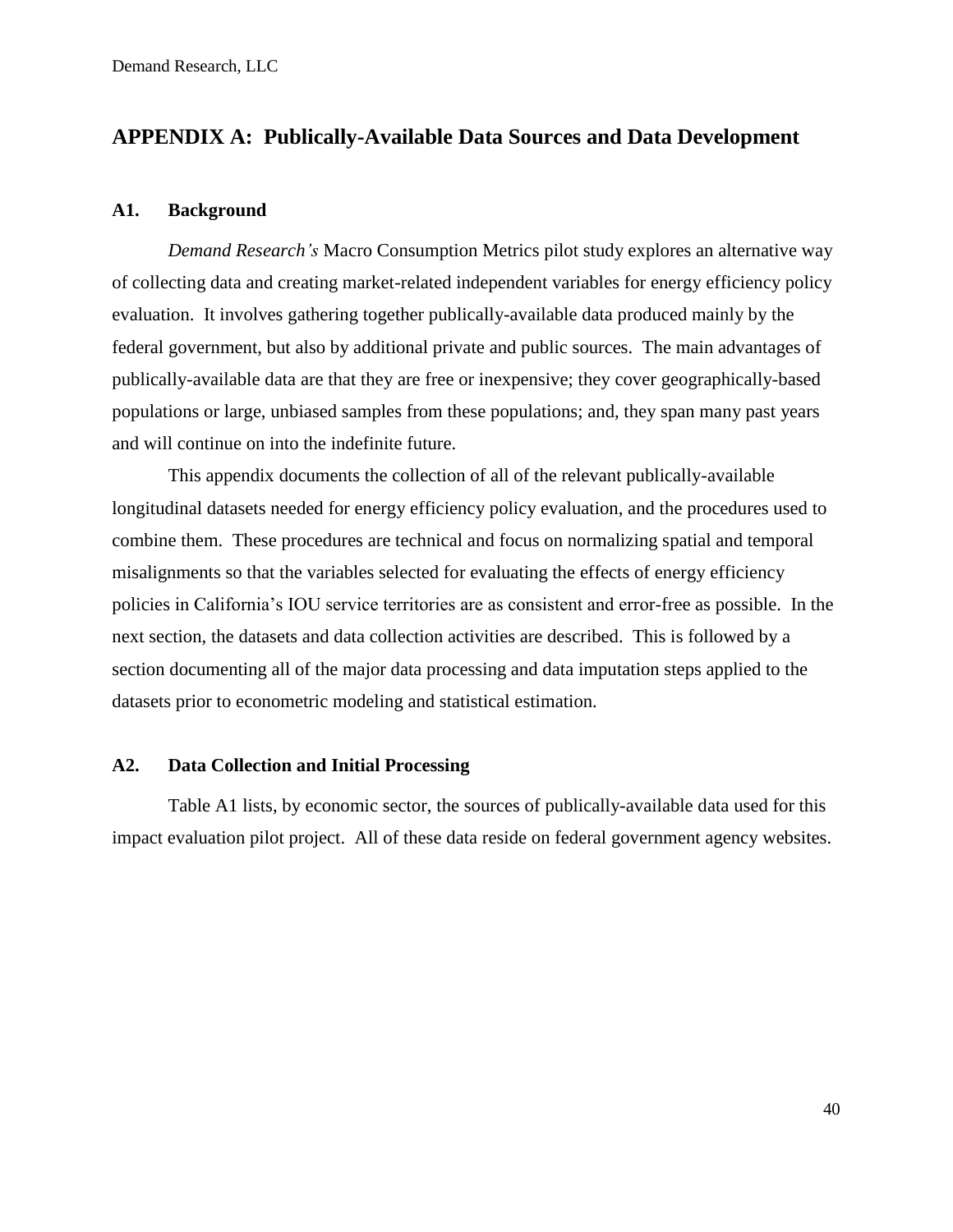| Data Source                                    | Dataset/Variables                   |  |  |  |
|------------------------------------------------|-------------------------------------|--|--|--|
|                                                | <b>All Sectors</b>                  |  |  |  |
| Census Bureau (Census)                         | Selected datasets and variables     |  |  |  |
| <b>NCDC</b>                                    | Weather station HDD and CDD         |  |  |  |
| Bureau of Labor Statistics (BLS)               | Selected datasets and variables     |  |  |  |
| Bureau of Economic Analysis (BEA)              | Selected datasets and variables     |  |  |  |
| Federal Reserve Board (FRB)                    | Selected datasets and variables     |  |  |  |
| <b>Residential Sector, Only</b>                |                                     |  |  |  |
| Census Bureau (Census)                         | Census of Population and Housing    |  |  |  |
|                                                | <b>American Community Survey</b>    |  |  |  |
| <b>Commercial and Industrial Sectors, Only</b> |                                     |  |  |  |
| Bureau of Economic Analysis (BEA)              | Local Area Personal Income Accounts |  |  |  |

## **Residential Census and ACS Data**

Of the datasets listed, the ones that require the most attention are the Census of Population and Housing (Census) and the American Community Survey (ACS), the latter drawing on survey responses from about 2 million households. Not only are there tens of thousands of variables in these datasets, but it is from boundaries in these datasets that IOU service territory boundaries are defined. In addition, weather stations are assigned to local areas, and the statistics from different layers of geography are put into conformance.

The Census Bureau maintains an FTP site that contains data files for Census 2000 and 2010 census tracts and counties. As can be seen in Table A2 which provides the counts of the areas covered in California for the Census and ACS datasets, in California there are 58 counties whose boundaries that do not change from decade to decade. However, census tracts change for political and demographic reasons, and so in 2010 there were more than a thousand extra census tract in California compared to 2000. This same FTP site also makes available the ACS data files. The ACS data files from 2005 and 2006 contain 1-year estimates of all housing and population variables for all counties and defined areas (such as metropolitan areas) with populations above 65,000 persons; in California, this includes 40 of the 58 California counties. Beginning in 2007, ACS also provides 3-year averages (the current year plus the two prior years) for all counties and defined areas with populations greater than 20,000 persons; this includes 51 of California's counties. Lastly, beginning in 2009, 5-year averages are provided for all variables for all census tracts and counties.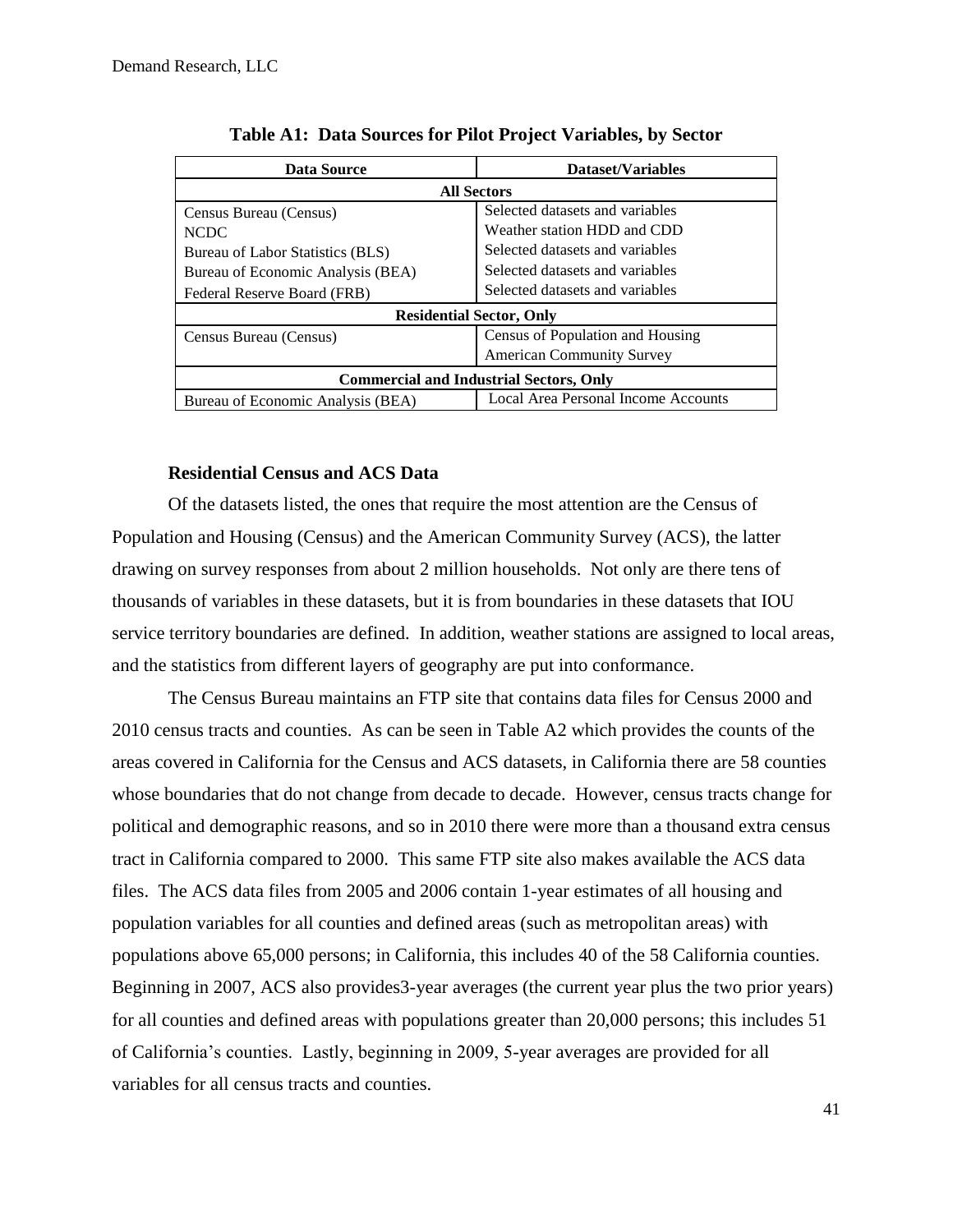|                         | 1 Year        |                 | 3 Year Average |                 | 5 Year Average |                 |
|-------------------------|---------------|-----------------|----------------|-----------------|----------------|-----------------|
| <b>Data Sources</b>     | <b>Tracts</b> | <b>Counties</b> | <b>Tracts</b>  | <b>Counties</b> | <b>Tracts</b>  | <b>Counties</b> |
| Census 2000 (SF1, SF3)  | 7.049         | 58              |                |                 |                |                 |
| <b>ACS 2005</b>         |               | 40              |                |                 |                |                 |
| <b>ACS 2006</b>         |               | 40              |                |                 |                |                 |
| <b>ACS 2007</b>         |               | 40              |                | 51              |                |                 |
| <b>ACS 2008</b>         |               | 40              |                | 51              |                |                 |
| ACS2009                 |               | 40              |                | 51              | 7,049          | 58              |
| <b>ACS 2010</b>         |               | 40              |                | 51              | 8.057          | 58              |
| Census 2010 (SF1, only) | 8.057         | 58              |                | --              |                |                 |

**Table A2. Geographic Coverage of Census and ACS Data for California**

Although many of the procedures used to obtain and process the Census and ACS data files are similar, the data file features vary enough from year to year that each year's data files must be processed individually. The first step in the process is the downloading from the FTP site the file containing all the data for a given year. For example the ACS 2006 file is a 57 MB file that contains 145 separate ASCII comma-delimited text files. A geographic header record file, *G20061ca.txt*, is included in this download, containing geographic links to the data files. Also in the download is a file that contains the data dictionary and the ACS 2006 Production Summary File: Technical Documentation (*ACS\_2006\_SF\_Tech\_Doc*).

Once the 145 files are extracted from the *ca\_all\_2006.zip file*, header information for the geographic file is obtained from the technical documentation (Table 2, page 12). Then, the data dictionary is read into SPSS and used to generate the base code needed to read in the approximately 27,000 variables from the 145 files. The base code then requires editing so that it can read in all of the variables from the 145 files and merge them into a final data file containing all of the ACS data for all census geographies available for that year. This process is similar for all the ACS data files for every year, as well as for those ACS years in which the datasets include 3-year and 5-year averages.

The Census 2000 and 2010 data file collection process and standardization procedure is similar to the ACS procedures. The exception is that Census 2000 data files need to be collected and processed separately for Summary File 1 (SF1) and Summary File 3 (SF3). SF1 contains population-related variable and SF3 contains housing-related variables. Census 2010 only produced SF1 data; for 2010 and beyond, the equivalent to the Census 2000 SF3 variables are provided in ACS data files, but only as 5-year averages. For example, SF3 variables for 2008 are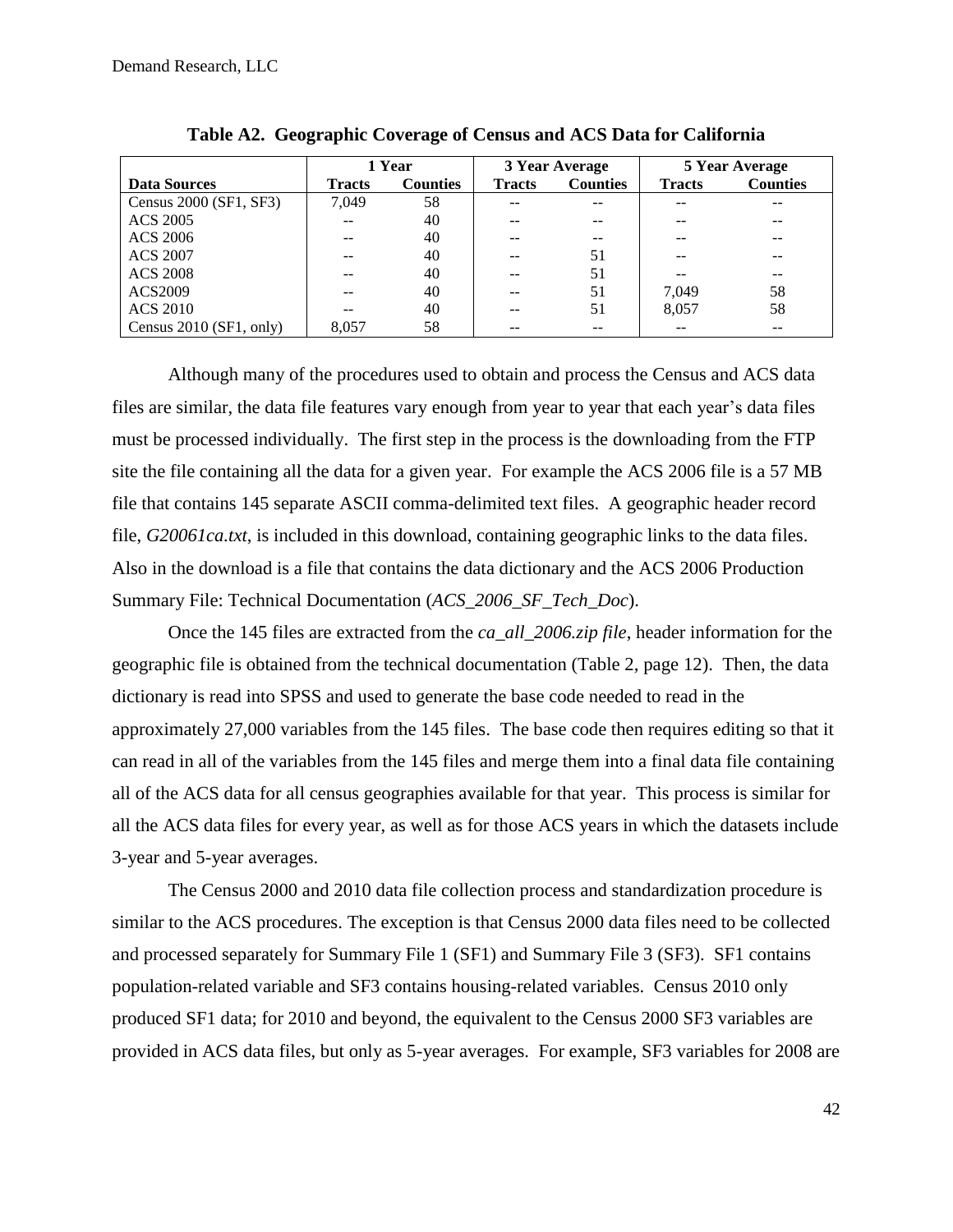provided in ACS 2010, and SF3 variables for 2009 will be provided in ACS 2011, to be released in November, 2012.

Having completed all of the data file downloading and initial processing, *Demand Research* now has on hand all of the Census and ACS data files listed in Table 2, both in their original forms, and more importantly, in standardized datasets. This allows for quick access to all of the data and to individual variables, and for data verification when questions arise. Note that the standardized datasets are of considerable size and thus no further manipulation is done with them. Rather, variables from the standardized datasets are selected, by the desired geographic level, and imported into new, smaller files for further processing.

#### **Weather Data**

Local weather data from the National Climatic Data Center (NCDC), that is, monthly heating degree days and cooling degree days (HDD and CDD, base 65 degree Fahrenheit), require special processing. NCDC provides data file S3220 for all cooperative weather stations in California for the years 2004 through 2010. The number of weather stations vary from year to year (some were retired and others came online), but in no year are there less than 300 weather stations.

HDD and CDD were inspected for missing monthly data and those weather stations for which there were two or more consecutive months of missing data were dropped. This resulted in a final sample of 153 weather stations that end up being located in 51 of the 58 California counties. Where a single month of HDD or CDD was missing, its value was interpolated from the average of the two adjacent months.

Based on information provided by the California Energy Commission (CEC), the state is separated into 16 climate zones that are county and utility-specific and that are associated with unique U.S. postal service zip codes. To assign weather stations to local areas, the state zip codes were first matched to Census 2010 zip code analogs, Zip Code Tabulation Areas, known as ZCTAs or ZCTA5s for 5-digit zip codes. Of California's 710,145 census blocks, 90 percent were matched from ZCTA5 to zip codes. The remaining 67,388 census blocks were linked to their closest climate zone and weather station via census block groups and tracts. After initial local assignment, the distance between weather stations and census blocks were calculated. In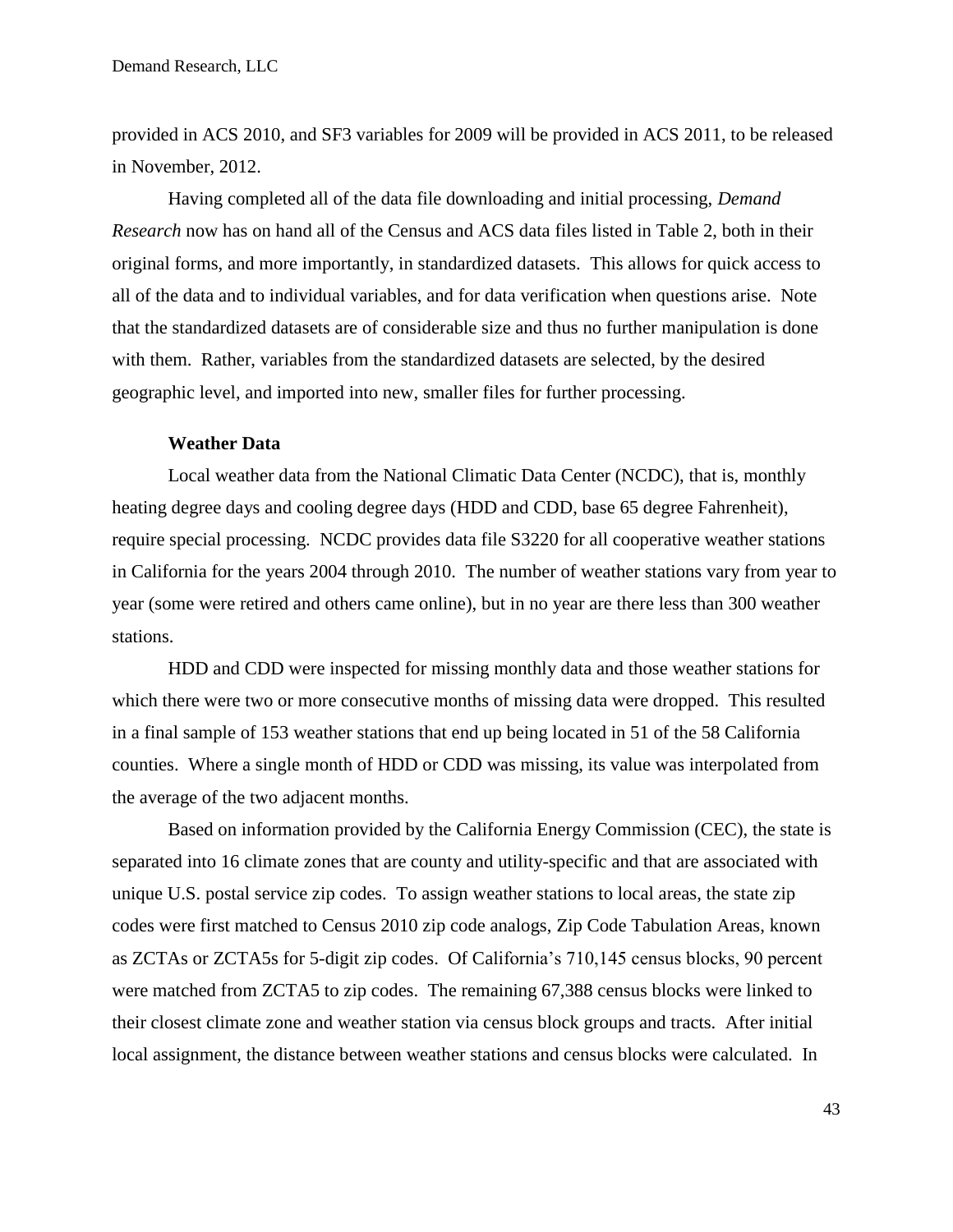cases where more than one weather station was associated with a given climate zone, census blocks were linked to the closest weather station.

In all, every climate zones except climate zone 16 contained one or more weather stations. As climate zone 16 represents a small portion of Pasadena and Glenwood in Los Angeles County, its census tracts were linked to adjacent climate zone 9, which also represent portions of Pasadena.

#### **Additional Data, as Needed**

The remaining datasets listed in Table A1 are relatively small compared to the Census and ACS datasets. These have been downloaded from the various agencies and organization as either Excel of CVS files, and have been stored in SPSS files with formats that conform to the Census and ACS files so that their variables are easily identified and imported into analysis files.

#### <span id="page-43-0"></span>**A3. Census Tract Variables**

This section describes the procedures used for creating continuous, consistent population and housing characteristics variables for all census tracts in California between the years 2006 and 2010. Because of the different features of Census 2000 and Census 2010 and ACS 2006 through ACS 2010, several types of technical procedures are employed to create the needed demographic and economic variables. So far as can be discerned from a literature search, there are no published papers or reports that describe a methodology for undertaking tasks of this kind, perhaps because the data needed for producing reliable intercensal census tract-level variables have only become available within the past 14 months.

*Demand Research* is employing several different mathematical formulas for imputing intercensal census tract variables for 2006 through 2010. *Imputation* is a generic term that refers to substituting a value for a missing data point. Specific imputation procedures used for the Census and ACS datasets are:

 *interpolation and extrapolation:* this involves constructing new data points within the range of a discrete set of known beginning and end data points, or constructing new data points when the end point is unknown.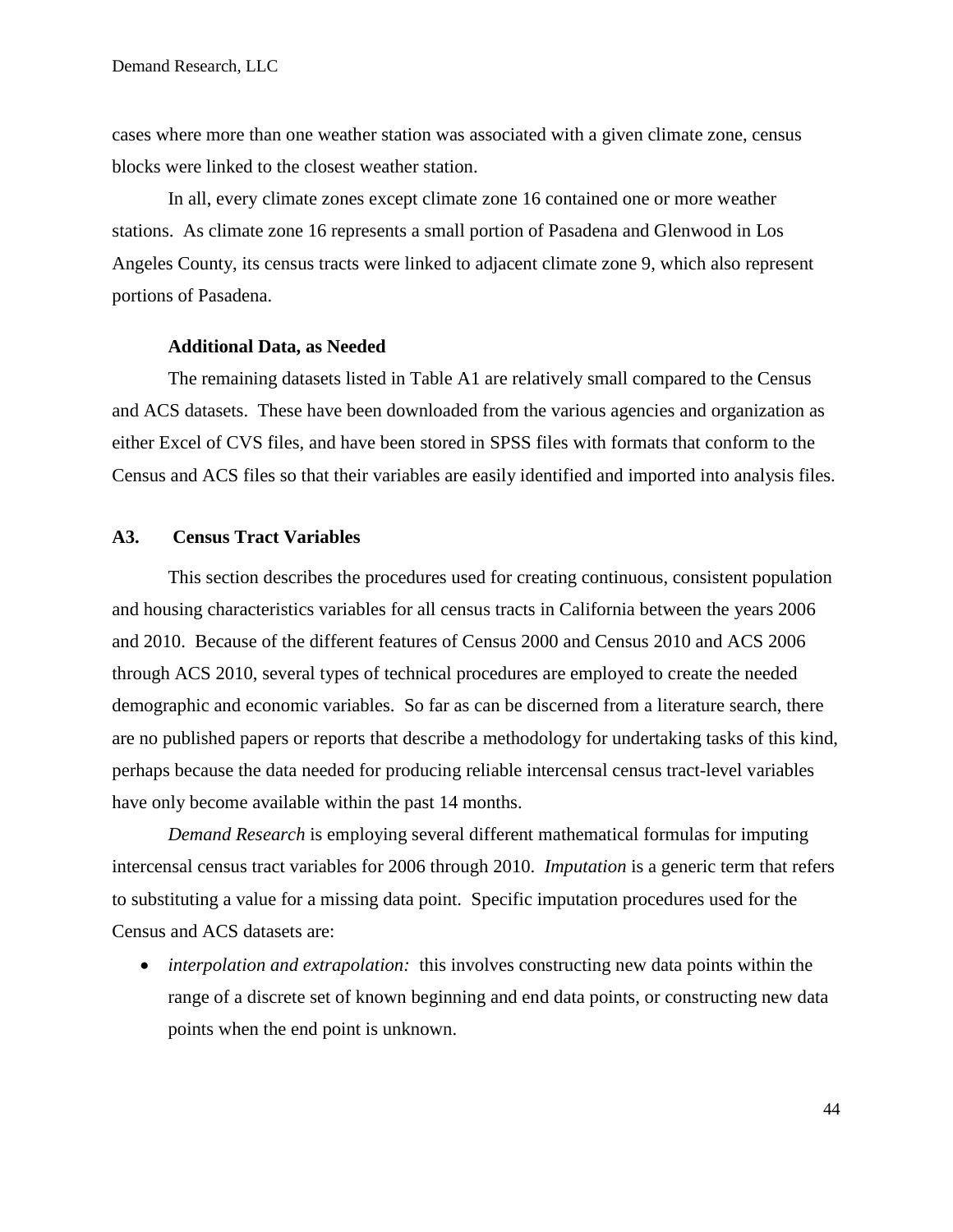- *geospatial standardization and allocation:* because census tract boundaries changed, and new tracts were added, from the 2000 to the 2010 Census, data collected for the years prior to 2010 must be adjusted so that they conform to the new boundaries. *Allocation* involves attributing fractions of a value to different subjects (e.g. census tracts) based on an explicit weighting scheme.
- *reconciliation:* this involves adjusting values that are derived by interpolation, standardization and allocation so that their sum equals a known value, for example, so that the sum of all imputed census tract populations within a county equals the county's known population.

It is important to note that the order in which these procedures are performed is critical to the success of the imputations – and the procedure order differs for different years. This is entirely due to the fact that there are different relevant datasets for each year, and the intention of this pilot project is not to minimize and standardize data processing procedures from year to year, but rather to use the maximum amount of data for minimizing census tract-level measurement error.

#### **Interpolation**

The most common form of time series interpolation involves constructing a constant value that can be used to bridge the known beginning and end values of a data series. One such constant value is an annual average growth rate (AAGR). For a given census tract, it is defined as:

$$
AAGR = (Value_{t}/Value_{t-n})^{(1/(t-(t-n))}
$$

where *Value<sub>t</sub>* is the end point value at time *t* of the variable and *Value*<sub>*t-n*</sub> is the beginning point value of the variable at some year prior to *t*. Alternatively, an annual average growth amount (AAGA) can be constructed as:

$$
AAGA = (Valuet - Valuet-n) / (t - (t - n))
$$

The choice one or the other function for interpolation depends on the assumptions made about the likely growth pattern of the variable in question. However, it is worth noting that when the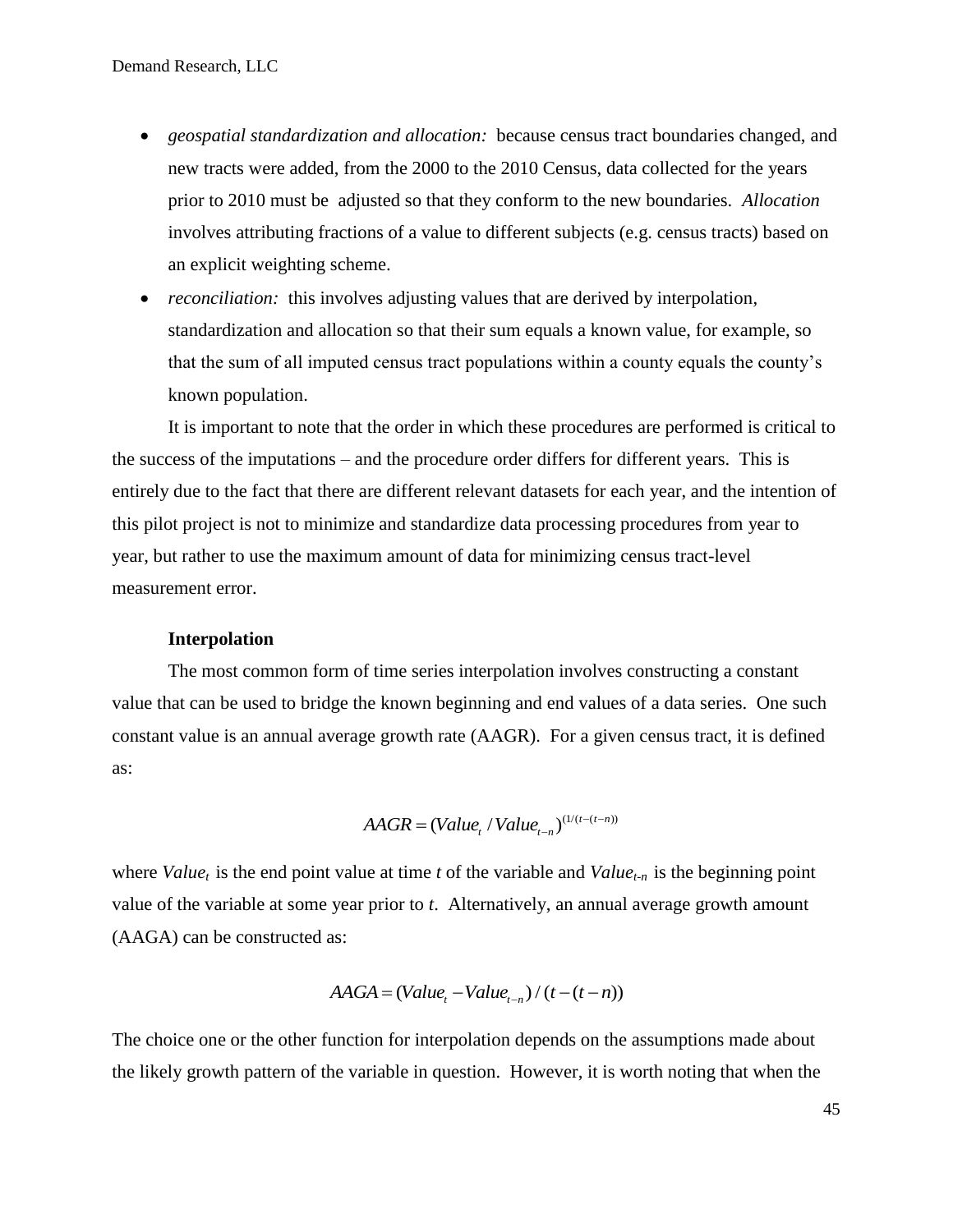known beginning and ending values are within about 3 percent of each other, as is the case for many variables in the intercensal years, AAGR and AAGA constants produce almost identical interpolated values.

Another form of interpolation, year-over-year percent change (YOY), produces different interpolation factors for each year. This function can be used when annual data are available for one geographic area but not another, and the area without data has a beginning value. It assumes that the area without complete data has values that change in exactly the same proportion as the values of the area with complete data. For example, if annual population counts, *C*, are available for all years for county *i*, but not for any of the *j* census tracts within county *i*, then census tract population counts can be imputed by multiplying their known beginning year values by the county YOY values, defined as:

$$
YOY_{i,t} = (C_{i,t} / C_{i,t-1})
$$

The imputed values for the *j* census tracts are then calculated as:

$$
C_{j,t} = C_{j,t-1} \times \text{YOY}_{i,t}
$$

which naturally sum to the county population counts in each year.

Extrapolation can take many forms, depending on the variable. The difference between interpolation and extrapolation is that extrapolation is applied when there is no sufficient data to tie a missing value between known end points. Extrapolations can be done using AAGR or AAGA constants to extend the data into future years. Or various other forms of trending and forecasting, both simple or multivariate can be employed.

#### **Geospatial Standardization and Allocation**

The goal of the pilot project is to perform multivariate statistical analyses of energy use using panel data, that is, data spanning multiple years and multiple geographic areas. To accomplish this goal it is essential that all the years of data represent common census tract geographies. This does not present a problem if the boundaries of the geographic areas in question never change, such as with counties and states, but does present a problem with census tracts, many of whose boundaries change for political and demographic reasons from decade to decade.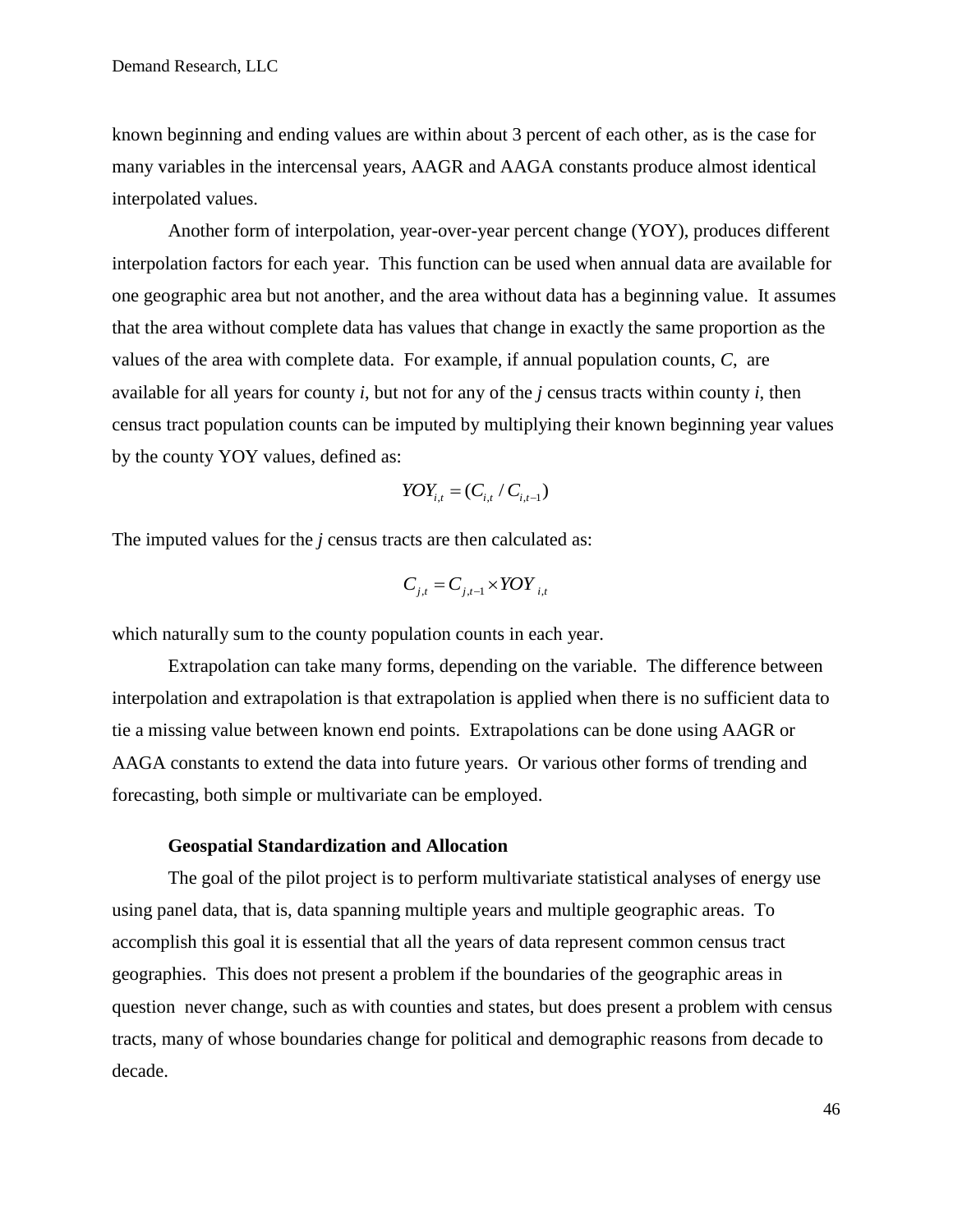As can be seen in TableA2, Census 2000 provides census tract-level data using the 7,049 census tracts and boundaries, while Census 2010 and ACS 2010 offer census tract-level data for 8,057 census tract. Based on the geospatial crosswalk factors provided by the Census Bureau in their census tract relationship file, many census tract boundaries, as defined by polygons, remained the same from 2000 to 2010. However, in addition to more than 1,000 new census tracts, many of the census tract boundaries changed.

Table A3 contains a list of several of the variables in the Census Bureau census tract relationship file.

| Variable <sup>1</sup> | <b>Description</b>                                                |
|-----------------------|-------------------------------------------------------------------|
| HU10PT                | Calculated 2010 Housing Unit count for the relationship record    |
| POP10PT               | Calculated 2010 Population for the relationship record            |
| COUNTY00              | 2000 County Code                                                  |
| COUNTY10              | 2010 County Code                                                  |
| TRACT00               | 2000 Census Tract Code                                            |
| TRACT <sub>10</sub>   | 2010 Tract Code                                                   |
| HU00                  | 2010 Housing Unit Count of the 2000 Tract                         |
| H <sub>U10</sub>      | 2010 Housing Unit Count of the 2010 Tract                         |
| POP <sub>00</sub>     | 2010 Population of the 2000 Tract                                 |
| POP <sub>10</sub>     | 2010 Population of the 2010 Tract                                 |
| HUPCT00               | Calculated Percentage of the HU00 this record (HU10PT) contains   |
| HUPCT <sub>10</sub>   | Calculated Percentage of the HU10 this record (HU10PT) contains   |
| POPPCT00              | Calculated Percentage of the POP00 this record (POP10PT) contains |
| POPPCT <sub>10</sub>  | Calculated Percentage of the POP10 this record (POP10PT) contains |

**Table A3. Census 2010 Geospatial Standardization Factors**

<sup>1</sup> From the Census Bureau, 2012. All variables in this table are produced, published, and documented by the Census Bureau and can be found on their website

Other than two census tract area variables, adjustment factors are provided based on two key variables, i.e., census tract population and census tract housing units. These factors are explicitly created for standardizing Census 2000 census tract data to the Census 2010 census tracts (see the PDF file "Understanding the 2010 Census Tract Relationship Files" for examples of how these factors are to be used). Thus, the same adjustment factors are used for all ACS and imputed data for the years prior to the new boundaries in 2010. Of course, when a 2010 census tract has the same boundaries it had in 2000, no adjustments is necessary. But when a census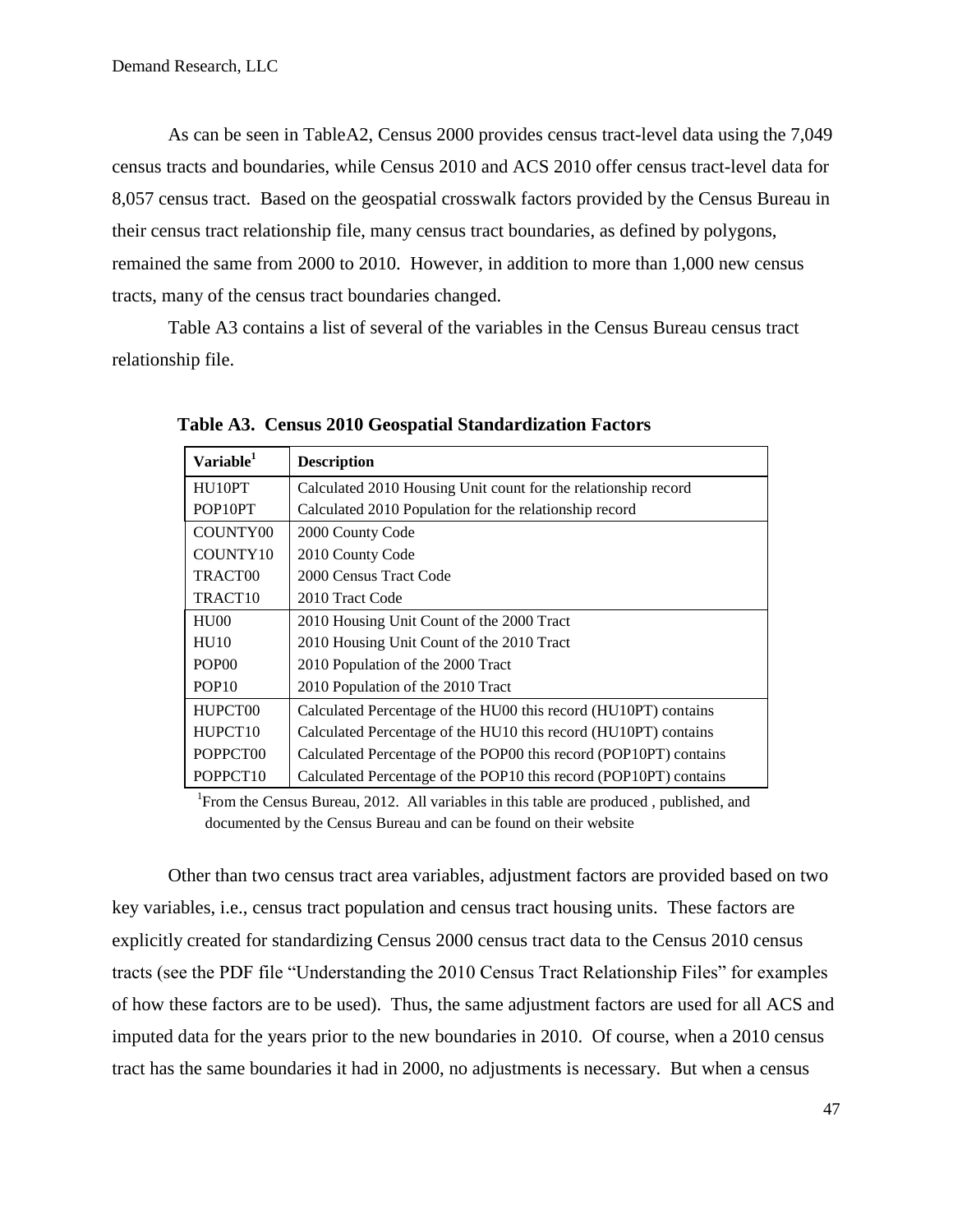boundary is merged or split or otherwise revised, one or more procedures are needed to standardize the data for 2010 by allocating values according to the 2010 change. Table 3 contains the Census Bureau's mnemonics and descriptions for population and housing unit variables in the census tract relationship file.

The actual census tract adjustment variables are those in Table A3 ending in *PCT00* and *PCT10. POPPCT00* is the percent of the 2010 population contained in that portion of the 2000 census tract that is also contained in the 2010 Census tract of that record, and *POPPCT10* is the percent of the population of the 2010 census tract that this record contains. The same goes for the housing unit count adjustment factors.

For variables measured in counts, such total employment or number of elderly persons, the *PCT00* variables must be applied. However, the *PCT00* adjustment factors cannot be used for adjusting variables that are measured as averages or percents, such as average income or percent housing vacancies. For these variables the *PCT10* adjustment factors are used as weighting factors.

#### **Reconciliation**

Reconciliation is the final imputation procedure. Once census tract variable values are imputed for each year, each year's sum of the census tract values must be equal to the known value of the county in which the tracts are located. To ensure that this occurs, each census tract value is upgraded or downgraded by the percentage difference between the sum of the census tract values and the known county control total. As a first pass at reconciliation, the one-year estimates will be used. However, these only cover 40 of the 58 counties for 2006 through 2009 (and SF3 variables for 2010). As a result, the 3-year averages will be introduced for the additional 11 counties for 2006 and 2009. Reconciliation is not possible for the data for the final 7 counties for these years, nor for the SF3 variables for 2010 for 18 counties.

#### **Census Tract Data Development Procedures for 2006, 2007, 2008, 2009, and 2010**

To explain how these procedures are applied, Table A4 lists the available Census and ACS datasets by year, as well as geographical level. This not only shows where the gaps are in the census tract population and housing data, but which datasets are available for making the necessary intercensal census tract imputations.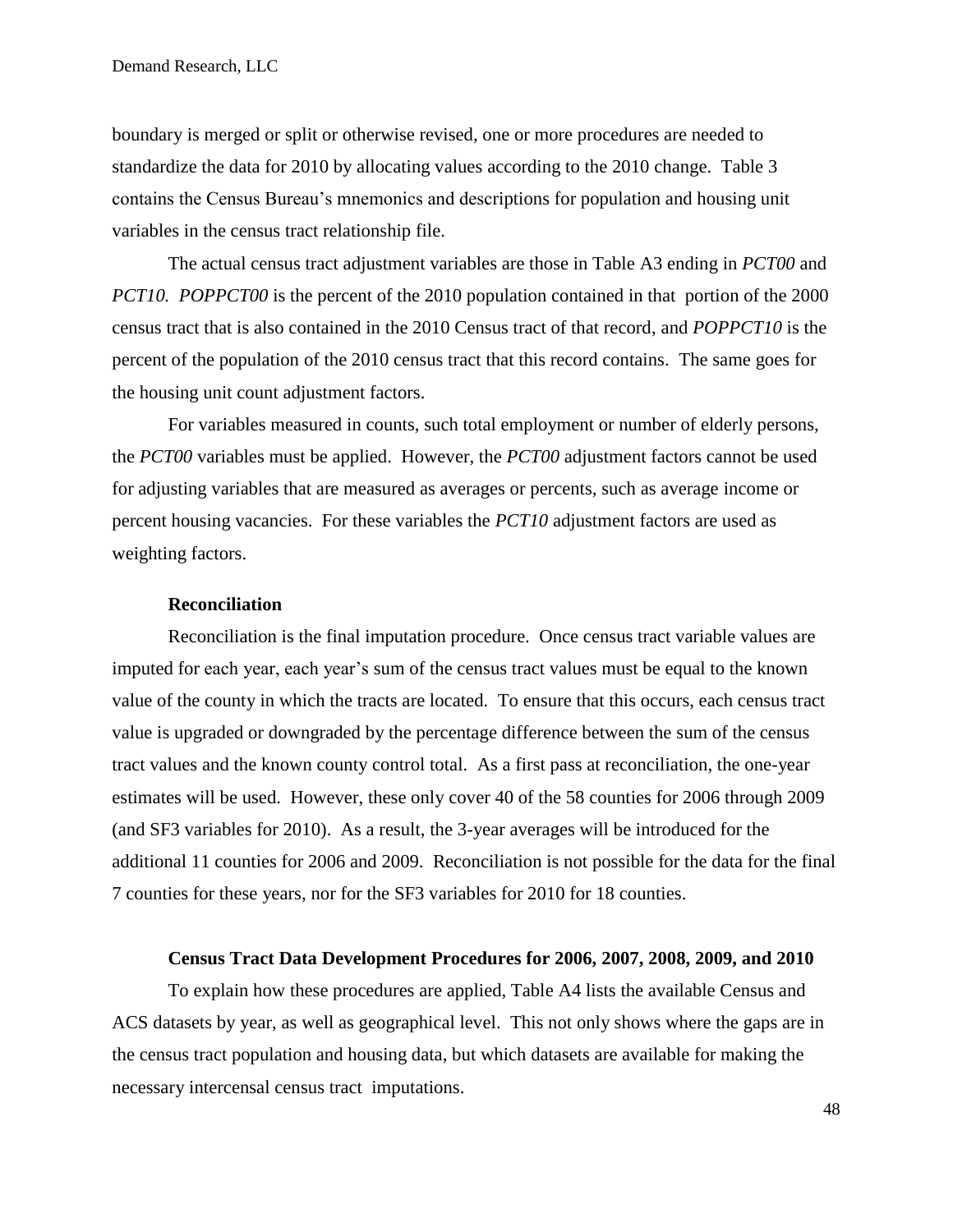| Year               | 1 Year        |                 |               | 3 Year Average  |               | <b>5 Year Average</b> | Data           |
|--------------------|---------------|-----------------|---------------|-----------------|---------------|-----------------------|----------------|
| <b>Represented</b> | <b>Tracts</b> | <b>Counties</b> | <b>Tracts</b> | <b>Counties</b> | <b>Tracts</b> | <b>Counties</b>       | <b>Sources</b> |
| 2000               | 7.049         | 58              |               |                 |               |                       | Census 2000    |
| 2001               |               |                 |               |                 |               |                       |                |
| 2002               |               |                 |               |                 |               |                       | $- -$          |
| 2003               |               |                 |               |                 |               |                       |                |
| 2004               |               |                 |               |                 |               |                       | $ -$           |
| 2005               |               | 40              |               |                 |               |                       | $ACS$ 05       |
| 2006               |               | 40              |               | 51              |               |                       | ACS 06, 07     |
| 2007               |               | 40              |               | 51              | 7,049         | 58                    | ACS 07, 08, 09 |
| 2008               |               | 40              |               | 51              | 8,057         | 58                    | ACS 08, 09, 10 |
| 2009               |               | 40              |               | 51              |               |                       | ACS 09, 10     |
| 2010               |               | 40 (sf3)        |               |                 |               |                       | $ACS$ 10       |
| 2010               | $8,057$ (sf1) | 58 (sf1)        |               |                 |               |                       | Census 2010    |

**Table A4. Geo-temporal Coverage of California Census and ACS Data**

One important consideration is that although actual census tract data are available for 3 of the 5 study year, the data taken to represent 2007 and 2008 are ACS 5-year averages, not single year data. Although there is no census tract data with which to verify that this designation is a good approximation of the 1-year conditions, comparisons of county-level 5-year average estimates with single year estimates for the mid-year average show that these two values are in very close agreement. This is what can reasonably be expected, because economic, demographic, and housing conditions change slowly.

In Table A5, BEA's single-year local area personal income and employment data for 2007 and 2008 are compared with the ACS county-level 5-year averages. As can be seen, when aggregating the 58 county data to the state level, the two population estimates are almost identical for each year, and the two employment estimates tend to differ by similar magnitudes in each year, with the ACS statistics being 11.5 and 13.7 percent lower than the BEA statistics. Further inspection of the employment data shows that the county-level differences between the ACS and BEA data tend to be consistent from year to year. This suggests that the employment differences are most likely related to the different ways in which employment is defined and measured. ACS employment statistics are constructed using personal responses to survey questions, while the BEA employment statistics are created from a complex combination of survey responses, census data, Internal Revenue Service data, and other administrative agency data. In all, the correlations for both variables in both years round to unity, indicating that the differences between the two versions of the data in each year are highly systematic.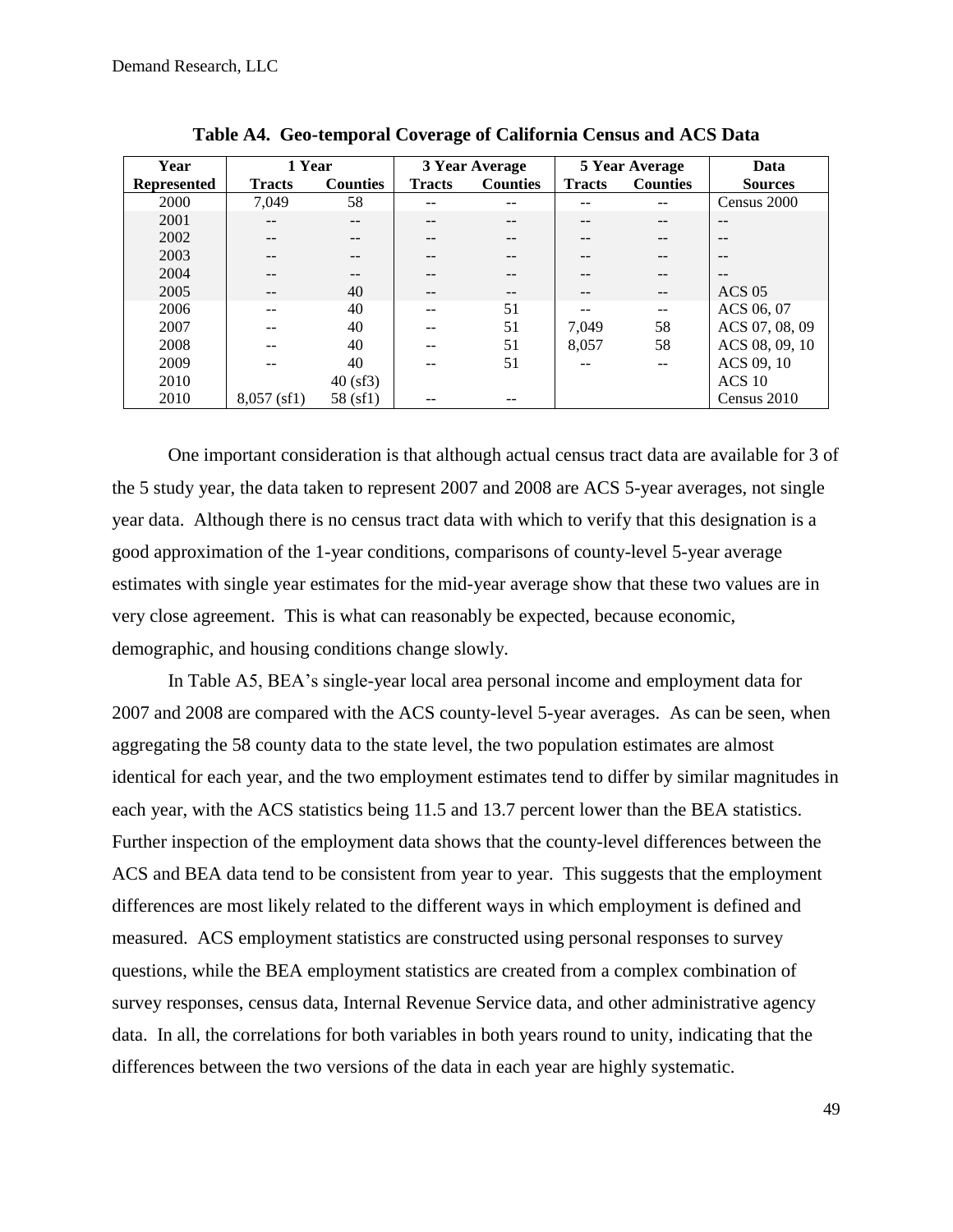| Year: 2007            | <b>Population</b> | <b>Employment</b> |
|-----------------------|-------------------|-------------------|
| ACS 5-Yr. Average     | 36,308,527        | 18,100,948        |
| BEA 1-Yr. Estimate    | 36,226,122        | 20,965,534        |
| % Difference          | 0.23%             | $-13.66\%$        |
| Avg. % Diff. $(n=58)$ | $-0.03%$          | $-7.32\%$         |
| Correlation $(n=58)$  | 1.00              | 1.00              |
| <b>Year: 2008</b>     |                   |                   |
| ACS 5-Yr. Average     | 36,637,290        | 18,418,306        |
| BEA 1-Yr. Estimate    | 36,580,371        | 20,810,649        |
| % Difference          | 0.16%             | $-11.50\%$        |
| Avg. % Diff. $(n=58)$ | 1.01%             | $-4.56\%$         |
| Correlation $(n=58)$  | 1.00              | 1.00              |

**Table A5. California County-Level Data, 2007 and 2008**

Another further test of how well the 5-year averages represent the mid-year of the average compares the county-level 1-year Census data with the 5-year averages for the census tracts when aggregated to the county-level. As can be seen from Table 4, this can be done for 2007 and 2008 for the 40 counties for which there are 1-year estimates. Table 6 provides the same descriptive statistics as Table 5 for population and employment, as well as for the number of electrically-heated homes in the counties, the median household income, and the median age of the population. As is readily apparent, the 5-year averages are very close matches to the 1 year estimates in both years for all five variables.

Assigning the ACS 5-year estimates to 2007 and 2008 greatly simplifies the task of creating a complete census tract-level dataset, as does the availability of 1-year estimates for all census tracts for all SF1 variables in 2010 from the 2010 Census. However, there remains the need to perform imputations for the SF1 and SF3 variables for 2006 and 2009, and the SF3 variables 2010. Table 7 contains descriptions of the basic procedures followed for constructing the census tract datasets for each year. Note that these imputation procedures are not necessarily final, and that *Demand Research* anticipates that once these procedures are reviewed by the project advisory panel, or other technical experts, they may be improved. Since the all of the datasets are now in place in SPSS and readily available for processing, changes to these procedures will not require a great deal of extra effort.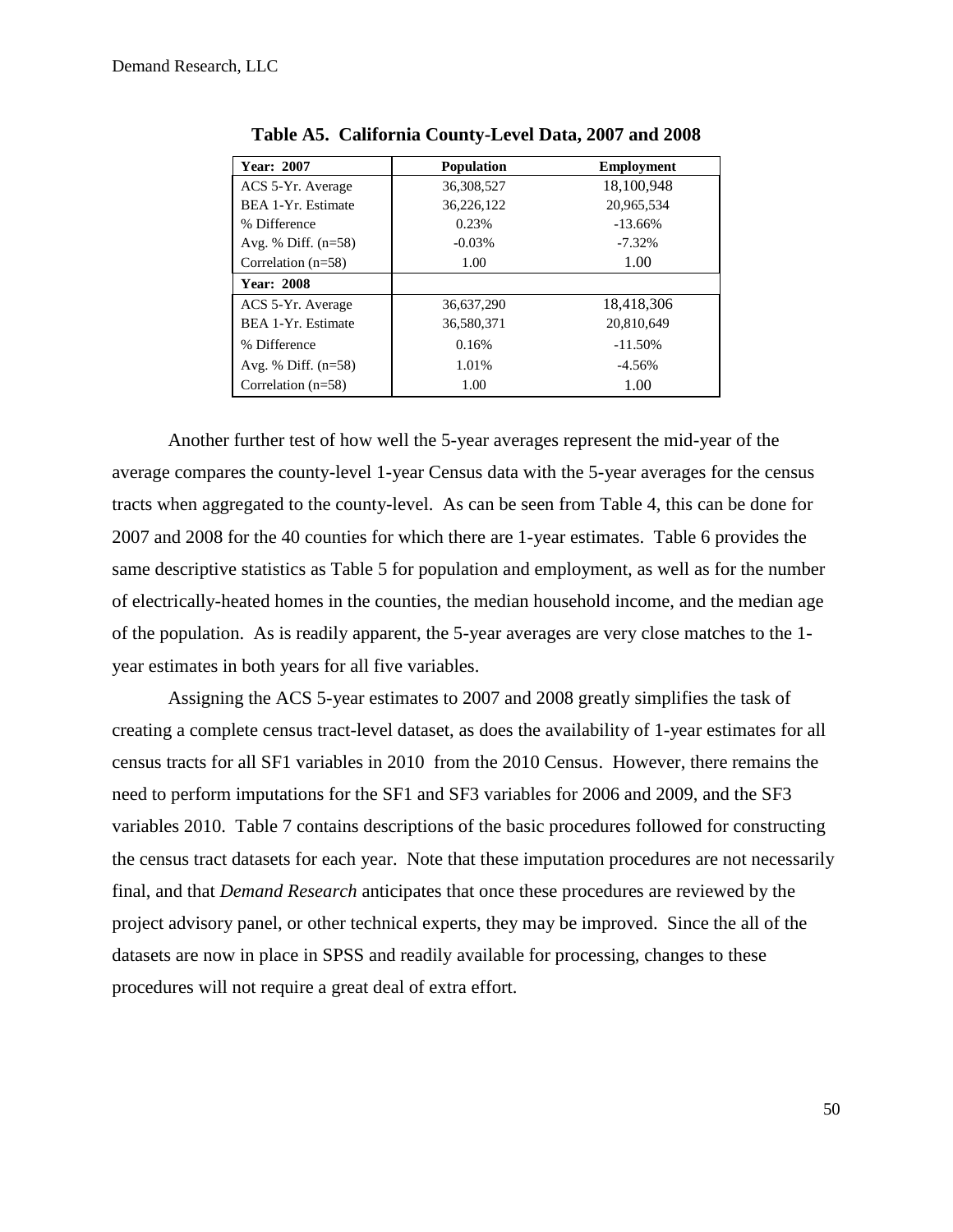| <b>Year: 2007</b>     | <b>Population</b> | <b>Employment</b> | Elect.-Heat Homes <sup>1</sup> | <b>Median HH Inc.</b> | <b>Median Age</b> |
|-----------------------|-------------------|-------------------|--------------------------------|-----------------------|-------------------|
| ACS 5-Yr. Average     | 35,800,118        | 17,791,441        | 2,789,540                      | \$60,875              | 35.9              |
| ACS 1-Yr. Estimate    | 36,041,596        | 17,823,902        | 2,808,087                      | \$56,994              | 35.2              |
| % Difference          | $-0.67\%$         | $-0.18%$          | $-0.66%$                       | 6.81%                 | 1.87%             |
| Avg. % Diff. $(n=40)$ | $-0.57\%$         | $-2.77\%$         | $-0.59%$                       | 6.85%                 | 1.97%             |
| Correlation $(n=40)$  | 1.00              | 1.00              | 1.00                           | 0.98                  | 0.98              |
| <b>Year: 2008</b>     |                   |                   |                                |                       |                   |
| ACS 5-Yr. Average     | 36.123.617        | 18.108.163        | 2,859,007                      | \$61,660              | 36.5              |
| ACS 1-Yr. Estimate    | 36.246.049        | 18.279.230        | 2.773.119                      | \$58,925              | 35.3              |
| % Difference          | $-0.34%$          | $-0.94%$          | 3.10%                          | 4.64%                 | 3.38%             |
| Avg. % Diff. $(n=40)$ | 0.23%             | $-3.06\%$         | 2.57%                          | 4.94%                 | 3.53%             |
| Correlation $(n=40)$  | 1.00              | 1.00              | 1.00                           | 0.98                  | 0.95              |

**Table A6. Comparison of County-Level 1-Year and 5-Year Estimates for 2007 and 2008**

<sup>1</sup> due to missing values for 2007 (n=39) and for 2008 (n=36)

#### **Procedures for Imputing Missing Values for 2009 and 2010 Census Variables**

Understanding how demographic and economic conditions changed over the 5-year period from 2006 to 2010 in California is essential for choosing the best imputation procedures for the 2009 SF1 and SF3 variables, and the 2010 SF3 variables. To gain insight into these conditions, state-level trends are analyzed.

Graph A1 shows California's population trend for 2006 through 2010. This trend has a steady growth rate of approximately 1 percent annually, as can be seen by the year-over-year percentage changes presented in Table A7.



**Graph A1: State of California Population, 2006-2010**  (Sources: BEA)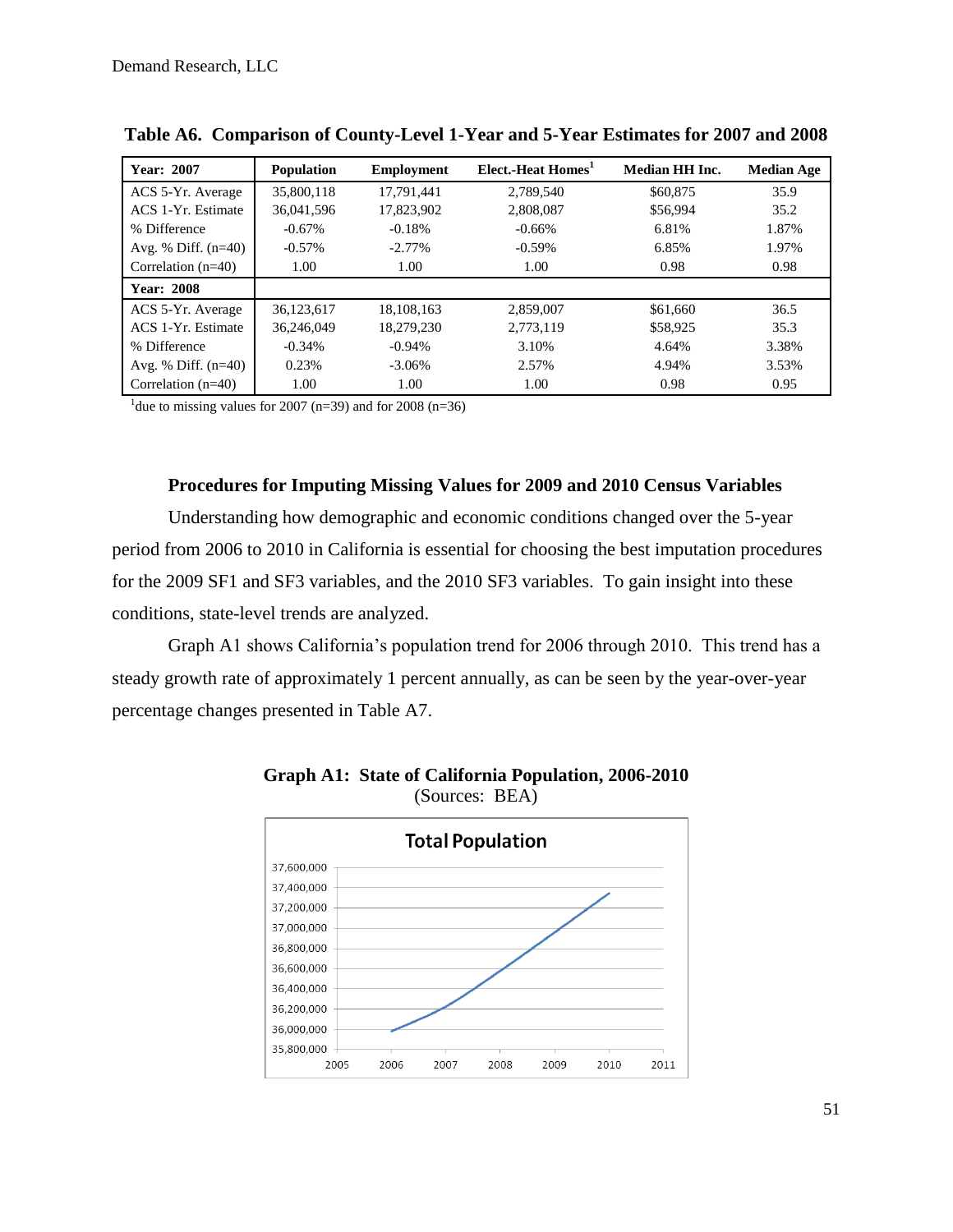| Year | % Change |
|------|----------|
| 2006 |          |
| 2007 | 1.007%   |
| 2008 | 1.010\%  |
| 2009 | 1.010\%  |
| 2010 | 1.010%   |

**Table A7: Year-Over-Year Percentage Change in Population**

Given the nearly constant proportional population trend at the state level, the Census variables related to population are imputed by applying a steady, one-directional trend to missing values. Where 2008 and 20010 data are available for a variable, *Y,* in census tract *i*, that is measured in frequencies or counts, but a value is not available for 2009, the midpoint will be assigned to 2009, calculated as:

calculated as:  
Imputed 
$$
Y_{i,2009}
$$
 = Midpoint  $Y_{i,2008-2010} = \frac{(Y_{i,2010} - Y_{i2008})}{2} + Y_{i,2008}$ 

Where a count variable, *W*, is missing both 2009 and 2010 values, the census-level growth rate for a known variable or proxy, such as population or housing units, will be applied to it to impute the 2009 and 2010 values. In this case, the percentage change for the midpoint of the proxy variable must first be calculated. Taking population *(Pop)* as the proxy:

$$
\% \text{ Change in } Pop_{i, 2008-2010} = \% \Delta Pop_i = 1 + \left( \frac{(Pop_{i, 2010} - Pop_{i, 2008})}{Pop_{i, 2008}} \right) / 2
$$

The percentage changes for *POP* is then be multiplied by the 2008 values of *W* to get the imputed 2009 and by the imputed value for 2009 to get the 2010 value for *W*.

Imputed 
$$
W_{i,2009} = W_{i,2008} \times \% \Delta Pop_i
$$

\nImputed  $W_{i,2010} = \text{Imputed } W_{i,2009} \times \% \Delta Pop_i$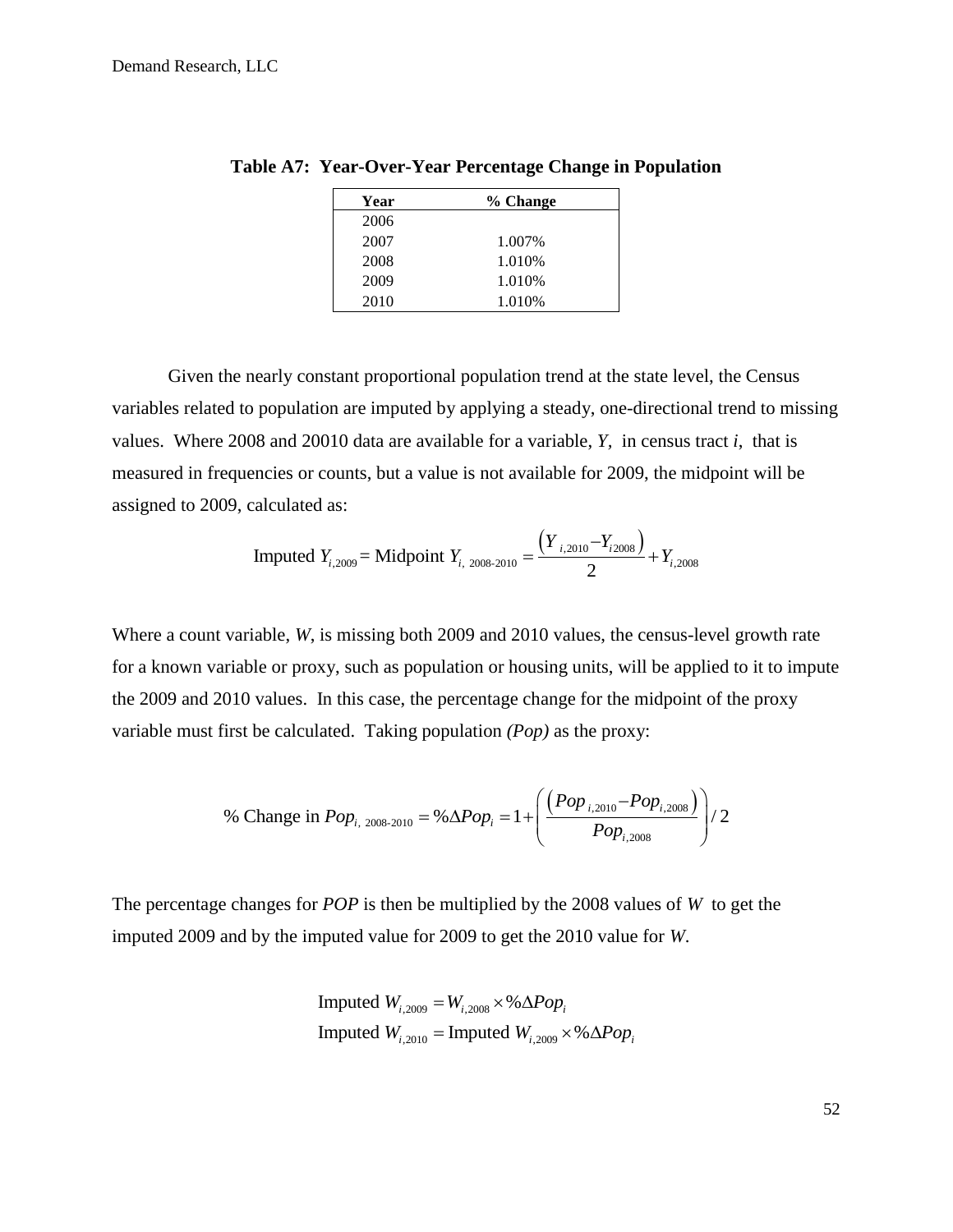Not all Census variables are counts; many are medians or means, and others are age or category-related. Specific, if simpler, routines are needed to impute the values for these variables. Table A8 contains the variables on which this procedure is performed.

| <b>Variable</b>      | Data Source            | <b>Missing</b> | <b>Procedure</b> | <b>Other Uses</b>          |
|----------------------|------------------------|----------------|------------------|----------------------------|
| Population           | Census 2010 SF1 - 1 yr | 2009           | simple           | this is a used as a weight |
| <b>HHold</b>         | estimate for 2010 and  | 2009           | interpolation    | this is used as a weight   |
| <b>HHoldpop</b>      | ACS 2010 SF1 - 5yr     | 2009           | of midpoint      |                            |
| HHunder18            | estimate for 2008      | 2009           | for              |                            |
| HHover <sub>59</sub> |                        | 2009           | 2009             |                            |
| HHover <sub>64</sub> |                        | 2009           |                  |                            |
| Grouppop             |                        | 2009           |                  |                            |
| <b>HU</b> total      |                        | 2009           |                  | this is used as a weight   |
| OccupiedHU           |                        | 2009           |                  |                            |
| VacantHU             |                        | 2009           |                  |                            |
| OwnerHU              |                        | 2009           |                  | this is used as a weight   |
| RenterHU             |                        | 2009           |                  |                            |
| AvgsizeHH            |                        | 2009           |                  | this is used as a weight   |

**Table A8: Variables in Situation 1**

The imputation procedures used for variables that generally exhibit monotonic trends are not appropriate for variables that whose trends turned direction. Graphs A2 and A3 show reversals in trends for two key indicators of economic conditions, i.e., real per capita income and employment per capita. These suggest that the imputation procedure used for economic variables should attempt to capture the effects of the downturn. These variable hit their peaks in 2007 and then deteriorated in 2008, 2009, and 2010.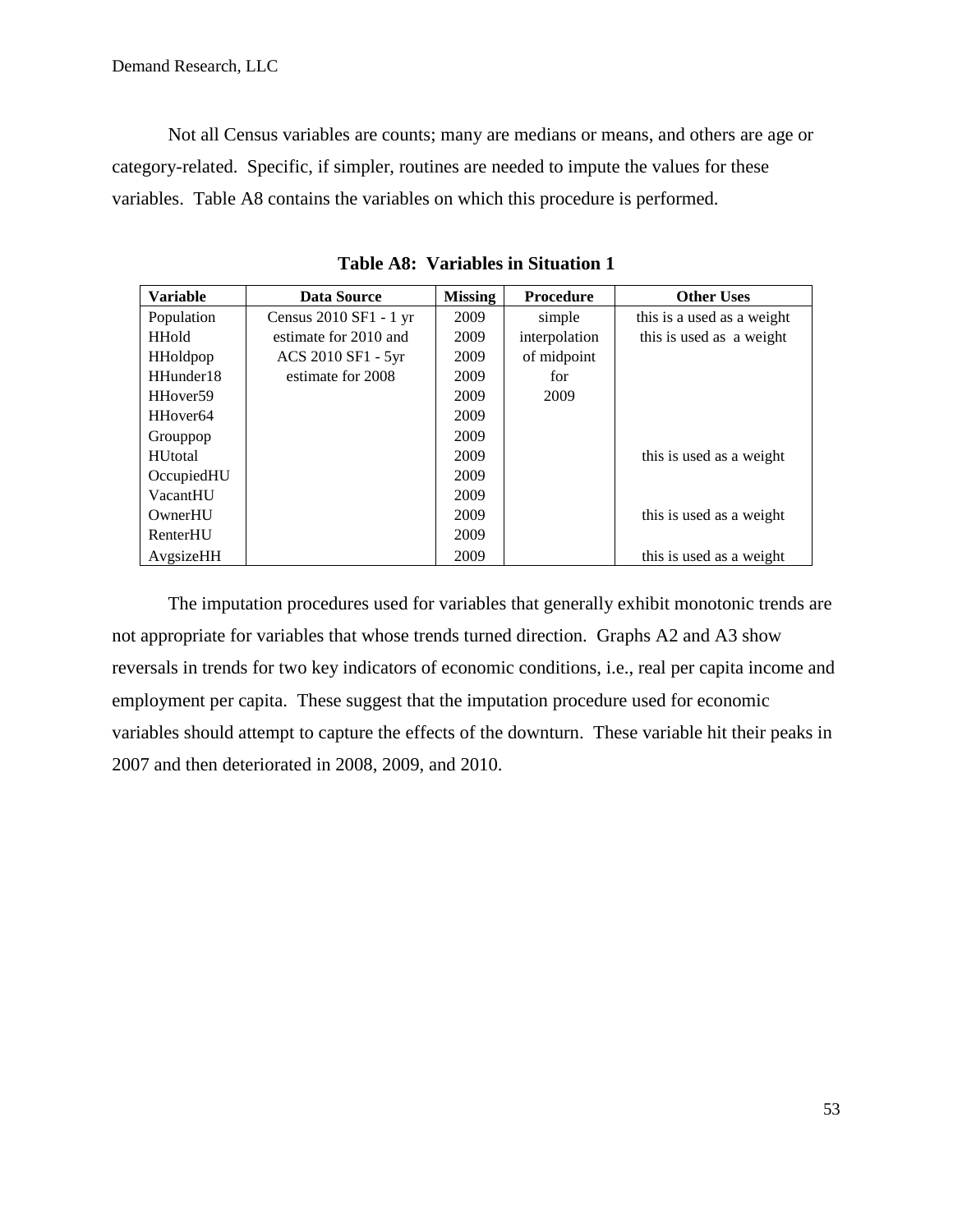

**Graph A2: State of California Real Income per Capita (2005\$), 2006-2010** (Source: BEA)

**Graph A3: State of California, Percent of Population Employed, 2006-2010** (Source: BEA)



For the Census variables directly related to the business cycle, such as total personal income and total employment, the imputation procedures depend on which year of data is missing and what data are available in the different years and at the different geographic levels. To combine as much good information as possible and to avoid reliance on a single year-overyear (YOY) change that might be anomalous, growth rates are nested and averaged for these variables. Given an economic variable, *Z*, the following assignments are applied to geographic areas:

let *(a)* refer to census tracts in the 40 largest counties (Pop  $>65,000$ )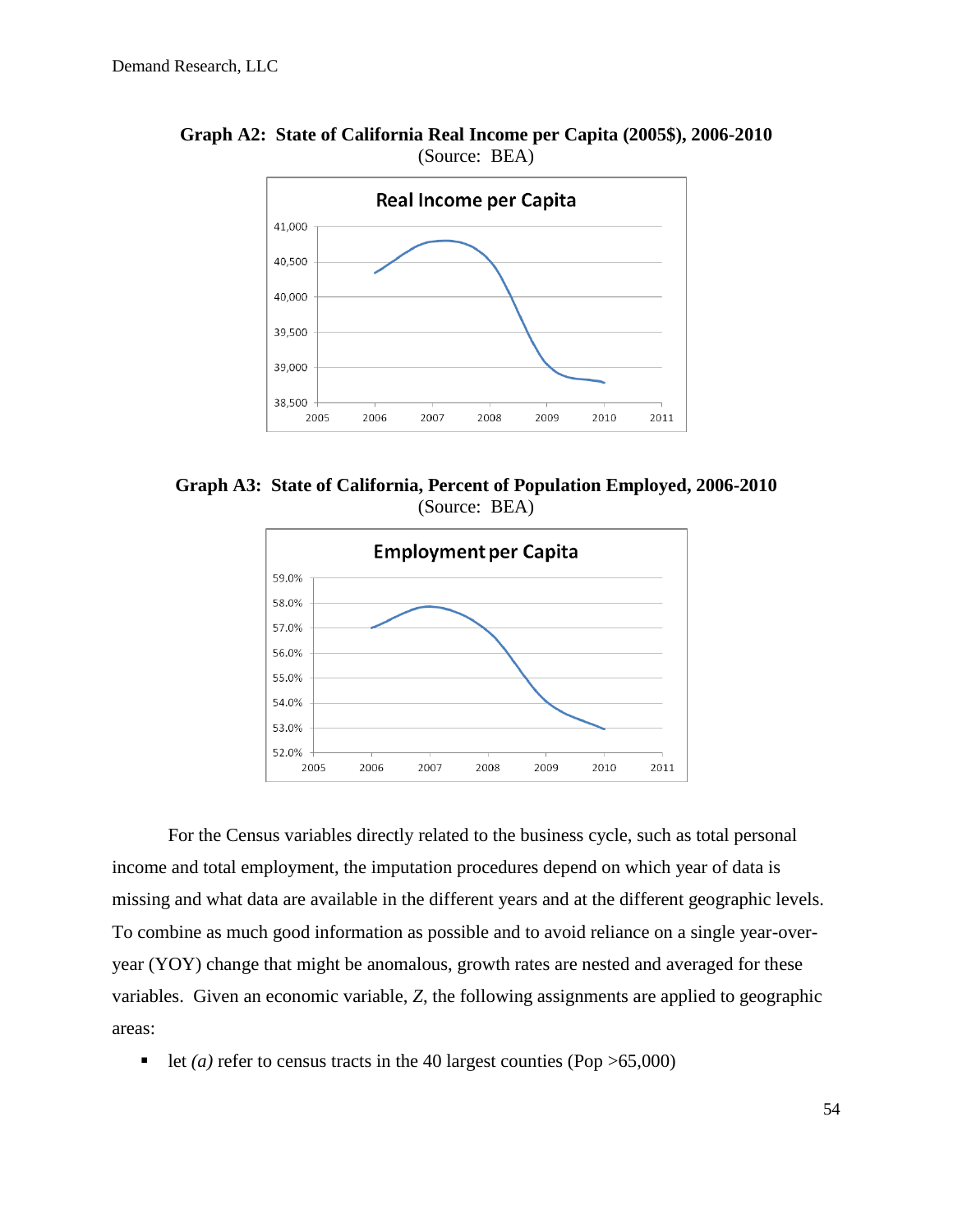- let *(b)* refer to census tracts in the next largest 11 counties (Pop  $>20,000 < 65,000$ )
- let  $(c)$  refer to census tract in the smallest 7 counties (Pop <20,000) (note: that there are no SF3 data for the census tracts in these counties for 2009 or 2010) such that:

*a + b+ c = i = 8,057 census tracts*

- let *(j)* refer to each of the 40 counties (Pop  $>20,000$ )
- let  $(k)$  refer to each of the 11 counties (Pop  $>65,000$ )
- let *(l)* refer to each of the 7 smallest counties (Pop  $\langle 20,000 \rangle$
- let  $(m)$  refer to the 51 largest counties (Pop $>20,000$ ) such that:

$$
j
$$
+ $k$ + $l$  =  $n$  = 58 *counties*, and

$$
j+k = m = 51
$$
 *counties*

a) For the census tracts  $(a)$  – these tracts have county-level and tract level data for 2008, 2009, 2010:

Step 1: Calculate the YOY 2007-2008 change for (*a)* census tracts using the 2007 and 2008 5 year ACS averages:

$$
YOY_{a,2007-2008} = Z_{a,2008} / Z_{a,2007}
$$

Step 2: Calculate the YOY 2008-2009 change for the 40 *(j)* counties using the 2008 and 2009 1 year ACS averages:

$$
YOY_{j,2008-2009} = Z_{j,2009} / Z_{j,2008}
$$

Step 3: Calculate the YOY 2010-2009 change for all the 40 *(k)* counties using the 2009 and 2010 1-year ACS averages:

$$
YOY_{j,2009-2010} = Z_{j,2010} / Z_{j,2009}
$$

Step 4: Average the 3 nested YOY for each of the *(a)* census tracts. This produces a percentage change that is to be applied each *(a)* census tract in 2009, and then 2010: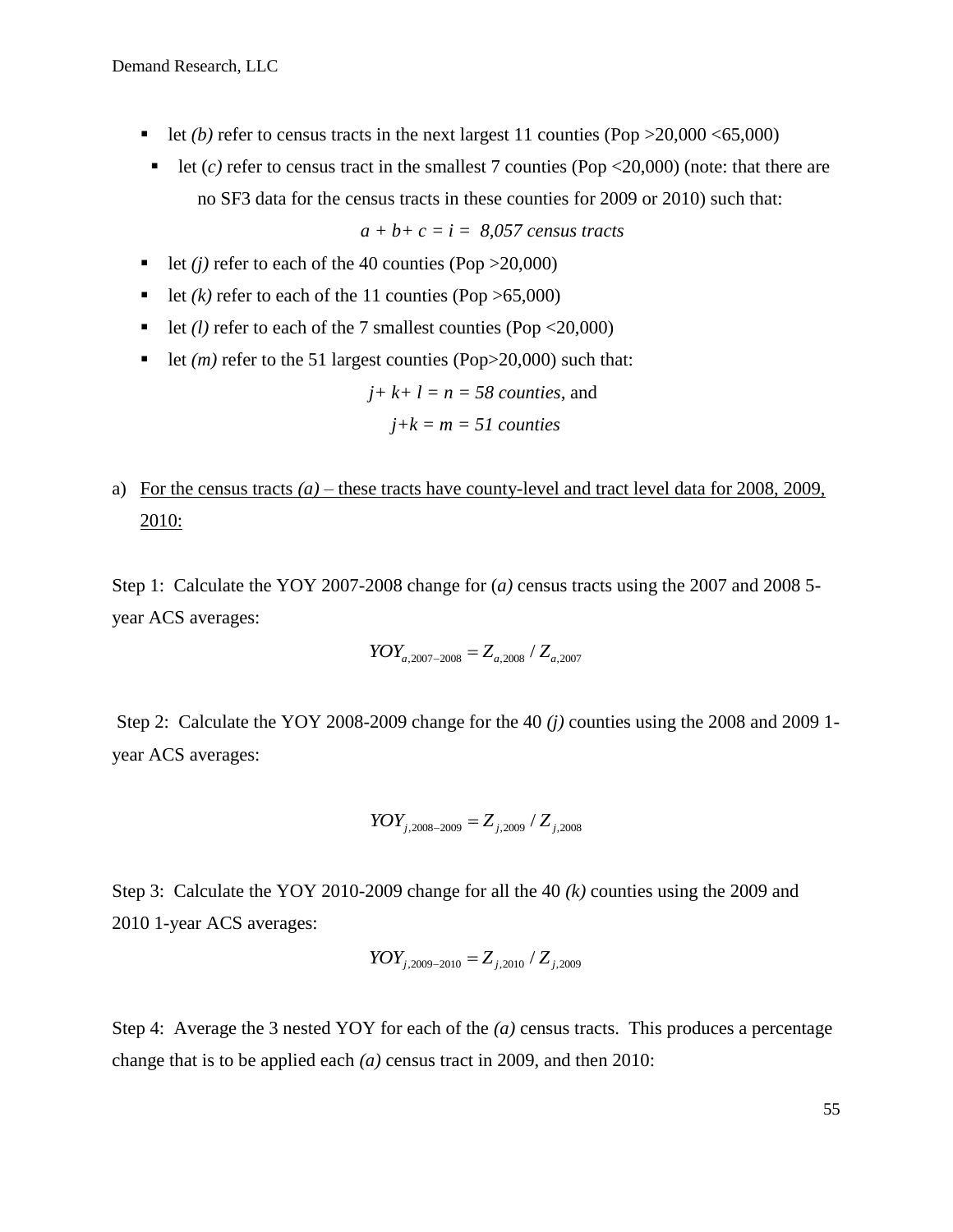Imputed 
$$
Z_{a,2009} = \frac{(YOY_{j,2010-2009} + YOY_{j,2009-2008} + YOY_{a,2008-2007})}{3} \times Z_{a,2008}
$$

\nImputed  $Z_{a,2010} = \frac{(YOY_{j,2010-2009} + YOY_{j,2009-2008} + YOY_{a,2008-2007})}{3} \times$ 

\nImputed  $Z_{a,2009}$ 

# b) For the census tracts *(b) –* these tract have county-level and tract-level data for 2008 and 2009*:*

For the census tracts *(b)* that are in the 11 counties for which there are no county-level data for 2010, but for whom there are 2009 county-level data

Step 1: Calculate the YOY 2007-2008 change for (*b*) census tracts using the 2007 and 2008 5year ACS averages:

$$
YOY_{b,2007-2008} = Z_{b,2008} / Z_{b,2007}
$$

Step 2: Calculate the YOY 2008-2009 change for the 11 *(k)* counties using the 2008 and 2009 3-year ACS averages:

$$
YOY_{k,2008-2009} = Z_{k,2009} / Z_{k,2008}
$$

Step 3: Calculate the mean YOY 2010-2009 (MYOY) change for all the 40 *(j)* counties using the 2009 and 2010 1-year ACS averages:

$$
MYOY_{j,2009-2010} = \frac{\sum Z_{j,2010}}{\sum Z_{j,2009}}
$$

Step 5: Average the 3 nested growth rates and apply to *(b)* census tracts: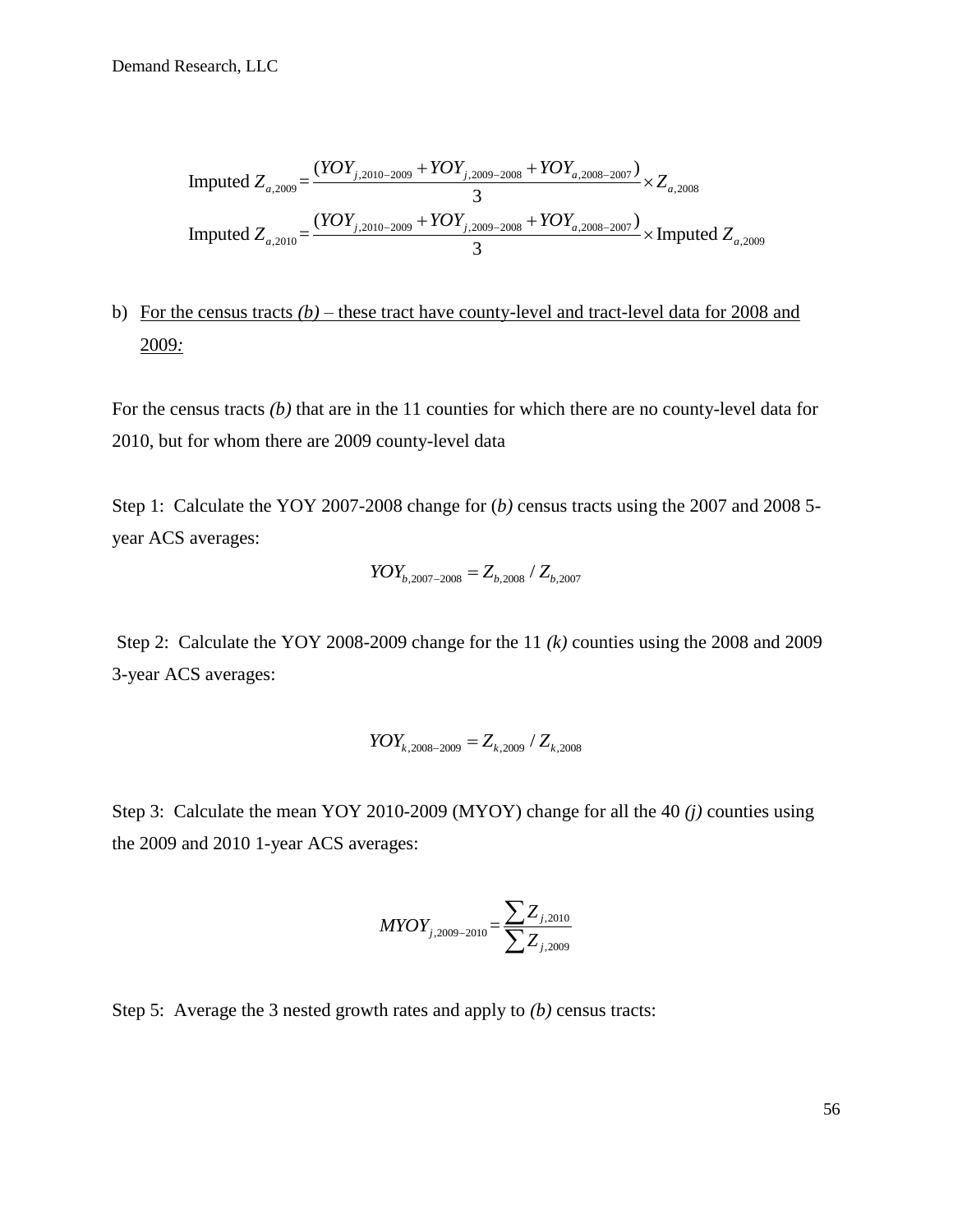Research, LLC

\n
$$
\text{Inputed } Z_{b,2009} = \frac{(MYOY_{j,2010-2009} + YOY_{k,2009-2008} + YOY_{b,2008-2007})}{3} \times Z_{b,2008}
$$
\n
$$
\text{Inputed } Z_{b,2010} = \frac{(MYOY_{j,2010-2009} + YOY_{k,2009-2008} + YOY_{b,2008-2007})}{3} \times \text{Inputed } Z_{b,2009}
$$

# c) For the census tracts  $(c)$  – these tracts have county-level and tract level data for 2008, only:

Step 1: Calculate the YOY 2007-2008 change for *(c)* census tracts using the 2007 and 2008 5 year ACS averages:

$$
YOY_{c,2007-2008} = Z_{c,2008} / Z_{c,2007}
$$

Step 2: Calculate the YOY 2008-2009 change for the 51 *(m)* counties using the 2008 and 2009 3-year ACS averages:

$$
YOY_{m,2008-2009} = Z_{m,2009} / Z_{m,2008}
$$

Step 3: Calculate MYOY for  $(m)$  counties for 2008-2009 as:

$$
MYOY_{m,2008-2009} = \frac{\sum Z_{m,2009}}{\sum Z_{m,2008}}
$$

Step 5: Average the 3 nested growth rates and apply to (*c*) census tracts:  
\nImputed 
$$
Z_{c,2009} = \frac{(MYOY_{j,2010-2009} + MYOY_{m,2009-2008} + YOY_{c,2008-2007})}{3} \times Z_{c,2008}
$$
  
\nImputed  $Z_{c,2010} = \frac{(MYOY_{j,2010-2009} + MYOY_{m,2009-2008} + YOY_{c,2008-2007})}{3} \times$ Imputed  $Z_{c,2009}$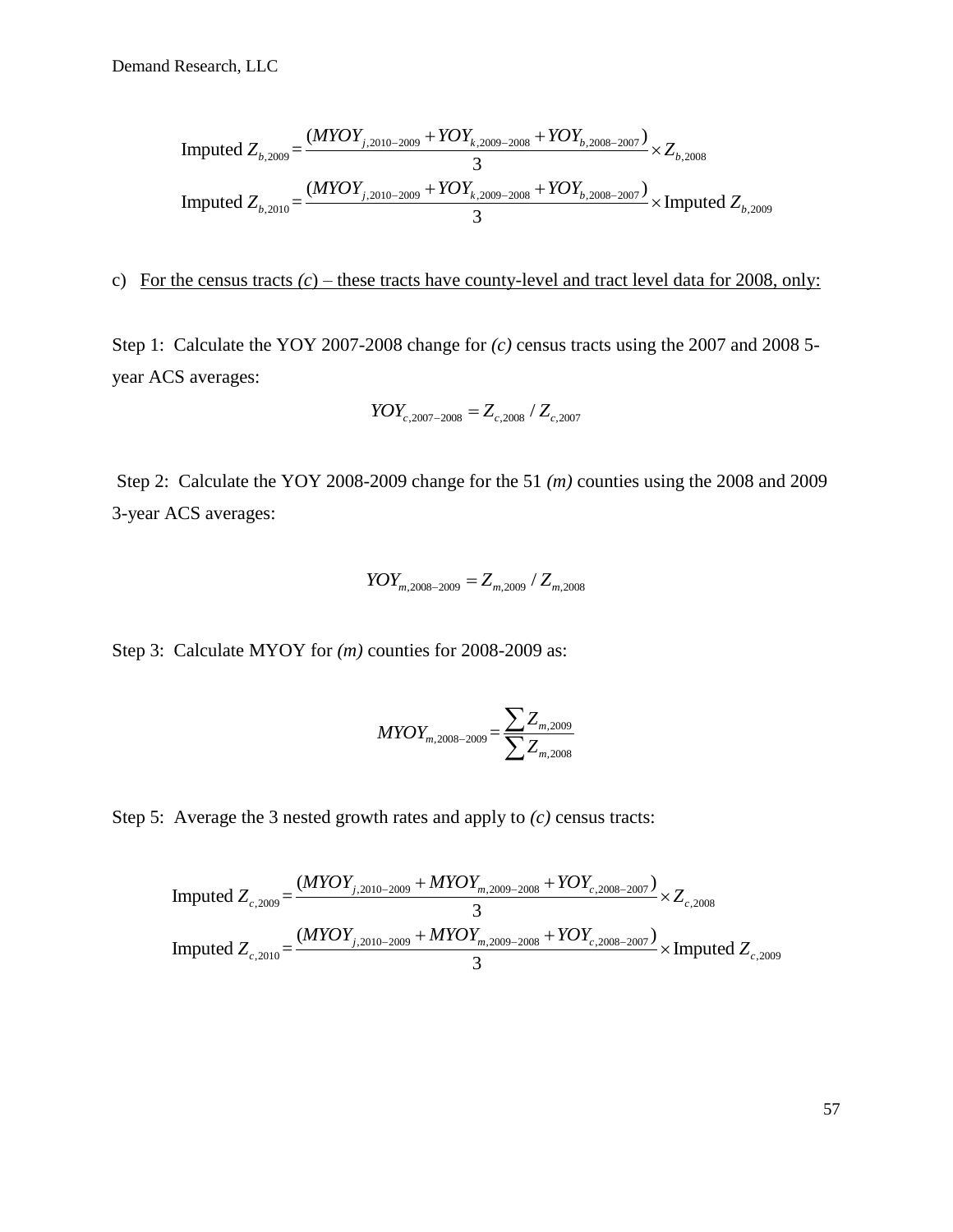d) For the census tracts with suspiciously large percentage changes from 2007 to 2008 (e.g.,  $>$  $+/-0.25$ ).

> DEFAULT RATE IF  $\textit{YOY}_{i,2008-2007} > 0.50$  in Census Tracts (*a*): *YOY*<sub>*i*,2008-2007</sub> > 0.50 in Census Tracts (*a*

DEFAULT RATE IF *YOY*<sub>i,2008-2007</sub> > 0.50 in Census Tracts (*a*):

\nImported 
$$
Z_{a,2009} = \frac{(YOY_{j,2010-2009} + YOY_{m,2009-2008} + YOY_{n,2008-2007})}{3} \times Z_{a,2008}
$$
\nImported 
$$
Z_{a,2010} = \frac{(YOY_{j,2010-2009} + YOY_{m,2009-2008} + YOY_{n,2008-2007})}{3} \times \text{Imputed } Z_{a,2009}
$$

,2008-2007 DEFAULT RATE IF  $\text{YOY}_{i,2008-2007} > 0.50$  in Census Tracts (*b*): *i* 3<br>*YOY*<sub>*i*,2008-2007</sub> > 0.50 in Census Tracts (*b* 

DEFAULT RATE IF *YOY*<sub>i,2008-2007</sub> > 0.50 in Census Tracts (*b*):

\nImported 
$$
Z_{b,2009} = \frac{(MYOY_{j,2010-2009} + YOY_{m,2009-2008} + YOY_{n,2008-2007})}{3} \times Z_{b,2008}
$$
\nImported 
$$
Z_{b,2010} = \frac{(MYOY_{j,2010-2009} + YOY_{m,2009-2008} + YOY_{n,2008-2007})}{3} \times \text{Imputed } Z_{b,2009}
$$

,2008-2007 DEFAULT RATE IF  $\textit{YOY}_{i,2008-2007} > 0.50$  in Census Tracts (*c*): *i*  $YOY_{i,2008-2007} > 0.50$  in Census Tracts (*c* 

DEFAULT RATE IF 
$$
YOY_{i,2008-2007} > 0.50
$$
 in Census Tracts (c):

\nImported  $Z_{c,2009} = \frac{(MYOY_{j,2010-2009} + MYOY_{m,2009-2008} + YOY_{n,2008-2007})}{3} \times Z_{c,2008}$ 

\nImported  $Z_{c,2010} = \frac{(MYOY_{j,2010-2009} + MYOY_{m,2009-2008} + YOY_{n,2008-2007})}{3} \times \text{Imputed } Z_{c,2009}$ 

Finally, note that because of the way some variables are measured, they are not amenable to any of these imputation approaches. For example, values for the change in the median age of the housing stock cannot be imputed using any of these approaches. For variables that do not fit into a pre-defined procedure, imputations will be made on a case-by-case basis. In most such cases, the best estimate is often derived from a simple rule that follows from the logic of the variable.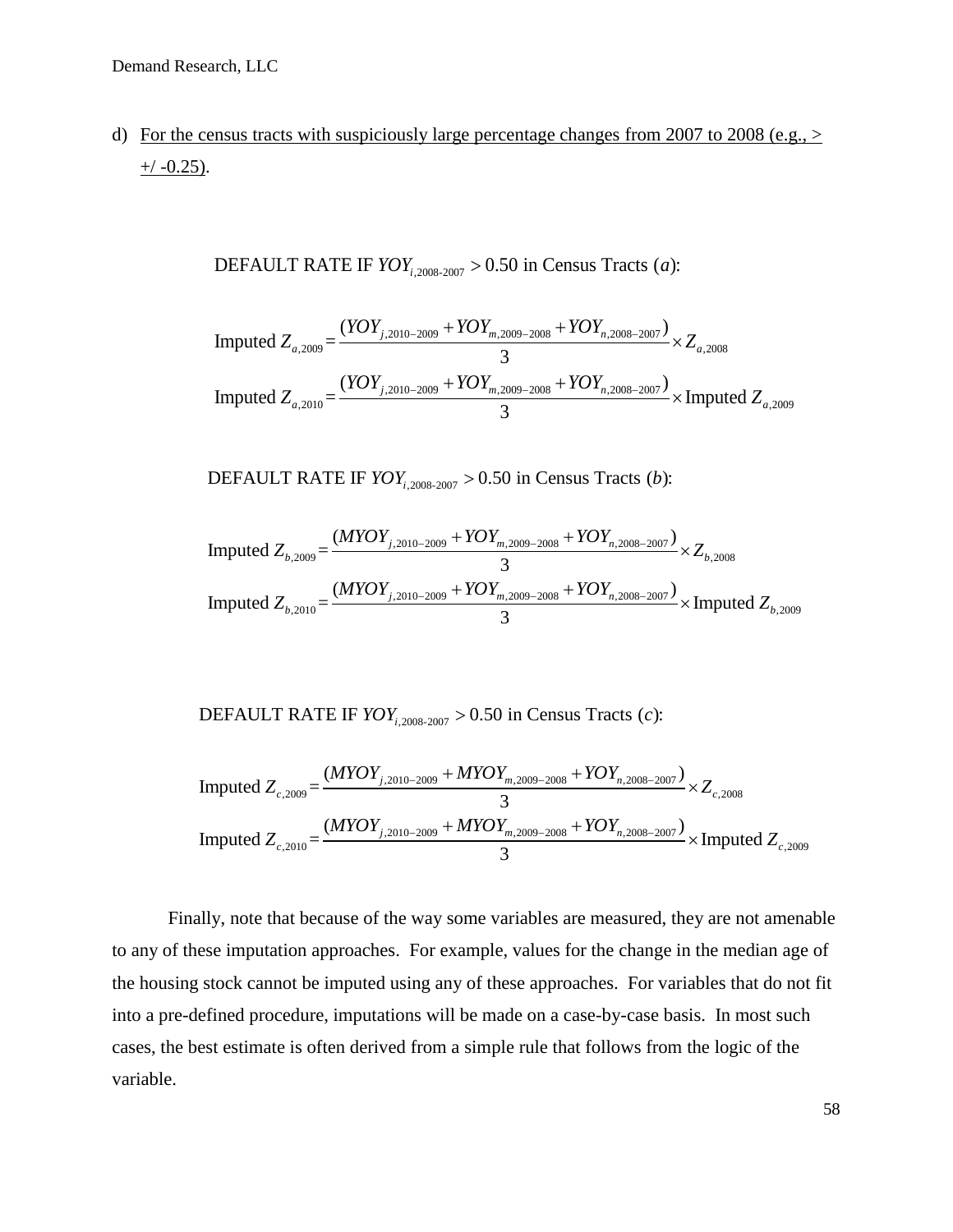# <span id="page-58-0"></span>**APPENDIX B: Annual Energy Consumption and Program Tracking Data**

At the inception of this pilot project *Demand Research* requested from the Commission's Energy Division (ED) annual electric and gas utility billing data and demand-side management program tracking data. At this time, due to prior ED requests, investor-owned utilities were providing residential billing and program tracking data to KEMA, and non-residential billing and program tracking data to ITRON. These data were for calendar year 2006 through calendar year 2010.

*Demand Research*, working in coordination with KEMA and ITRON, received all five years worth of residential electricity customers and residential natural gas customers data for SDG&E and PG&E, but not for SCE . *Demand Research* also received non-residential electricity customer data for SDG&E, PG&E, and SCE, and nonresidential natural gas customer data for SDG&E and PG&E, but not for SGC. The key variables that *Demand Research* received were:

- e) total annual retail fuel (electricity or natural gas) sales, by year and census tract
- f) total annual number of premises served, by fuel, year, and census tract
- g) total annual ex ante gross energy savings, by fuel, year, and census tract
- h) total annual energy efficiency measure costs by fuel, year, and census tract
- i) for nonresidential customers only, total incentives paid to customers, by fuel, year, and census tract.

Due to technical difficulties, the residential data could no be disaggregated by type of premise (single family, multifamily, etc.). However, the residential data were disaggregated by 2 and 3 digit NAICS codes.

Because utility databases do not identify the census tract for each account or premise, both KEMA and ITRON developed "address normalization" routines using either their own procedures or purchased software to assign census tracts to each customers. This effort was largely successful; however, a small fraction of customer premises remained unassigned or were assigned incorrect census tracts.

In addition to address normalization, KEMA and ITRON were asked to produce hypothetical census-level energy expenditures. KEMA described the way they did so as follows: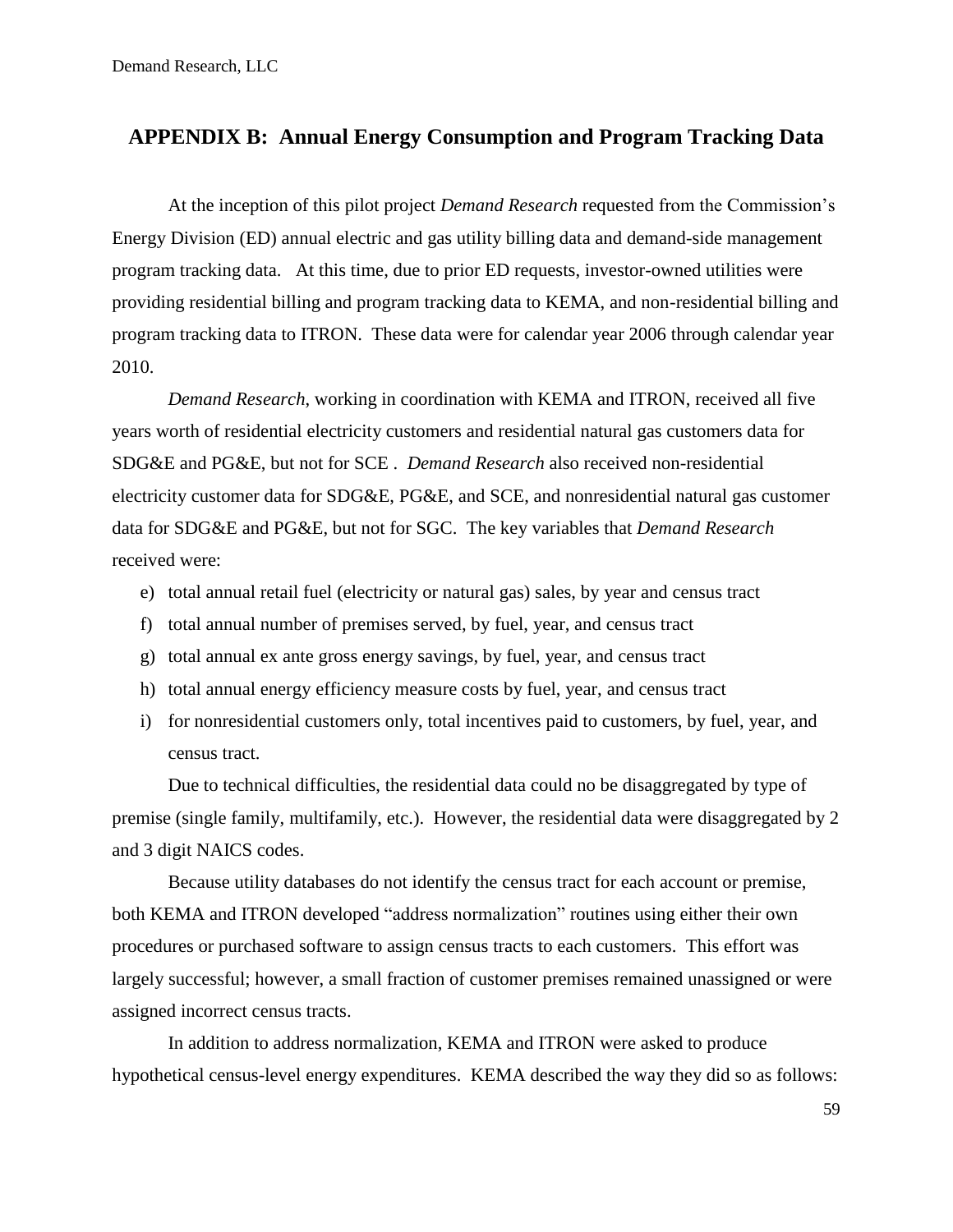For each month, we split the total consumption into as many tiers as there are under the prevailing rate. For example, if the bill is 439 kWh and there are 4 tiers:

- The first  $200 \text{ kWh}$  go on the first tier (baseline the lowest price)
- Next 200 kWh go on the second tier (higher price)
- Last 39 kWh go on the third tier (even higher price)
- This customer doesn't have any kWh in the fourth tier (highest price) this month.

The kWh per month allowed in the first tier vary with the geographical location of the customer (for example, PG&E has about 10 baseline territories) and the season. We took this into account.

We worked with prevailing rates (number of tiers and price per kWh) for each year.

We added up the monthly dollars to come up with annual dollar amounts at the customer level.

Then we added up the annual dollars for each customer in each census tract.

(*email from Paula Ham-Su, KEMA, to M. Horowitz, May 22, 2012*)

To check on their estimates, KEMA compared their total expenditures in the residential sector to those reported by the utilities to EIA and found that they closely matched. ITRON's approach was similar to KEMA's approach. ITRON described its methodology as follows:

In short, we modeled the rates for 2009 for all the most common (and largest consuming) rate codes. We applied these rates at the account level for each month, summed the months to a year, summed the accounts to a site, and then averaged (sic, it should have been "totaled") the bills at the census tract/naics. There were a lot of rate codes and some of them only accounted for a tiny part of the IOU's consumption (in total, about 2% of consumption and 5% of accounts). The accounts on those rates were left out of the calculation.

*(email from Christine Hungeling, ITRON, to M. Horowitz, April 13, 2012)*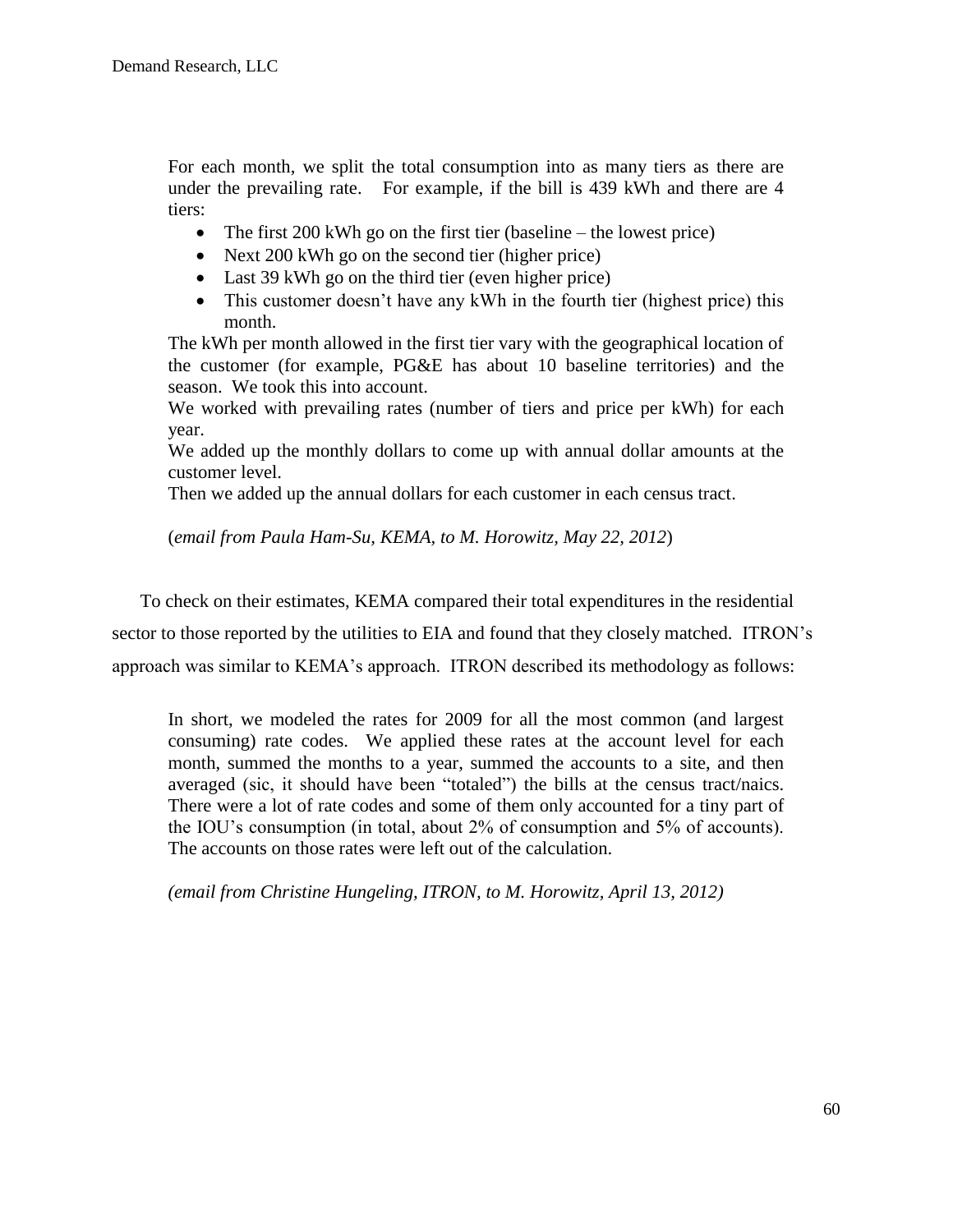# **APPENDIX C: MCM Pilot Study Data Dictionary**

<span id="page-60-0"></span>Tables C1 and C2 contain listings of most of the variables in the analysis datasets along with a brief description of the variables and their sources. Table C1 is for the residential sector and Table C2 is for the nonresidential sector. The listed variables in no particular order. They are subsets of the thousands of variables that were downloaded from government databases and websites and processed for use. They were initially chosen based on their expected contributions to the modeling effort. These variables are not only a subset of all the variables collected, but a subset of all the variables that were created in the course of implementing the statistical analyses.

Note that all of the variables in the tables were worked on at some time, but not all of these variables found their way into the final models presented in the study report. Also, it is important to note that there are more IOU billing and program tracking variables available than those listed in these tables. The variables listed are those provided by KEMA and ITRON that ended up being used in the analyses.

| <b>Variable Name</b>        | <b>Variable Label</b>                            | <b>Source</b> |
|-----------------------------|--------------------------------------------------|---------------|
| county                      | County FIPS code                                 | <b>KEMA</b>   |
| tract                       | Census tract                                     | <b>KEMA</b>   |
| year                        | Year                                             | Utility       |
| utility                     | Utility code                                     | Utility       |
| elec                        | Number of electric only accounts                 | Utility       |
| gas                         | Number of gas only accounts                      | Utility       |
| both                        | Number of electric and gas accounts              | Utility       |
| e_usage                     | kWh total annual consumption                     | Utility       |
| g_usage                     | Therms total annual consumption                  | Utility       |
| e_tot_bill                  | kWh total annual bill                            | <b>KEMA</b>   |
| g tot bill                  | Therms total annual bill                         | <b>KEMA</b>   |
| <b>IOUexanteGrSavkW</b>     | kW annual savings                                | Utility       |
| <b>IOUexanteGrSavkWh</b>    | kWh annual savings                               | Utility       |
| <b>IOUexanteGrSavTherms</b> | Therms annual savings                            | Utility       |
| <b>IOUGrMeaCost</b>         | Total gas electric measure cost                  | Utility       |
| IOUGrMeaCost_e              | Total electric measure cost                      | Utility       |
| IOUGrMeaCost_g              | Total gas measure cost                           | Utility       |
| IOUexante_kW_count          | Number of KW ECMs                                | Utility       |
| IOUexante_kWh_count         | Number of kWh ECMs                               | Utility       |
| IOUexante_Thm_count         | Number of gas ECMs                               | Utility       |
| $n$ meas_any_ $1$ up        | N of accounts with 1 or more gas or electric ECM | Utility       |
| nmeas elec 1                | Number of accounts with one electric ECM         | Utility       |

**Table C1: Residential Sector Variables (Utility Data Provided by KEMA)**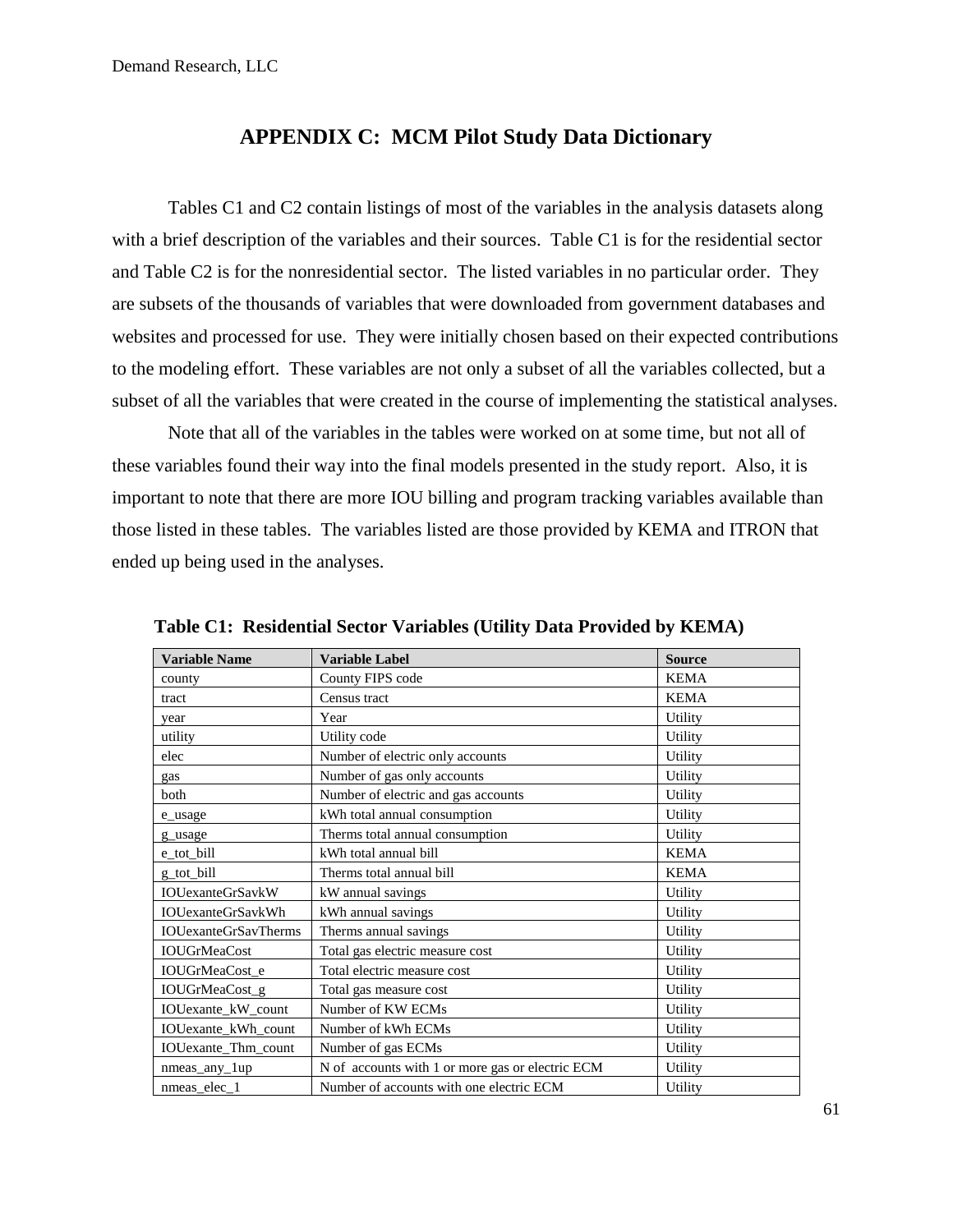| <b>Variable Name</b>    | <b>Variable Label</b>                       | <b>Source</b> |
|-------------------------|---------------------------------------------|---------------|
| nmeas_elec_2            | Number of accounts with two electric ECMs   | Utility       |
| nmeas_elec_3            | Number of accounts with three electric ECMs | Utility       |
| nmeas_elec_4up          | Number of accounts with >=4 electric ECMs   | Utility       |
| nmeas_gas_1             | Number of accounts with one gas ECM         | Utility       |
| $nmeas_{gas_2}$         | Number of accounts with two gas ECMs        | Utility       |
| nmeas_gas_3             | Number of accounts with three gas ECMs      | Utility       |
| nmeas_gas_4up           | Number of accounts with >=4 gas ECMs        | Utility       |
| lowincome               | Number of low income accounts               | Utility       |
| population              | Population                                  | Census        |
| medianage               | Median age                                  | Census        |
| hhold                   | Number of households                        | Census        |
| hholdpop                | Household population                        | Census        |
| hhunder18               | Household with someone under 18             | Census        |
| hhover <sub>59</sub>    | Household with someone over 59              | Census        |
| hhover64                | Household with someone over 64              | Census        |
| grouppop                | Population in group living situation        | Census        |
| pop25andover            | Population 25 years of age or older         | Census        |
| noschooling             | No schooling                                | Census        |
| nurseryto4thgrade       | Nursery to 4th grade                        | Census        |
| grade5thand6th          | Grade 5th and 6th                           | Census        |
| grade7thand8th          | Grade7th and 8th                            | Census        |
| grade9th                | Grade 9th                                   | Census        |
| grade10th               | Grade 10th                                  | Census        |
| grade11th               | Grade 11th                                  | Census        |
| grade12thnodiploma      | Grade12th no diploma                        | Census        |
| highschoolgraduate      | High school graduate                        | Census        |
| collegelessthan1year    | College less than 1 year                    | Census        |
| college1plusyrsnodegree | College 1or more years nodegree             | Census        |
| associatedegree         | Associate degree                            | Census        |
| bachelorsdegree         | Bachelors degree                            | Census        |
| mastersdegree           | Masters degree                              | Census        |
| professional            | Professional degree                         | Census        |
| doctorate               | Doctorate                                   | Census        |
| utilitygas              | Utility gas                                 | Census        |
| bottledorlpgas          | Bottled or LP gas                           | Census        |
| electricity             | Electricity                                 | Census        |
| fueloilkeroseneetc      | Fuel oil, kerosene, etc.                    | Census        |
| coalcoke                | Coal or coke                                | Census        |
| wood                    | Wood                                        | Census        |
| solarenergy             | Solar energy                                | Census        |
| otherfuel               | Other fuel                                  | Census        |
| nofuel                  | No fuel                                     | Census        |
| built2005orlater        | Built2005 or later                          | Census        |
| built2000to2004         | Built 2000 to 2004                          | Census        |
| built1990to1999         | Built 1990 to 1999                          | Census        |
| built1980to1989         | Built 1980 to 1989                          | Census        |
| built1970to1979         | Built 1970 to 1979                          | Census        |
| built1960to1969         | Built 1960 to 1969                          | Census        |
| built1950to1959         | Built 1950 to 1959                          | Census        |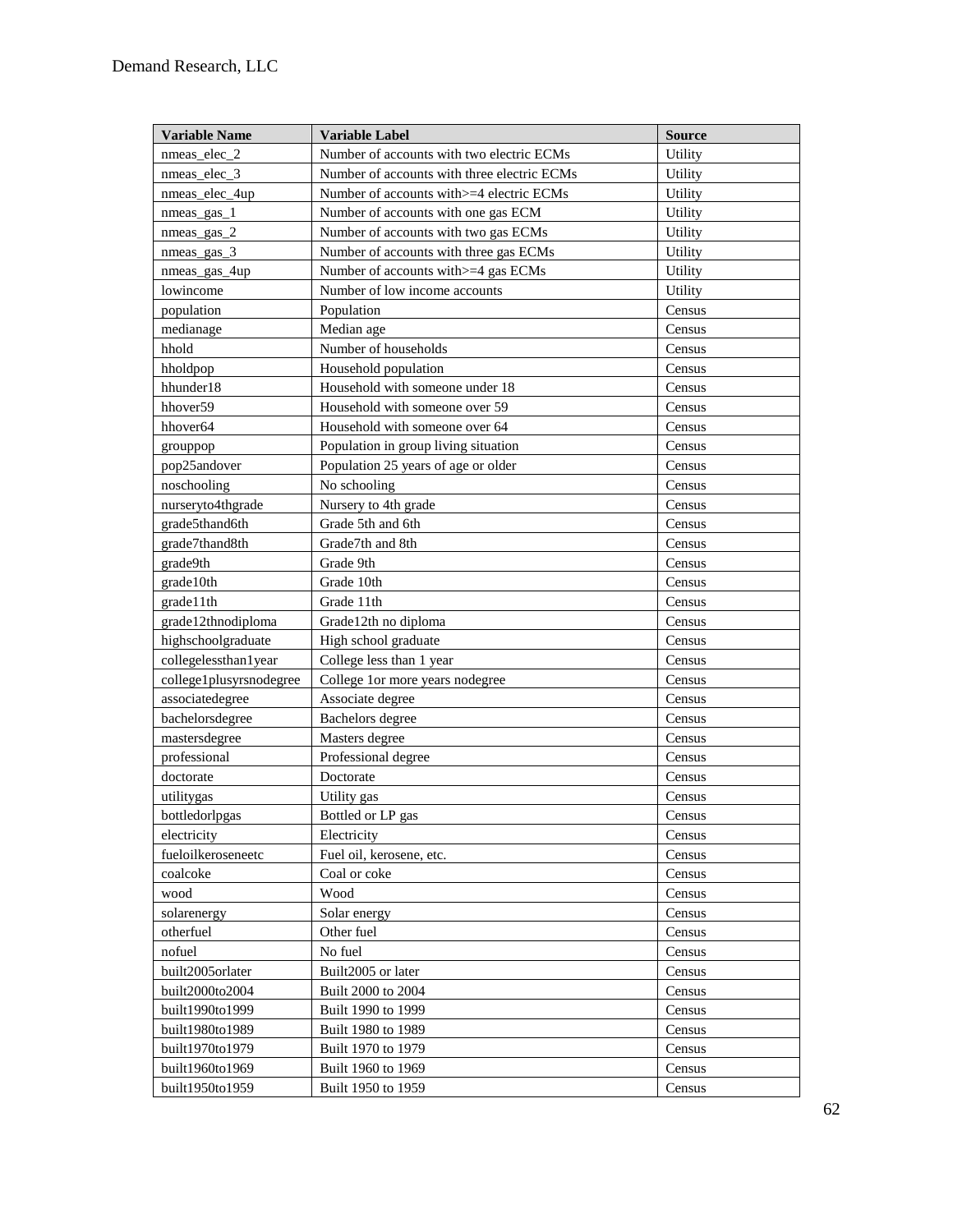| <b>Variable Name</b>  | <b>Variable Label</b>                             | <b>Source</b> |
|-----------------------|---------------------------------------------------|---------------|
| built1940to1949       | Built 1940 to 1949                                | Census        |
| built1939orearlier    | Built 1939 or earlier                             | Census        |
| medianyearbuilt       | Median Year built                                 | Census        |
| medianbuiltyears      | Median age of building                            | Census        |
| huldetached           | Single family detached                            | Census        |
| hu1attached           | Single family attached                            | Census        |
| hu2                   | Duplex                                            | Census        |
| hu3or4                | Triplex/Quad                                      | Census        |
| hu5to9                | building 5-9 units                                | Census        |
| hu10to19              | building 10-19 units                              | Census        |
| hu20to49              | building 20-49 units                              | Census        |
| hu50ormore            | building 50 or more units                         | Census        |
| humobilehome          | Mobile home                                       | Census        |
| huboatrvvan           | Boat, RV or van                                   | Census        |
| rooml                 | Housing units with 1 room                         | Census        |
| room2                 | Housing units with 2 rooms                        | Census        |
| room3                 | Housing units with 3 rooms                        | Census        |
| room4                 | Housing units with 4 rooms                        | Census        |
| room <sub>5</sub>     | Housing units with 5 rooms                        | Census        |
| room6                 | Housing units with 6 rooms                        | Census        |
| room7ge               | Housing units with 7 or more rooms                | Census        |
| medianrooms           | Median number of rooms                            | Census        |
| hutotal               | Total number of housing units                     | Census        |
| occupiedhu            | Occupied housing units                            | Census        |
| vacanthu              | Vacant housing units                              | Census        |
| ownerhu               | Owner occupied housing units                      | Census        |
| renterhu              | Renter occupied housing units                     | Census        |
| inclt10               | Households with <\$10,000 annual income           | Census        |
| inc10 to 15           | Households with \$10,000-\$15,000 annual income   | Census        |
| inc15to20             | Households with \$15,000-\$19,999 annual income   | Census        |
| inc2025               | Households with \$20,000-\$24,999 annual income   | Census        |
| inc25to29             | Households with \$25,000-\$29,999 annual income   | Census        |
| $inc30$ to $34$       | Households with \$30,000-\$34,999 annual income   | Census        |
| inc35to39             | Households with \$35,000-\$39,999 annual income   | Census        |
| inc40to44             | Households with \$40,000-\$44,999 annual income   | Census        |
| inc45to49             | Households with \$45,000-\$49,999 annual income   | Census        |
| inc50to59             | Households with \$50,000-\$59,999 annual income   | Census        |
| $inc60$ to $74$       | Households with \$60,000-\$74,999 annual income   | Census        |
| inc75 to 99           | Households with \$75,000-\$99,999 annual income   | Census        |
| $inc100$ to 124       | Households with \$100,000-\$124,999 annual income | Census        |
| inc125 to 149         | Households with \$125,000-\$149,999 annual income | Census        |
| inc150to199           | Households with \$150,000-\$199,999 annual income | Census        |
| incgt200              | Households with \$200,000 or more annual income   | Census        |
| medianincome          | Median household income                           | Census        |
| addhhincome           | Aggregate household income                        | Census        |
| personhh1             | 1 person household                                | Census        |
| personhh <sub>2</sub> | 2 person household                                | Census        |
| personhh <sub>3</sub> | 3 person household                                | Census        |
| personhh4             | 4 person household                                | Census        |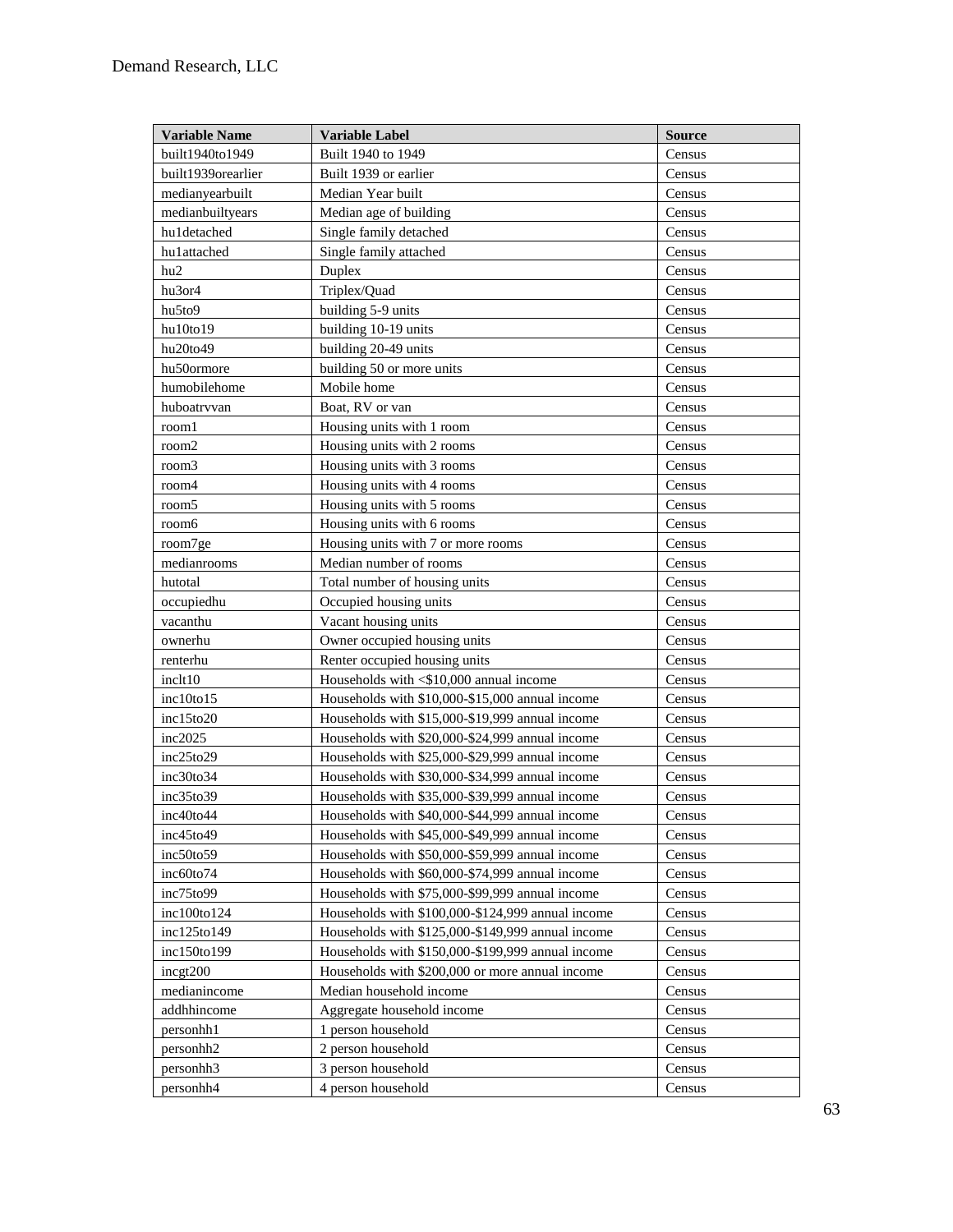| <b>Variable Name</b>  | <b>Variable Label</b>                                | <b>Source</b>          |
|-----------------------|------------------------------------------------------|------------------------|
| personhh <sub>5</sub> | 5 person household                                   | Census                 |
| personhh6             | 6 person household                                   | Census                 |
| personhh7             | 7 or greater person household                        | Census                 |
| avgsizehh             | Average household size                               | Census                 |
| avghhsizeowner        | Average household size Owner occupied housing units  | Census                 |
| avghhsizerenter       | Average household size renter occupied housing units | Census                 |
| aggssinchh            | Aggregate household income from Social Security      | Census                 |
| hhwithssincome        | Households with Social Security Income               | Census                 |
| hhwithnossincome      | Households with no Social Security Income            | Census                 |
| pop16andover          | Population over 16 years of age or older             | Census                 |
| Inlaborforce          | Population in labor force                            | Census                 |
| inarmedforces         | Population inarmed forces                            | Census                 |
| civilian              | Civilian population                                  | Census                 |
| employed              | Employed                                             | Census                 |
| unemployed            | Unemployed                                           | Census                 |
| notinlaborforce       | Not in labor force                                   | Census                 |
| povertyhh             | Housholds in poverty                                 | Census                 |
| nonpovertyhh          | Households not in poverty                            | Census                 |
| aggrentasked          | Aggregate rent asked                                 | Census                 |
| avgrentasked          | Average rent asked                                   | Census                 |
| mediancontractrent    | Median contract rent                                 | Census                 |
| mediangrossrent       | Median gross rent                                    | Census                 |
| medianhuvalue         | Median value of housing unit                         | Census                 |
| huwithmortgage        | Housing units with mortgage                          | Census                 |
| hu2ndmortgage         | Housing units with second mortgage                   | Census                 |
| huhomeequityloan      | Housing units with home equity loan                  | Census                 |
| hu2ndmortandhel       | HU with second mortgage & home equity loan           | Census                 |
| humortgagenoheloan    | Housing units with no home equity loan               | Census                 |
| huwithno2ndmortgage   | Housing units with no second mortgage                | Census                 |
| hunomortgage          | Housing units with no mortgage                       | Census                 |
| hdd                   | Heating degree days base 65                          | <b>NCDC</b>            |
| cdd                   | Cooling degree days base 65                          | <b>NCDC</b>            |
| ipd                   | Implicit Price deflator 2010                         | <b>BLS</b>             |
| kwhsite               | Electricity per site                                 | Demand Research        |
| gassite               | Gas per site                                         | Demand Research        |
| xkwhbill              | Total electric expenditures (2010 \$)                | Demand Research        |
| xkwhcost              | Average electric supply cost (2010 \$)               | Demand Research        |
| xgasbill              | Total gas expenditures (2010 \$)                     | Demand Research        |
| xgascost              | Average gas supply cost (2010 \$)                    | Demand Research        |
| saveksum              | Cumulative kWh savings since 2006                    | Demand Research        |
| xsavkmeacum           | Cumulative kWh ECM costs since 2006                  | Demand Research        |
| savegsum              | Cumulative therm savings since 2006                  | Demand Research        |
| xsavgmeacum           | Cumulative Gas ECM costs since 2006                  | Demand Research        |
| savkcumratio          | Cumulative kWh saving ratio (saveksum/e_usage)       | Demand Research        |
| xsavkmeacumratio      | Cumulative kWh ECM ratio (xsavkmeacum/xkwhbill)      | <b>Demand Research</b> |
| savgcumratio          | Cumulative gas savings ratio (savegsum /g_usage)     | Demand Research        |
| xsavgmeacumratio      | Cumulative Gas ECM ratio (xsavgmeacum/xgasbill)      | Demand Research        |
| college               | Number of people with academic college degrees       | Demand Research        |
| built2004dum          | Census tracts with >30% HU built 2000 to 2004        | Demand Research        |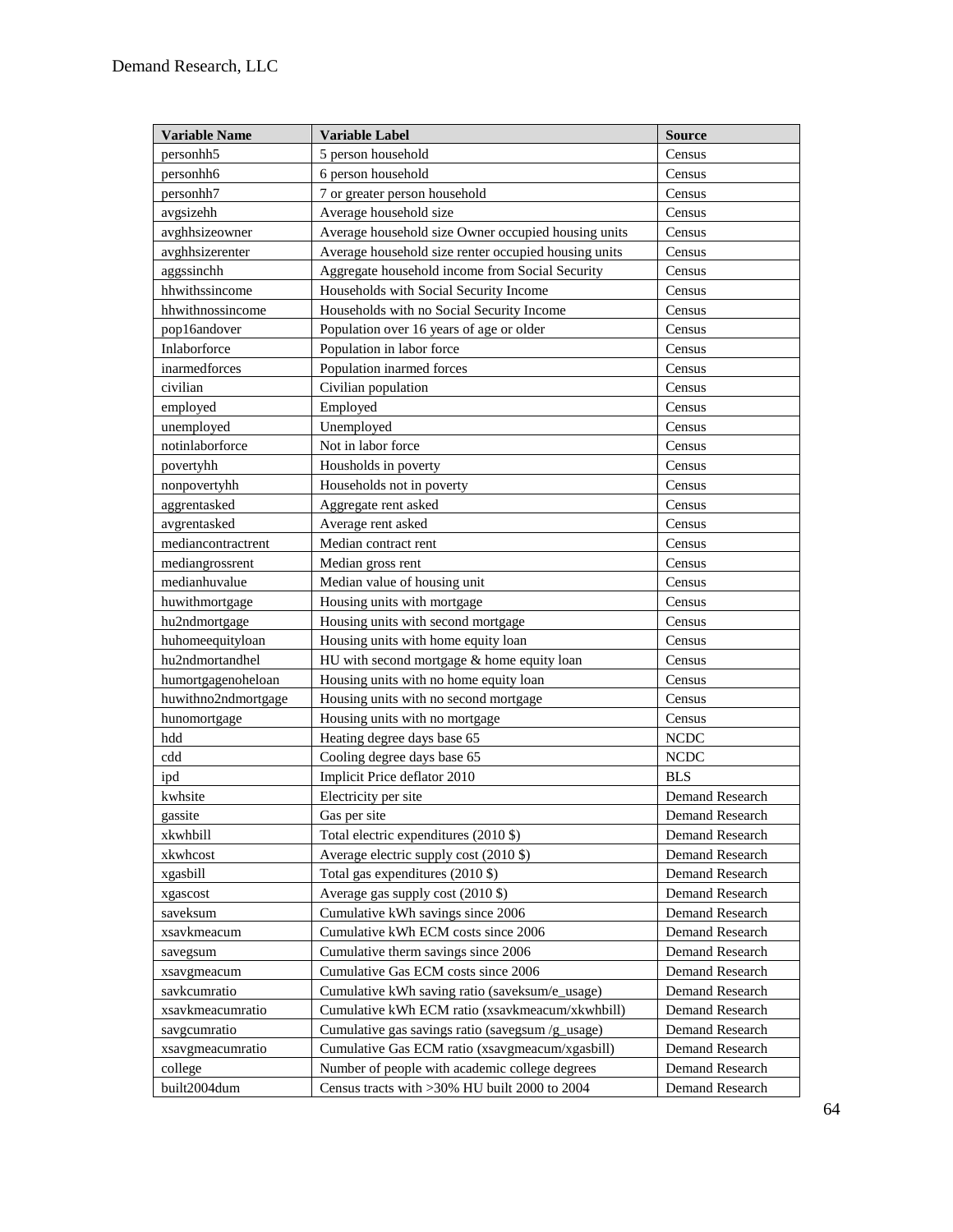| <b>Variable Name</b> | <b>Variable Label</b>    | <b>Source</b>   |
|----------------------|--------------------------|-----------------|
| pge                  | PG&E                     | Demand Research |
| sdge                 | SDG&E                    | Demand Research |
| sce                  | <b>SCE</b>               | Demand Research |
| d06                  | Year 2006 Dummy variable | Demand Research |
| d07                  | Year 2007 Dummy variable | Demand Research |
| d08                  | Year 2008Dummy variable  | Demand Research |
| d09                  | Year 2009 Dummy variable | Demand Research |
| d10                  | Year 2010 Dummy variable | Demand Research |

# **Table C2: Nonresidential Sector Variables (Utility Data Provided by ITRON)**

| <b>Variable Name</b>  | <b>Variable Label</b>                                 | <b>Source</b>   |
|-----------------------|-------------------------------------------------------|-----------------|
| county                | County FIPS code                                      | <b>ITRON</b>    |
| tract                 | Census tract                                          | <b>ITRON</b>    |
| year                  | Year                                                  | Utility         |
| utility               | Utility code                                          | Utility         |
| naics                 | 3-digit NAICS code                                    | Utility         |
| elec_sites            | Number of electric accounts                           | Utility         |
| gas_sites             | Number of gas accounts                                | Utility         |
| annual kWh            | Total annual kWh consumption                          | Utility         |
| annual therms         | Total annual therms consumption                       | Utility         |
| savings_kWh           | ex ante gross kWh annual savings                      | Utility         |
| savings kW            | ex ante gross kW annual savings                       | Utility         |
| savings_therms        | ex ante gross therm annual savings                    | Utility         |
| incent_elec           | Total kWh incentives                                  | Utility         |
| meaCost_elec          | Total electric measure cost                           | Utility         |
| meaCost_gas           | Total gas measure cost                                | Utility         |
| incent_gas            | Total gas incentives                                  | Utility         |
| annual bill           | kWh total annual bill                                 | <b>ITRON</b>    |
| earnings              | County industry total earnings (aka personal income)  | <b>BLS-REIS</b> |
| employeecompensation  | County industry employee compensation                 | <b>BLS-REIS</b> |
| employment            | Total county industry employment                      | <b>BLS-REIS</b> |
| totalcountyemployment | Total county employment all industries                | <b>BLS-REIS</b> |
| ipd                   | Implicit price deflator 2010                          | <b>BLS</b>      |
| kwhsite               | Electricity per site                                  | Demand Research |
| gassite               | Gas per site                                          | Demand Research |
| xkwhbill              | Total electric expenditures (2010 \$)                 | Demand Research |
| xkwhcost              | Average electric supply cost (2010 \$)                | Demand Research |
| saveksum              | Cumulative kWh savings since 2006                     | Demand Research |
| xsavkmeacum           | Cumulative kWh ECM costs since 2006                   | Demand Research |
| xsavkincentcum        | Cumulative kWh incentives since 2006                  | Demand Research |
| savegsum              | Cumulative gas savings since 2006                     | Demand Research |
| xsavgmeacum           | Cumulative gas ECM costs since 2006                   | Demand Research |
| xsavgincentcum        | Cumulative gas incentives since 2006                  | Demand Research |
| savkcumratio          | Cumulative kWh saving ratio (saveksum/e_usage)        | Demand Research |
| xsavkmeacumratio      | Cumulative kWh ECM ratio (xsavkmeacum/xkwhbill)       | Demand Research |
| xsavkincentcumratio   | Cumulative kWh incent.ratio (xsavkincentcum/xkwhbill) | Demand Research |
| savgcumratio          | Cumulative gas saving ratio (savegsum/g_usage)        | Demand Research |